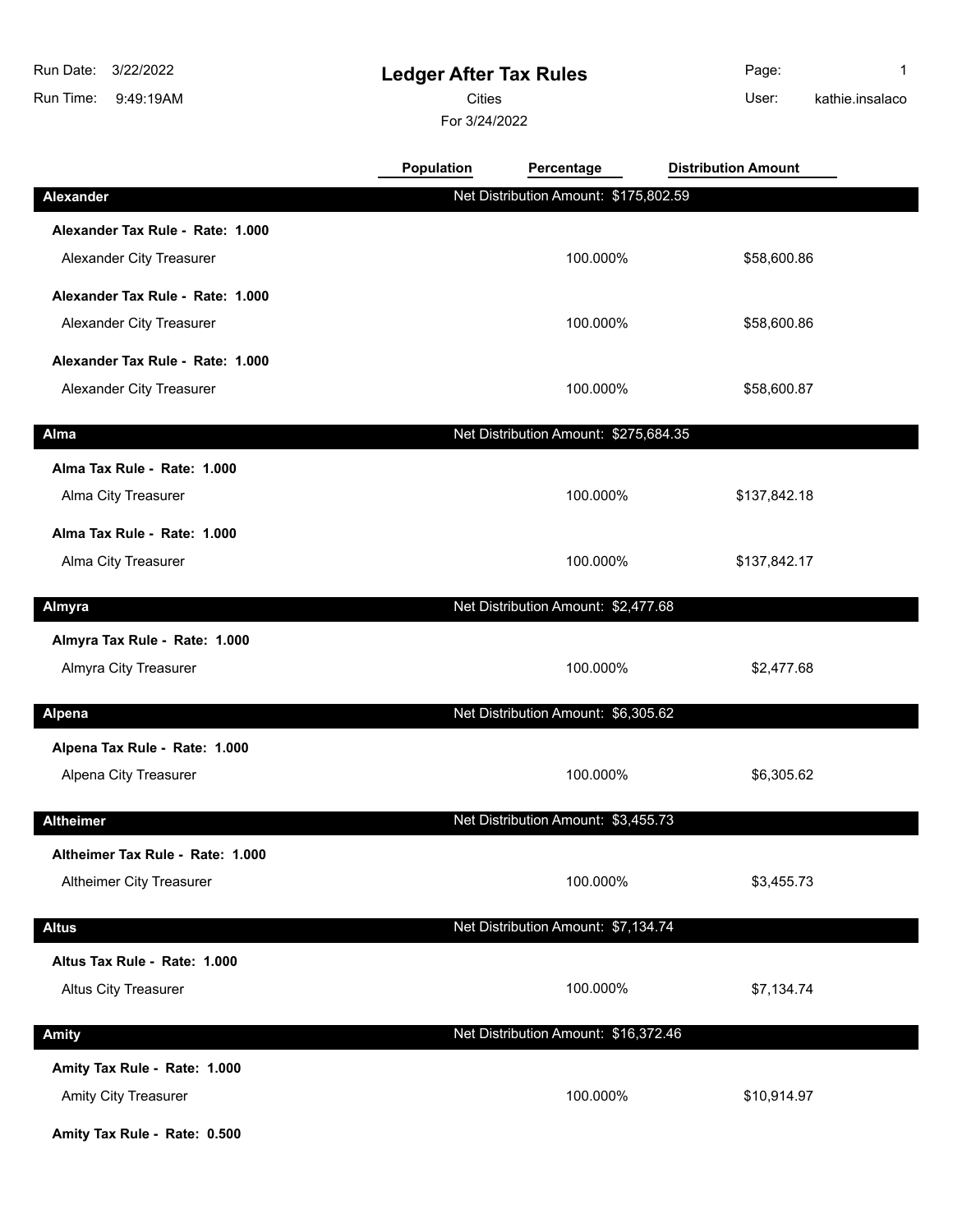| Run Date:<br>3/22/2022<br>Run Time:<br>9:49:19AM                    | <b>Ledger After Tax Rules</b><br><b>Cities</b><br>For 3/24/2022 |                                       | Page:<br>User:             | 2<br>kathie.insalaco |
|---------------------------------------------------------------------|-----------------------------------------------------------------|---------------------------------------|----------------------------|----------------------|
|                                                                     | Population                                                      | Percentage                            | <b>Distribution Amount</b> |                      |
| Amity City Treasurer                                                |                                                                 | 100.000%                              | \$5,457.49                 |                      |
| Anthonyville                                                        |                                                                 | Net Distribution Amount: \$1,291.23   |                            |                      |
| Anthonyville Tax Rule - Rate: 2.000<br>Anthonyville City Treasurer  |                                                                 | 100.000%                              | \$1,291.23                 |                      |
| Arkadelphia                                                         |                                                                 | Net Distribution Amount: \$491,298.61 |                            |                      |
|                                                                     |                                                                 |                                       |                            |                      |
| Arkadelphia Tax Rule - Rate: 1.000<br>Arkadelphia City Treasurer    |                                                                 | 100.000%                              | \$245,649.31               |                      |
| Arkadelphia Tax Rule - Rate: 1.000                                  |                                                                 |                                       |                            |                      |
| Arkadelphia City Treasurer                                          |                                                                 | 100.000%                              | \$245,649.30               |                      |
| <b>Arkadelphia AF City</b>                                          |                                                                 | Net Distribution Amount: \$458.79     |                            |                      |
| Arkadelphia Tax Rule - Rate: 1.000<br>Arkadelphia Municipal Airport |                                                                 | 100.000%                              | \$229.40                   |                      |
| Arkadelphia Tax Rule - Rate: 1.000                                  |                                                                 |                                       |                            |                      |
| Arkadelphia Municipal Airport                                       |                                                                 | 100.000%                              | \$229.39                   |                      |
| <b>Ash Flat</b>                                                     |                                                                 | Net Distribution Amount: \$121,428.58 |                            |                      |
| Ash Flat Tax Rule - Rate: 1.000                                     |                                                                 |                                       |                            |                      |
| Ash Flat City Treasurer                                             |                                                                 | 100.000%                              | \$88,311.69                |                      |
| Ash Flat Tax Rule - Rate: 0.380<br>Ash Flat City Treasurer          |                                                                 | 100.000%                              | \$33,116.89                |                      |
| Ashdown                                                             |                                                                 | Net Distribution Amount: \$169,284.25 |                            |                      |
| Ashdown Tax Rule - Rate: 1.000                                      |                                                                 |                                       |                            |                      |
| Ashdown City Treasurer                                              |                                                                 | 100.000%                              | \$84,642.13                |                      |
| Ashdown Tax Rule - Rate: 1.000                                      |                                                                 |                                       |                            |                      |
| Ashdown City Treasurer                                              |                                                                 | 100.000%                              | \$84,642.12                |                      |
| <b>Atkins</b>                                                       |                                                                 | Net Distribution Amount: \$85,454.33  |                            |                      |
| Atkins Tax Rule - Rate: 0.500<br><b>Atkins City Treasurer</b>       |                                                                 | 100.000%                              | \$21,363.58                |                      |
|                                                                     |                                                                 |                                       |                            |                      |

**Atkins Tax Rule - Rate: 1.500**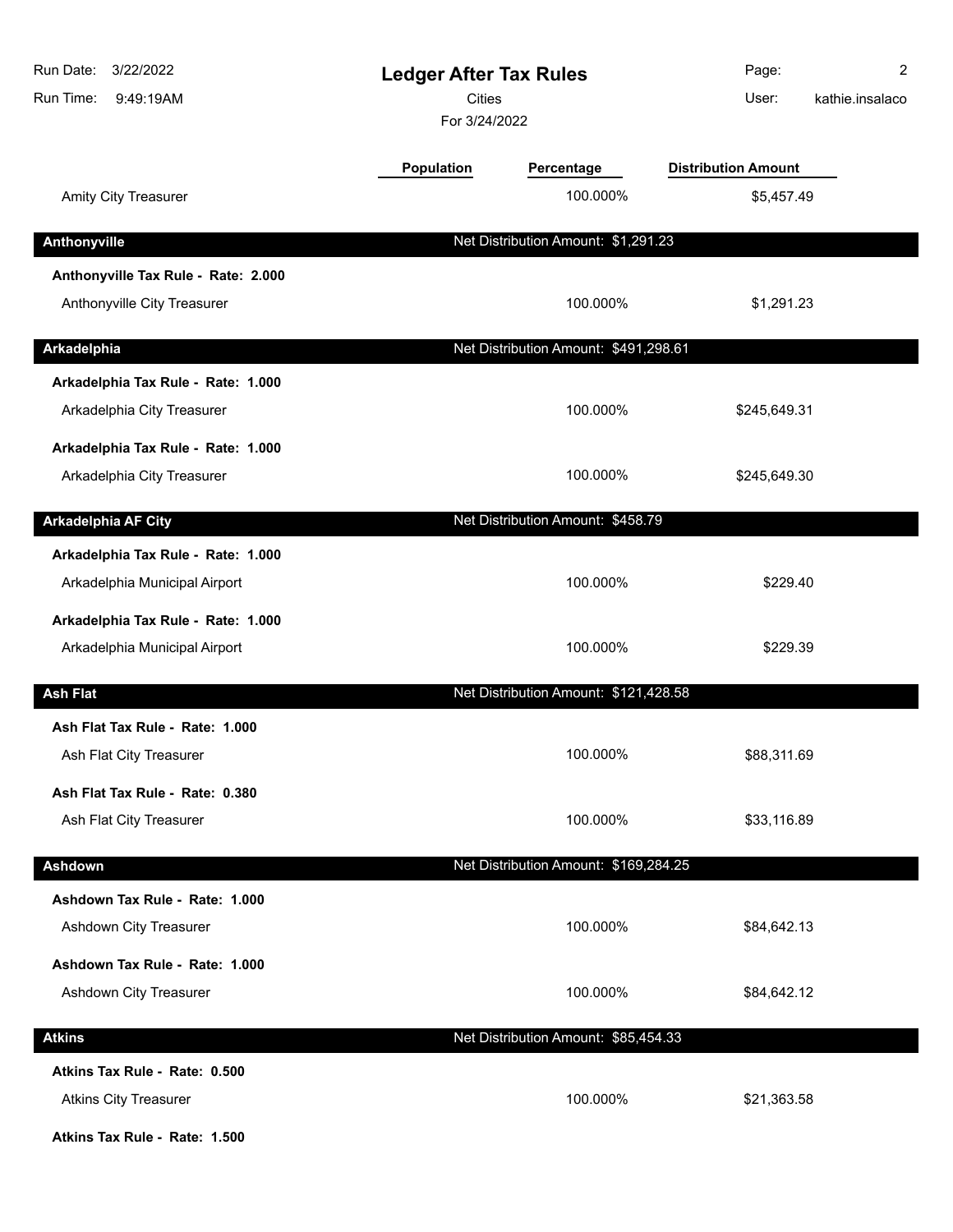| Run Date: 3/22/2022<br>Run Time:<br>9:49:19AM | <b>Ledger After Tax Rules</b><br><b>Cities</b><br>For 3/24/2022 |                                       | Page:<br>User:             | 3<br>kathie.insalaco |
|-----------------------------------------------|-----------------------------------------------------------------|---------------------------------------|----------------------------|----------------------|
|                                               | <b>Population</b>                                               | Percentage                            | <b>Distribution Amount</b> |                      |
| <b>Atkins City Treasurer</b>                  |                                                                 | 100.000%                              | \$64,090.75                |                      |
| <b>Augusta</b>                                |                                                                 | Net Distribution Amount: \$25,998.61  |                            |                      |
| Augusta Tax Rule - Rate: 1.000                |                                                                 |                                       |                            |                      |
| Augusta City Treasurer                        |                                                                 | 100.000%                              | \$25,998.61                |                      |
| <b>Austin</b>                                 |                                                                 | Net Distribution Amount: \$45,601.22  |                            |                      |
| Austin Tax Rule - Rate: 1.000                 |                                                                 |                                       |                            |                      |
| <b>Austin City Treasurer</b>                  |                                                                 | 100.000%                              | \$22,800.61                |                      |
| Austin Tax Rule - Rate: 1.000                 |                                                                 |                                       |                            |                      |
| Austin City Treasurer                         |                                                                 | 100.000%                              | \$22,800.61                |                      |
| Avoca                                         |                                                                 | Net Distribution Amount: \$9,789.35   |                            |                      |
| Avoca Tax Rule - Rate: 1.000                  |                                                                 |                                       |                            |                      |
| Avoca City Treasurer                          |                                                                 | 100.000%                              | \$9,789.35                 |                      |
| <b>Bald Knob</b>                              |                                                                 | Net Distribution Amount: \$55,757.81  |                            |                      |
| Bald Knob Tax Rule - Rate: 0.500              |                                                                 |                                       |                            |                      |
| <b>Bald Knob City Treasurer</b>               |                                                                 | 100.000%                              | \$18,585.94                |                      |
| Bald Knob Tax Rule - Rate: 1.000              |                                                                 |                                       |                            |                      |
| <b>Bald Knob City Treasurer</b>               |                                                                 | 100.000%                              | \$37,171.87                |                      |
| <b>Barling</b>                                |                                                                 | Net Distribution Amount: \$72,985.83  |                            |                      |
| Barling Tax Rule - Rate: 1.000                |                                                                 |                                       |                            |                      |
| <b>Barling City Treasurer</b>                 |                                                                 | 100.000%                              | \$36,492.92                |                      |
| Barling Tax Rule - Rate: 1.000                |                                                                 |                                       |                            |                      |
| <b>Barling City Treasurer</b>                 |                                                                 | 100.000%                              | \$36,492.91                |                      |
| <b>Batesville</b>                             |                                                                 | Net Distribution Amount: \$763,808.13 |                            |                      |
| Batesville Tax Rule - Rate: 1.000             |                                                                 |                                       |                            |                      |
| <b>Batesville City Treasurer</b>              |                                                                 | 100.000%                              | \$381,904.07               |                      |
| Batesville Tax Rule - Rate: 0.500             |                                                                 |                                       |                            |                      |
| <b>Batesville City Treasurer</b>              |                                                                 | 100.000%                              | \$190,952.03               |                      |
| Batesville Tax Rule - Rate: 0.500             |                                                                 |                                       |                            |                      |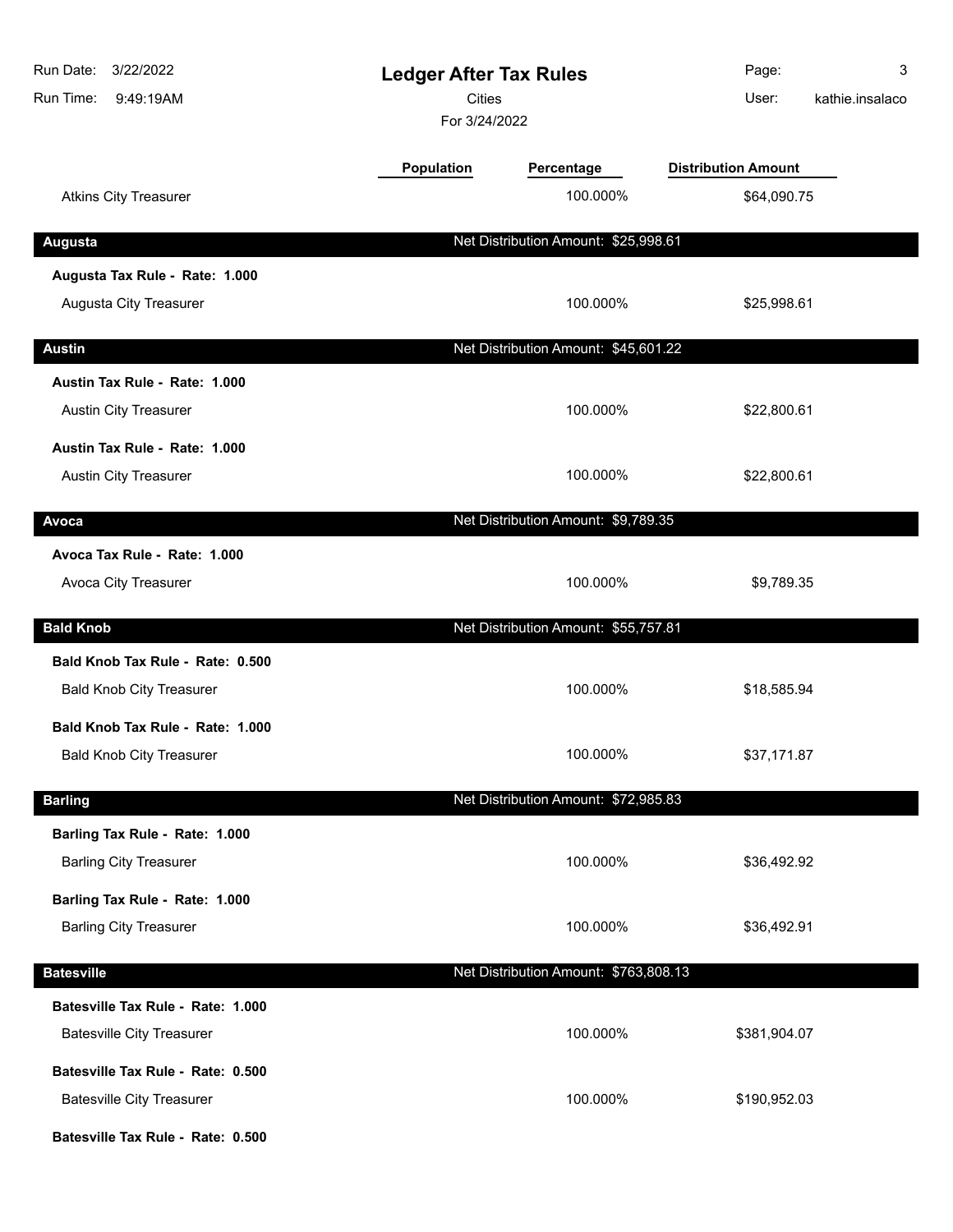| Run Date:<br>3/22/2022<br>Run Time:<br>9:49:19AM                      | <b>Ledger After Tax Rules</b><br><b>Cities</b><br>For 3/24/2022 |                                         | Page:<br>User:             | 4<br>kathie.insalaco |
|-----------------------------------------------------------------------|-----------------------------------------------------------------|-----------------------------------------|----------------------------|----------------------|
|                                                                       | <b>Population</b>                                               | Percentage                              | <b>Distribution Amount</b> |                      |
| <b>Batesville City Treasurer</b>                                      |                                                                 | 100.000%                                | \$190,952.03               |                      |
| <b>Bauxite</b>                                                        |                                                                 | Net Distribution Amount: \$24,798.28    |                            |                      |
| Bauxite Tax Rule - Rate: 1.500<br><b>Bauxite City Treasurer</b>       |                                                                 | 100.000%                                | \$24,798.28                |                      |
|                                                                       |                                                                 |                                         |                            |                      |
| <b>Bay</b><br>Bay City Tax Rule - Rate: 1.000                         |                                                                 | Net Distribution Amount: \$9,317.67     |                            |                      |
| <b>Bay City Treasurer</b>                                             |                                                                 | 100.000%                                | \$9,317.67                 |                      |
| <b>Bearden</b>                                                        |                                                                 | Net Distribution Amount: \$12,479.86    |                            |                      |
| Bearden Tax Rule - Rate: 1.000<br>Bearden City Treasurer              |                                                                 | 100.000%                                | \$12,479.86                |                      |
| <b>Beebe</b>                                                          |                                                                 | Net Distribution Amount: \$207,320.67   |                            |                      |
| Beebe Tax Rule - Rate: 1.000<br><b>Beebe City Treasurer</b>           |                                                                 | 100.000%                                | \$165,856.54               |                      |
| Beebe Tax Rule - Rate: 0.250                                          |                                                                 |                                         |                            |                      |
| <b>Beebe City Treasurer</b>                                           |                                                                 | 100.000%                                | \$41,464.13                |                      |
| <b>Beedeville</b>                                                     |                                                                 | Net Distribution Amount: \$183.45       |                            |                      |
| Beedeville Tax Rule - Rate: 0.500<br><b>Beedeville City Treasurer</b> |                                                                 | 100.000%                                | \$183.45                   |                      |
| <b>Bella Vista</b>                                                    |                                                                 | Net Distribution Amount: \$566,100.54   |                            |                      |
| Bella Vista Tax Rule - Rate: 1.000<br>Bella Vista City Treasurer      |                                                                 | 100.000%                                | \$283,050.27               |                      |
| Bella Vista Tax Rule - Rate: 1.000                                    |                                                                 |                                         |                            |                      |
| <b>Bella Vista City Treasurer</b>                                     |                                                                 | 100.000%                                | \$283,050.27               |                      |
| <b>Belleville</b>                                                     |                                                                 | Net Distribution Amount: \$2,384.65     |                            |                      |
| Belleville Tax Rule - Rate: 1.000<br><b>Belleville City Treasurer</b> |                                                                 | 100.000%                                | \$2,384.65                 |                      |
| <b>Benton</b>                                                         |                                                                 | Net Distribution Amount: \$1,883,927.99 |                            |                      |

**Benton Tax Rule - Rate: 1.500**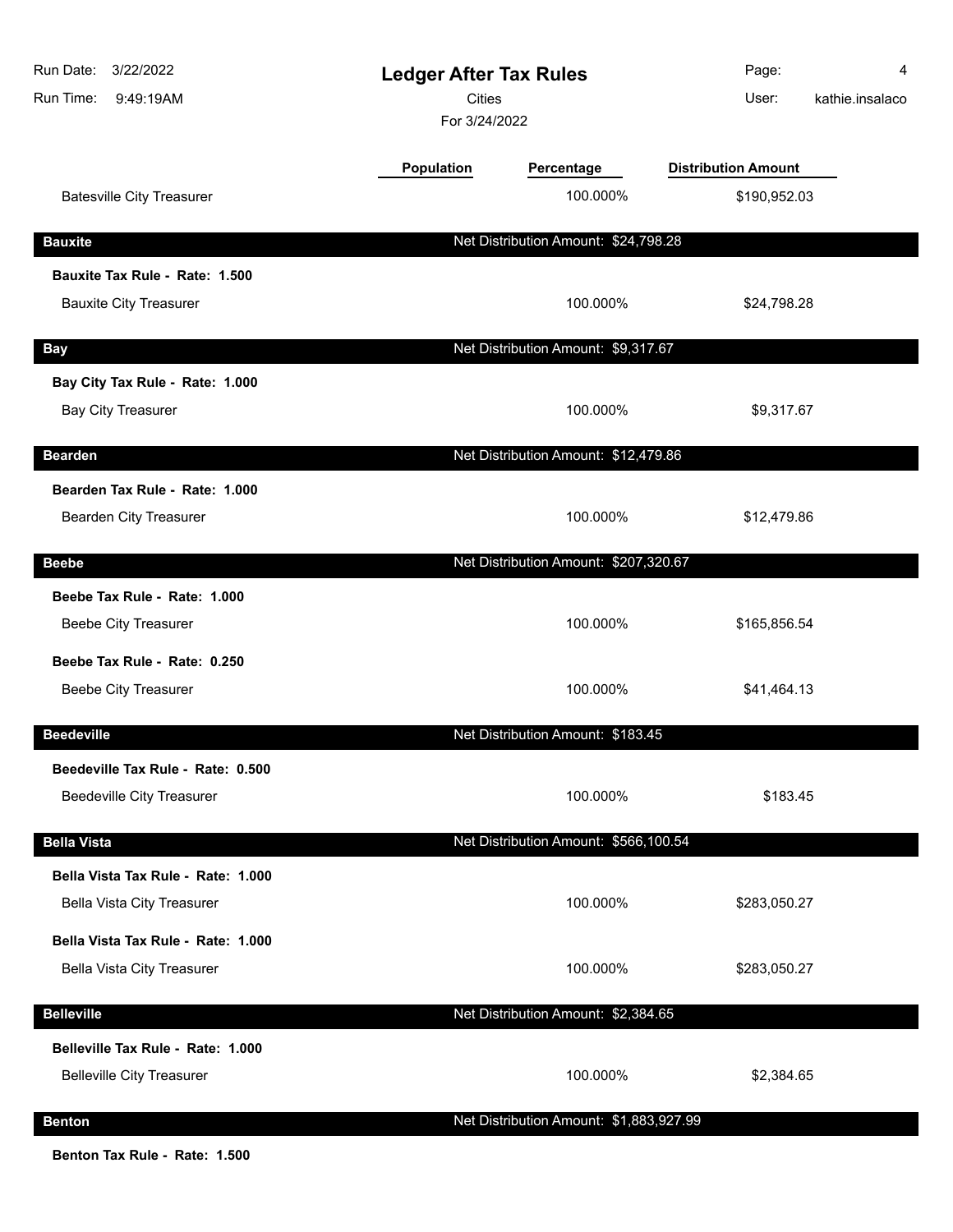9:49:19AM Run Time: 3/22/2022 Run Date:

## **Ledger After Tax Rules**

For 3/24/2022 Cities **User:** 

Page: 5 kathie.insalaco

|                                    | <b>Population</b> | Percentage                              | <b>Distribution Amount</b> |  |
|------------------------------------|-------------------|-----------------------------------------|----------------------------|--|
|                                    |                   | 100.000%                                | \$1,130,356.79             |  |
| <b>Benton City Treasurer</b>       |                   | 87.500%                                 | \$989,062.19               |  |
| <b>Benton City Treasurer</b>       |                   | 12.500%                                 | \$141,294.60               |  |
| Benton Tax Rule - Rate: 0.500      |                   |                                         |                            |  |
| <b>Benton City Treasurer</b>       |                   | 100.000%                                | \$376,785.60               |  |
| Benton Tax Rule - Rate: 0.500      |                   |                                         |                            |  |
| <b>Benton City Treasurer</b>       |                   | 100.000%                                | \$376,785.60               |  |
| <b>Bentonville</b>                 |                   | Net Distribution Amount: \$3,947,229.54 |                            |  |
| Bentonville Tax Rule - Rate: 1.000 |                   |                                         |                            |  |
| <b>Bentonville City Treasurer</b>  |                   | 100.000%                                | \$1,973,614.77             |  |
| Bentonville Tax Rule - Rate: 1.000 |                   |                                         |                            |  |
| <b>Bentonville City Treasurer</b>  |                   | 100.000%                                | \$1,973,614.77             |  |
|                                    |                   |                                         |                            |  |
| <b>Bentonville AF City</b>         |                   | Net Distribution Amount: \$920.62       |                            |  |
| Bentonville Tax Rule - Rate: 1.000 |                   |                                         |                            |  |
| Bentonville Municipal Airport      |                   | 100.000%                                | \$460.31                   |  |
| Bentonville Tax Rule - Rate: 1.000 |                   |                                         |                            |  |
| Bentonville Municipal Airport      |                   | 100.000%                                | \$460.31                   |  |
| <b>Berryville</b>                  |                   | Net Distribution Amount: \$297,909.77   |                            |  |
| Berryville Tax Rule - Rate: 1.000  |                   |                                         |                            |  |
| <b>Berryville City Treasurer</b>   |                   | 100.000%                                | \$148,954.89               |  |
| Berryville Tax Rule - Rate: 0.500  |                   |                                         |                            |  |
| <b>Berryville City Treasurer</b>   |                   | 100.000%                                | \$74,477.44                |  |
| Berryville Tax Rule - Rate: 0.500  |                   |                                         |                            |  |
| <b>Berryville City Treasurer</b>   |                   | 100.000%                                | \$74,477.44                |  |
|                                    |                   |                                         |                            |  |
| <b>Big Flat</b>                    |                   | Net Distribution Amount: \$349.73       |                            |  |
| Big Flat Tax Rule - Rate: 1.000    |                   |                                         |                            |  |
| <b>Big Flat City Treasurer</b>     |                   | 100.000%                                | \$349.73                   |  |
| <b>Black Rock</b>                  |                   | Net Distribution Amount: \$7,078.51     |                            |  |

**Black Rock Tax Rule - Rate: 1.000**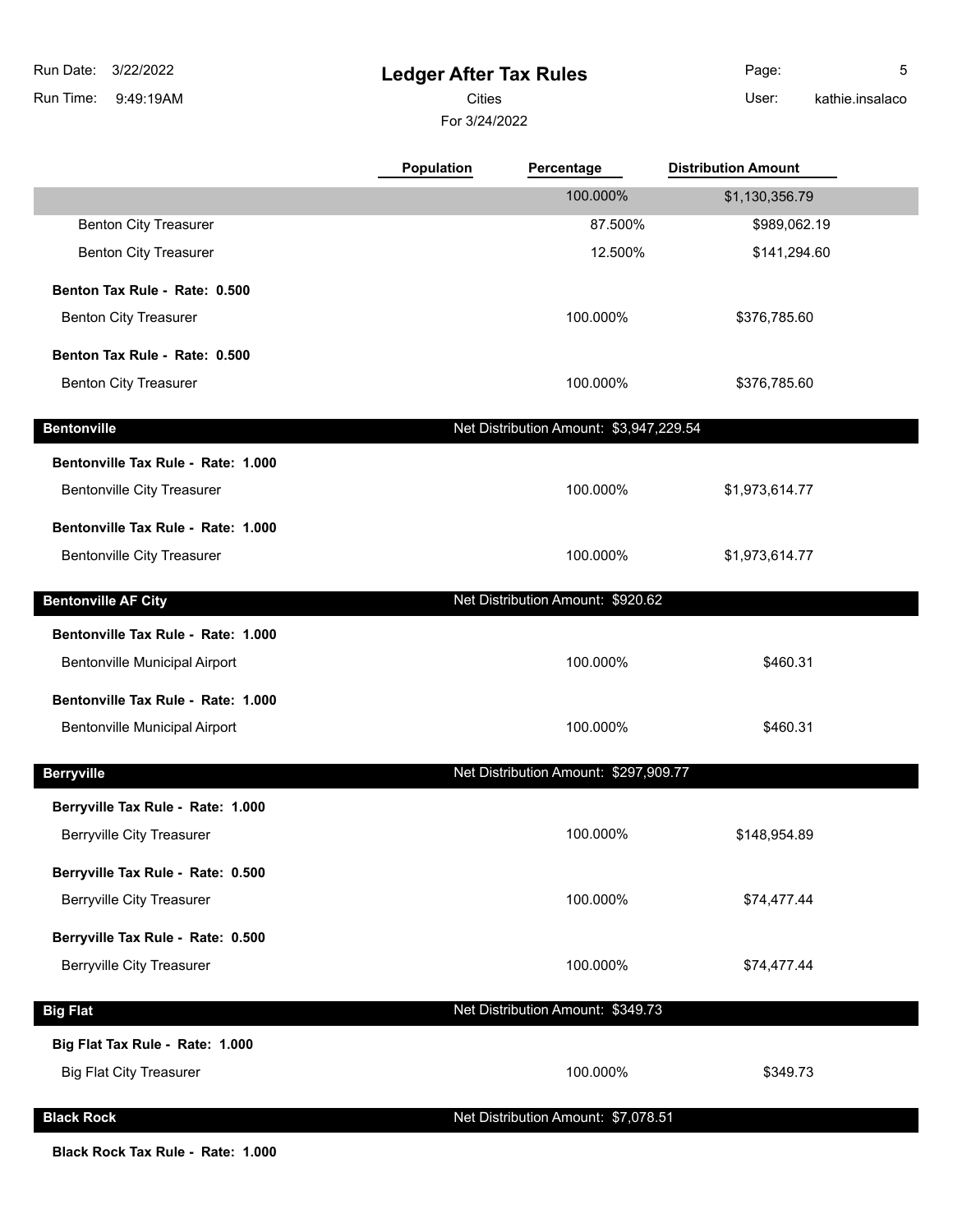| Run Date:<br>3/22/2022<br>Run Time:<br>9:49:19AM | <b>Ledger After Tax Rules</b><br><b>Cities</b><br>For 3/24/2022 |                                       | Page:<br>User:             | 6<br>kathie.insalaco |
|--------------------------------------------------|-----------------------------------------------------------------|---------------------------------------|----------------------------|----------------------|
|                                                  | <b>Population</b>                                               | Percentage                            | <b>Distribution Amount</b> |                      |
| <b>Black Rock City Treasurer</b>                 |                                                                 | 100.000%                              | \$7,078.51                 |                      |
| <b>Blevins</b>                                   |                                                                 | Net Distribution Amount: \$3,441.28   |                            |                      |
| Blevins Tax Rule - Rate: 1.500                   |                                                                 |                                       |                            |                      |
| <b>Blevins City Treasurer</b>                    |                                                                 | 100.000%                              | \$3,441.28                 |                      |
| <b>Blue Mountain</b>                             |                                                                 | Net Distribution Amount: \$280.05     |                            |                      |
| Blue Mountain Tax Rule - Rate: 1.000             |                                                                 |                                       |                            |                      |
| <b>Blue Mountain City Treasurer</b>              |                                                                 | 100.000%                              | \$280.05                   |                      |
| <b>Blytheville</b>                               |                                                                 | Net Distribution Amount: \$384,613.52 |                            |                      |
| Blytheville Tax Rule - Rate: 0.250               |                                                                 |                                       |                            |                      |
| <b>Blytheville City Treasurer</b>                |                                                                 | 100.000%                              | \$64,102.25                |                      |
| Blytheville Tax Rule - Rate: 0.250               |                                                                 |                                       |                            |                      |
| <b>Blytheville City Treasurer</b>                |                                                                 | 100.000%                              | \$64,102.25                |                      |
| Blytheville Tax Rule - Rate: 0.250               |                                                                 |                                       |                            |                      |
| <b>Blytheville City Treasurer</b>                |                                                                 | 100.000%                              | \$64,102.25                |                      |
| Blytheville Tax Rule - Rate: 0.250               |                                                                 |                                       |                            |                      |
| <b>Blytheville City Treasurer</b>                |                                                                 | 100.000%                              | \$64,102.25                |                      |
| Blytheville Tax Rule - Rate: 0.500               |                                                                 |                                       |                            |                      |
| <b>Blytheville City Treasurer</b>                |                                                                 | 100.000%                              | \$128,204.52               |                      |
| <b>Blytheville AF City</b>                       |                                                                 | Net Distribution Amount: \$375.43     |                            |                      |
| Blytheville Tax Rule - Rate: 0.250               |                                                                 |                                       |                            |                      |
| <b>Blytheville Municipal Airport</b>             |                                                                 | 100.000%                              | \$62.57                    |                      |
| Blytheville Tax Rule - Rate: 0.250               |                                                                 |                                       |                            |                      |
| <b>Blytheville Municipal Airport</b>             |                                                                 | 100.000%                              | \$62.57                    |                      |
| Blytheville Tax Rule - Rate: 0.250               |                                                                 |                                       |                            |                      |
| <b>Blytheville Municipal Airport</b>             |                                                                 | 100.000%                              | \$62.57                    |                      |
| Blytheville Tax Rule - Rate: 0.250               |                                                                 |                                       |                            |                      |
| <b>Blytheville Municipal Airport</b>             |                                                                 | 100.000%                              | \$62.57                    |                      |
| Bytheville Tax Rule - Rate: 0.500                |                                                                 |                                       |                            |                      |
| <b>Blytheville Municipal Airport</b>             |                                                                 | 100.000%                              | \$125.15                   |                      |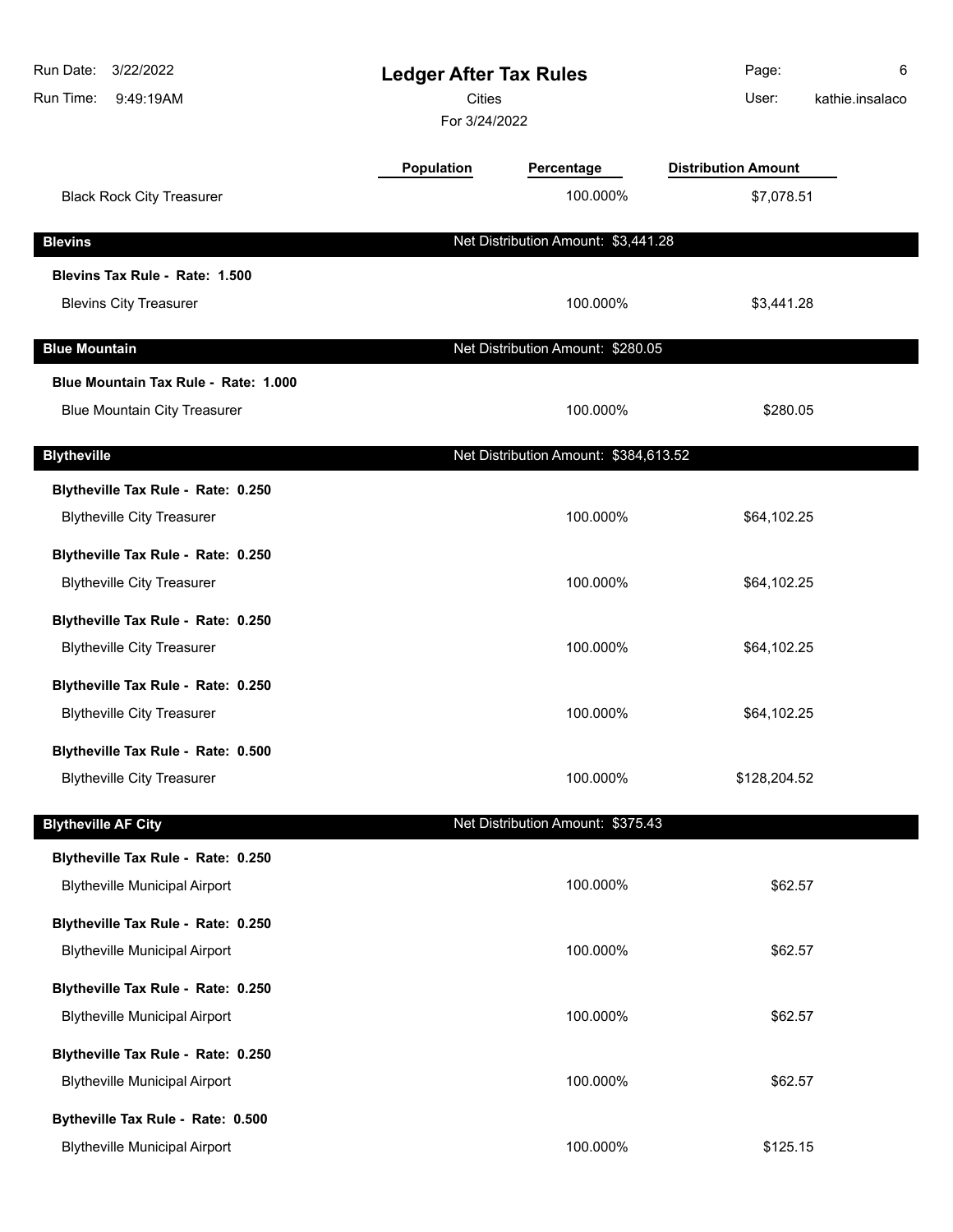| Run Date:<br>3/22/2022<br>Run Time:<br>9:49:19AM | <b>Ledger After Tax Rules</b><br><b>Cities</b><br>For 3/24/2022 |                                       | Page:<br>User:             | $\overline{7}$<br>kathie.insalaco |
|--------------------------------------------------|-----------------------------------------------------------------|---------------------------------------|----------------------------|-----------------------------------|
|                                                  | <b>Population</b>                                               | Percentage                            | <b>Distribution Amount</b> |                                   |
| <b>Bonanza</b>                                   |                                                                 | Net Distribution Amount: \$2,393.30   |                            |                                   |
| Bonanza Tax Rule - Rate: 1.000                   |                                                                 |                                       |                            |                                   |
| Bonanza City Treasurer                           |                                                                 | 100.000%                              | \$2,393.30                 |                                   |
| <b>Bono</b>                                      |                                                                 | Net Distribution Amount: \$21,769.85  |                            |                                   |
| Bono City Tax Rule - Rate: 1.000                 |                                                                 |                                       |                            |                                   |
| <b>Bono City Treasurer</b>                       |                                                                 | 100.000%                              | \$21,769.85                |                                   |
| <b>Boone County AF Harrison</b>                  |                                                                 | Net Distribution Amount: \$75.87      |                            |                                   |
| Harrison Tax Rule - Rate: 0.250                  |                                                                 |                                       |                            |                                   |
| <b>Boone County Airport</b>                      |                                                                 | 100.000%                              | \$10.84                    |                                   |
| Harrison Tax Rule - Rate: 0.500                  |                                                                 |                                       |                            |                                   |
| <b>Boone County Airport</b>                      |                                                                 | 100.000%                              | \$21.68                    |                                   |
| Harrison Tax Rule - Rate: 0.250                  |                                                                 |                                       |                            |                                   |
| <b>Boone County Airport</b>                      |                                                                 | 100.000%                              | \$10.84                    |                                   |
| Harrison Tax Rule - Rate: 0.250                  |                                                                 |                                       |                            |                                   |
| <b>Boone County Airport</b>                      |                                                                 | 100.000%                              | \$10.84                    |                                   |
| Harrison Tax Rule - Rate: 0.250                  |                                                                 |                                       |                            |                                   |
| <b>Boone County Airport</b>                      |                                                                 | 100.000%                              | \$10.84                    |                                   |
| Harrison Tax Rule - Rate: 0.250                  |                                                                 |                                       |                            |                                   |
| <b>Boone County Airport</b>                      |                                                                 | 100.000%                              | \$10.83                    |                                   |
| <b>Booneville</b>                                |                                                                 | Net Distribution Amount: \$140,457.29 |                            |                                   |
| Booneville Tax Rule - Rate: 1.000                |                                                                 |                                       |                            |                                   |
| <b>Booneville City Treasurer</b>                 |                                                                 | 100.000%                              | \$70,228.65                |                                   |
| Booneville Tax Rule - Rate: 1.000                |                                                                 |                                       |                            |                                   |
| <b>Booneville City Treasurer</b>                 |                                                                 | 100.000%                              | \$70,228.64                |                                   |
| <b>Bradford</b>                                  |                                                                 | Net Distribution Amount: \$17,923.73  |                            |                                   |
| Bradford Tax Rule - Rate: 2.000                  |                                                                 |                                       |                            |                                   |
| <b>Bradford City Treasurer</b>                   |                                                                 | 100.000%                              | \$17,923.73                |                                   |
| <b>Bradley</b>                                   |                                                                 | Net Distribution Amount: \$4,910.26   |                            |                                   |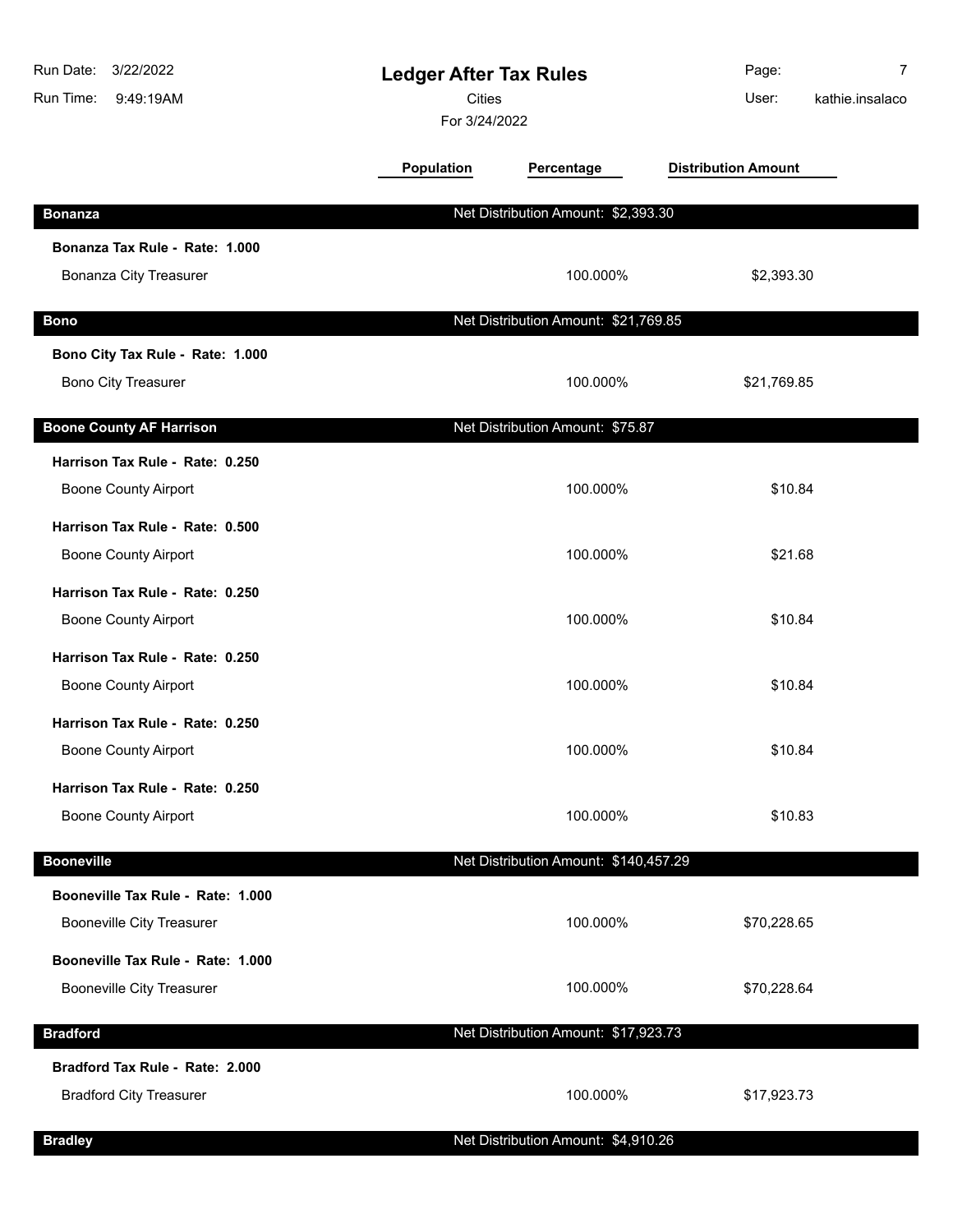| Run Date:<br>3/22/2022<br>Run Time:<br>9:49:19AM | <b>Ledger After Tax Rules</b><br><b>Cities</b><br>For 3/24/2022 |                                         | Page:<br>User:             | 8<br>kathie.insalaco |
|--------------------------------------------------|-----------------------------------------------------------------|-----------------------------------------|----------------------------|----------------------|
|                                                  | <b>Population</b>                                               | Percentage                              | <b>Distribution Amount</b> |                      |
| Bradley Tax Rule - Rate: 1.000                   |                                                                 |                                         |                            |                      |
| <b>Bradley City Treasurer</b>                    |                                                                 | 100.000%                                | \$4,910.26                 |                      |
| <b>Branch</b>                                    |                                                                 | Net Distribution Amount: \$2,289.52     |                            |                      |
| Branch Tax Rule - Rate: 1.000                    |                                                                 |                                         |                            |                      |
| <b>Branch City Treasurer</b>                     |                                                                 | 100.000%                                | \$2,289.52                 |                      |
| <b>Briarcliff</b>                                |                                                                 | Net Distribution Amount: \$2,021.25     |                            |                      |
| Briarcliff Tax Rule - Rate: 1.000                |                                                                 |                                         |                            |                      |
| <b>Briarcliff City Treasurer</b>                 |                                                                 | 100.000%                                | \$2,021.25                 |                      |
| <b>Brinkley</b>                                  |                                                                 | Net Distribution Amount: \$153,978.41   |                            |                      |
| Brinkley Tax Rule - Rate: 1.000                  |                                                                 |                                         |                            |                      |
| <b>Brinkley City Treasurer</b>                   |                                                                 | 100.000%                                | \$51,326.14                |                      |
| Brinkley Tax Rule - Rate: 1.000                  |                                                                 |                                         |                            |                      |
| <b>Brinkley City Treasurer</b>                   |                                                                 | 100.000%                                | \$51,326.14                |                      |
| Brinkley Tax Rule - Rate: 1.000                  |                                                                 |                                         |                            |                      |
| <b>Brinkley City Treasurer</b>                   |                                                                 | 100.000%                                | \$51,326.13                |                      |
| <b>Brookland</b>                                 |                                                                 | Net Distribution Amount: \$86,103.56    |                            |                      |
| Brookland City Tax Rule - Rate: 1.000            |                                                                 |                                         |                            |                      |
| <b>Brookland City Treasurer</b>                  |                                                                 | 100.000%                                | \$28,701.19                |                      |
| Brookland City Tax Rule - Rate: 2.000            |                                                                 |                                         |                            |                      |
| <b>Brookland City Treasurer</b>                  |                                                                 | 100.000%                                | \$57,402.37                |                      |
| <b>Bryant</b>                                    |                                                                 | Net Distribution Amount: \$1,351,357.68 |                            |                      |
| Bryant Tax Rule - Rate: 1.000                    |                                                                 |                                         |                            |                      |
| <b>Bryant City Treasurer</b>                     |                                                                 | 100.000%                                | \$450,452.56               |                      |
| Bryant Tax Rule - Rate: 0.500                    |                                                                 |                                         |                            |                      |
| <b>Bryant City Treasurer</b>                     |                                                                 | 100.000%                                | \$225,226.28               |                      |
| Bryant Tax Rule - Rate: 0.130                    |                                                                 |                                         |                            |                      |
| <b>Bryant City Treasurer</b>                     |                                                                 | 100.000%                                | \$56,306.57                |                      |
| Bryant Tax Rule - Rate: 1.000                    |                                                                 |                                         |                            |                      |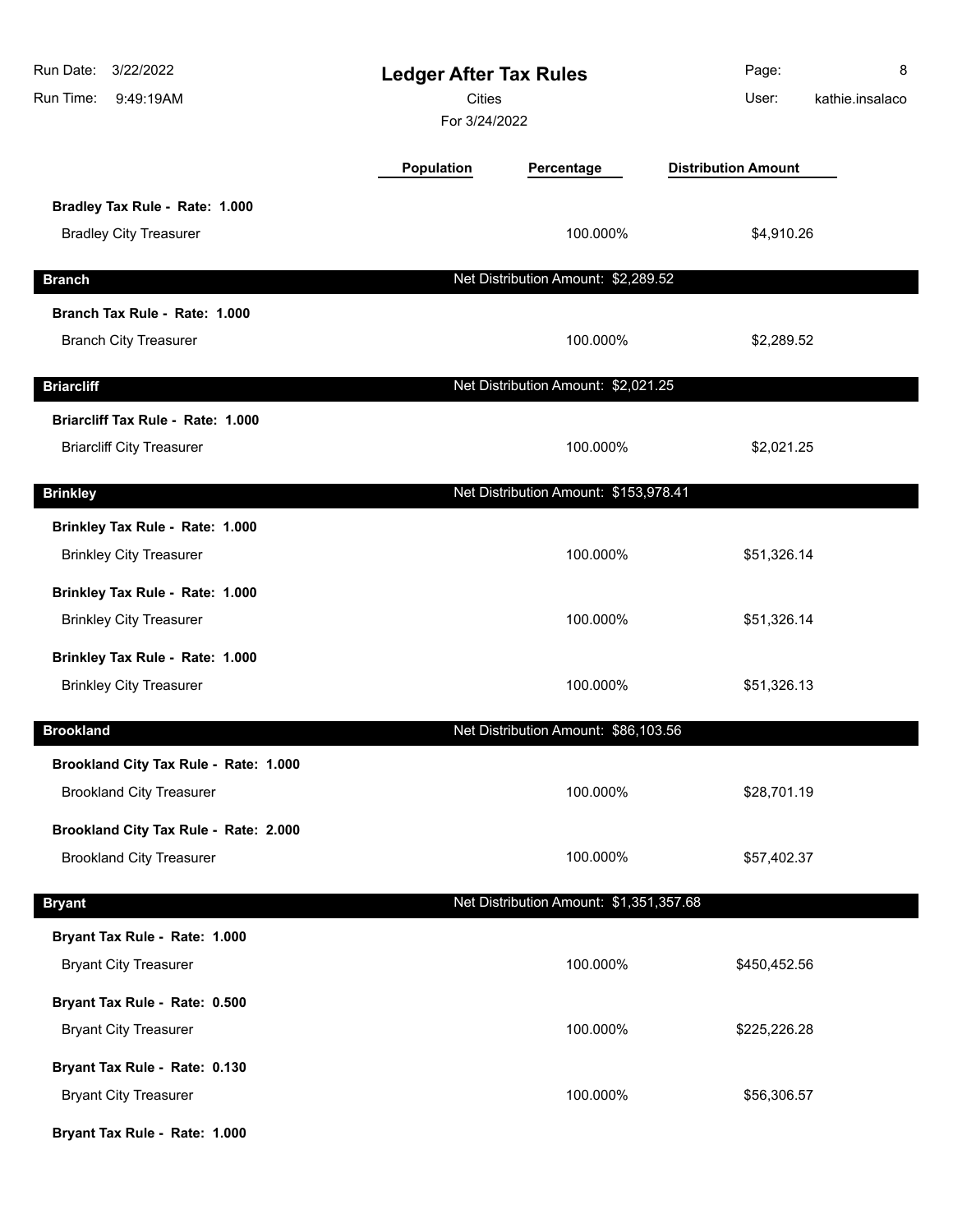| Run Date:<br>3/22/2022<br>Run Time:<br>9:49:19AM | <b>Ledger After Tax Rules</b><br><b>Cities</b><br>For 3/24/2022 |                                         | Page:<br>User:             | 9<br>kathie.insalaco |
|--------------------------------------------------|-----------------------------------------------------------------|-----------------------------------------|----------------------------|----------------------|
|                                                  | <b>Population</b>                                               | Percentage                              | <b>Distribution Amount</b> |                      |
| <b>Bryant City Treasurer</b>                     |                                                                 | 100.000%                                | \$450,452.56               |                      |
| Bryant Tax Rule - Rate: 0.380                    |                                                                 |                                         |                            |                      |
| <b>Bryant City Treasurer</b>                     |                                                                 | 100.000%                                | \$168,919.71               |                      |
| <b>Bull Shoals</b>                               |                                                                 | Net Distribution Amount: \$31,939.77    |                            |                      |
| Bull Shoals Tax Rule - Rate: 1.000               |                                                                 |                                         |                            |                      |
| <b>Bull Shoals City Treasurer</b>                |                                                                 | 100.000%                                | \$15,969.89                |                      |
| Bull Shoals Tax Rule - Rate: 1.000               |                                                                 |                                         |                            |                      |
| <b>Bull Shoals City Treasurer</b>                |                                                                 | 100.000%                                | \$15,969.88                |                      |
| Cabot                                            |                                                                 | Net Distribution Amount: \$1,018,080.12 |                            |                      |
| Cabot Tax Rule - Rate: 1.000                     |                                                                 |                                         |                            |                      |
| <b>Cabot City Treasurer</b>                      |                                                                 | 100.000%                                | \$509,040.06               |                      |
| Cabot Tax Rule - Rate: 1.000                     |                                                                 |                                         |                            |                      |
| Cabot City Treasurer                             |                                                                 | 100.000%                                | \$509,040.06               |                      |
| <b>Caddo Valley</b>                              |                                                                 | Net Distribution Amount: \$58,283.13    |                            |                      |
| Caddo Valley Tax Rule - Rate: 1.000              |                                                                 |                                         |                            |                      |
| Caddo Valley City Treasurer                      |                                                                 | 100.000%                                | \$29,141.57                |                      |
| Caddo Valley Tax Rule - Rate: 1.000              |                                                                 |                                         |                            |                      |
| Caddo Valley City Treasurer                      |                                                                 | 100.000%                                | \$29,141.56                |                      |
| <b>Calico Rock</b>                               |                                                                 | Net Distribution Amount: \$48,297.16    |                            |                      |
| Calico Rock Tax Rule - Rate: 1.000               |                                                                 |                                         |                            |                      |
| Calico Rock City Treasurer                       |                                                                 | 100.000%                                | \$16,099.05                |                      |
| Calico Rock Tax Rule - Rate: 1.000               |                                                                 |                                         |                            |                      |
| Calico Rock City Treasurer                       |                                                                 | 100.000%                                | \$16,099.05                |                      |
| Calico Rock Tax Rule - Rate: 1.000               |                                                                 |                                         |                            |                      |
| Calico Rock City Treasurer                       |                                                                 | 100.000%                                | \$16,099.06                |                      |
| Camden                                           |                                                                 | Net Distribution Amount: \$305,558.97   |                            |                      |
| Camden Tax Rule - Rate: 1.000                    |                                                                 |                                         |                            |                      |
| Camden City Treasurer                            |                                                                 | 100.000%                                | \$174,605.13               |                      |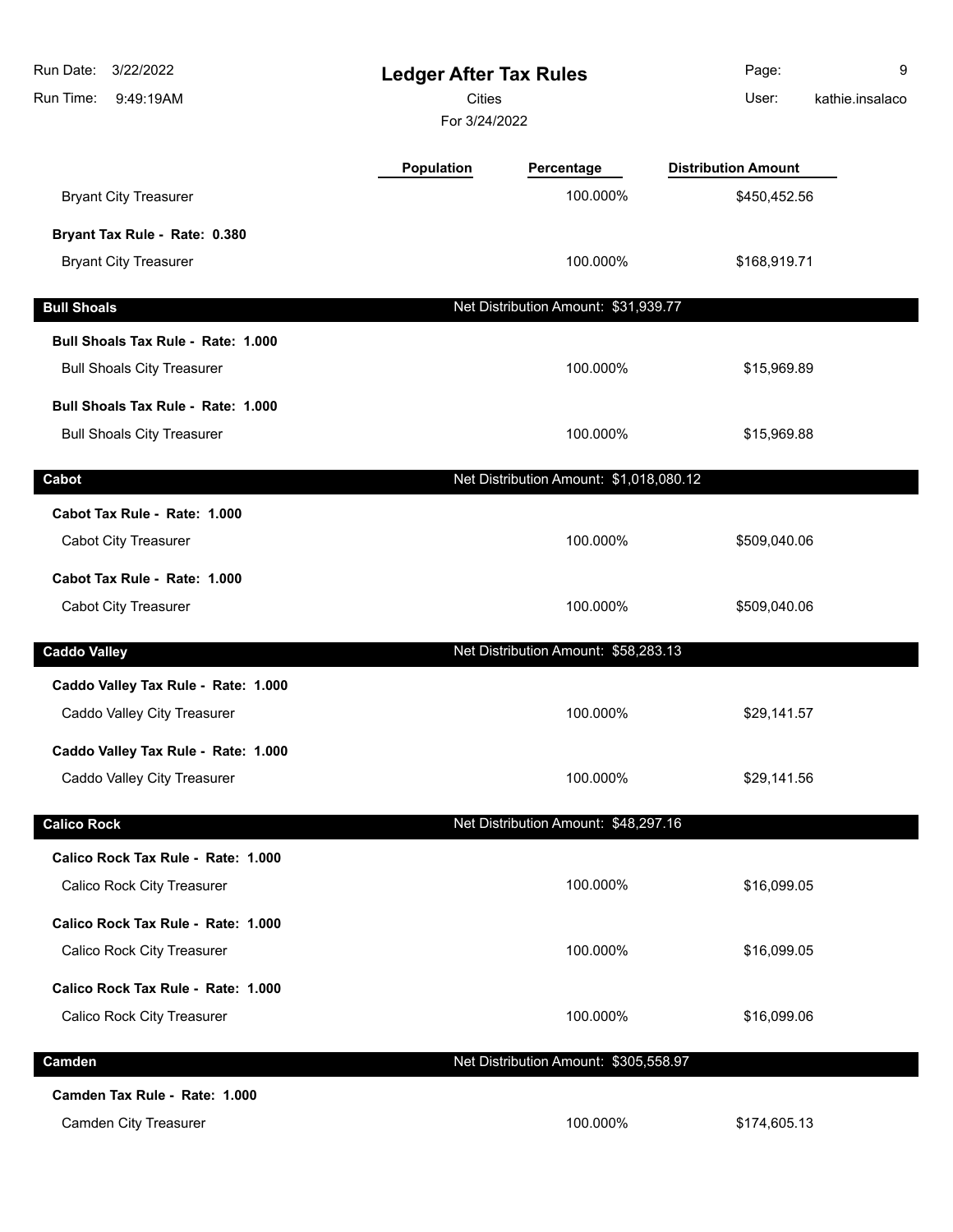| Run Date:<br>3/22/2022<br>Run Time:<br>9:49:19AM | <b>Ledger After Tax Rules</b><br><b>Cities</b><br>For 3/24/2022 |                                       | Page:<br>User:             | 10<br>kathie.insalaco |
|--------------------------------------------------|-----------------------------------------------------------------|---------------------------------------|----------------------------|-----------------------|
|                                                  | Population                                                      | Percentage                            | <b>Distribution Amount</b> |                       |
| Camden Tax Rule - Rate: 0.750                    |                                                                 |                                       |                            |                       |
| Camden City Treasurer                            |                                                                 | 100.000%                              | \$130,953.84               |                       |
| Caraway                                          |                                                                 | Net Distribution Amount: \$6,391.82   |                            |                       |
| Caraway Tax Rule - Rate: 1.000                   |                                                                 |                                       |                            |                       |
| Caraway City Treasurer                           |                                                                 | 100.000%                              | \$6,391.82                 |                       |
| <b>Carlisle</b>                                  |                                                                 | Net Distribution Amount: \$56,372.12  |                            |                       |
| Carlisle Tax Rule - Rate: 0.880                  |                                                                 |                                       |                            |                       |
| Carlisle City Treasurer                          |                                                                 | 100.000%                              | \$23,212.05                |                       |
| Carlisle Tax Rule - Rate: 1.000                  |                                                                 |                                       |                            |                       |
| Carlisle City Treasurer                          |                                                                 | 100.000%                              | \$26,528.06                |                       |
| Carlisle Tax Rule - Rate: 0.250                  |                                                                 |                                       |                            |                       |
| Carlisle City Treasurer                          |                                                                 | 100.000%                              | \$6,632.01                 |                       |
| Cash                                             |                                                                 | Net Distribution Amount: \$4,680.37   |                            |                       |
| Cash Tax Rule - Rate: 1.000                      |                                                                 |                                       |                            |                       |
| Cash City Treasurer                              |                                                                 | 100.000%                              | \$4,680.37                 |                       |
| <b>Cave City</b>                                 |                                                                 | Net Distribution Amount: \$28,928.65  |                            |                       |
| Cave City Tax Rule - Rate: 1.000                 |                                                                 |                                       |                            |                       |
| Cave City Treasurer                              |                                                                 | 100.000%                              | \$28,928.65                |                       |
| <b>Cave Springs</b>                              |                                                                 | Net Distribution Amount: \$138,165.45 |                            |                       |
| Cave Springs Tax Rule - Rate: 1.000              |                                                                 |                                       |                            |                       |
| Cave Springs City Treasurer                      |                                                                 | 100.000%                              | \$61,406.87                |                       |
| Cave Springs Tax Rule - Rate: 1.250              |                                                                 |                                       |                            |                       |
| Cave Springs City Treasurer                      |                                                                 | 100.000%                              | \$76,758.58                |                       |
| Cedarville                                       |                                                                 | Net Distribution Amount: \$8,624.92   |                            |                       |
| Cedarville Tax Rule - Rate: 1.000                |                                                                 |                                       |                            |                       |
| Cedarville City Treasurer                        |                                                                 | 12.500%                               | \$1,078.12                 |                       |
| Cedarville City Treasurer                        |                                                                 | 12.500%                               | \$1,078.12                 |                       |
| Cedarville City Treasurer                        |                                                                 | 75.000%                               | \$6,468.68                 |                       |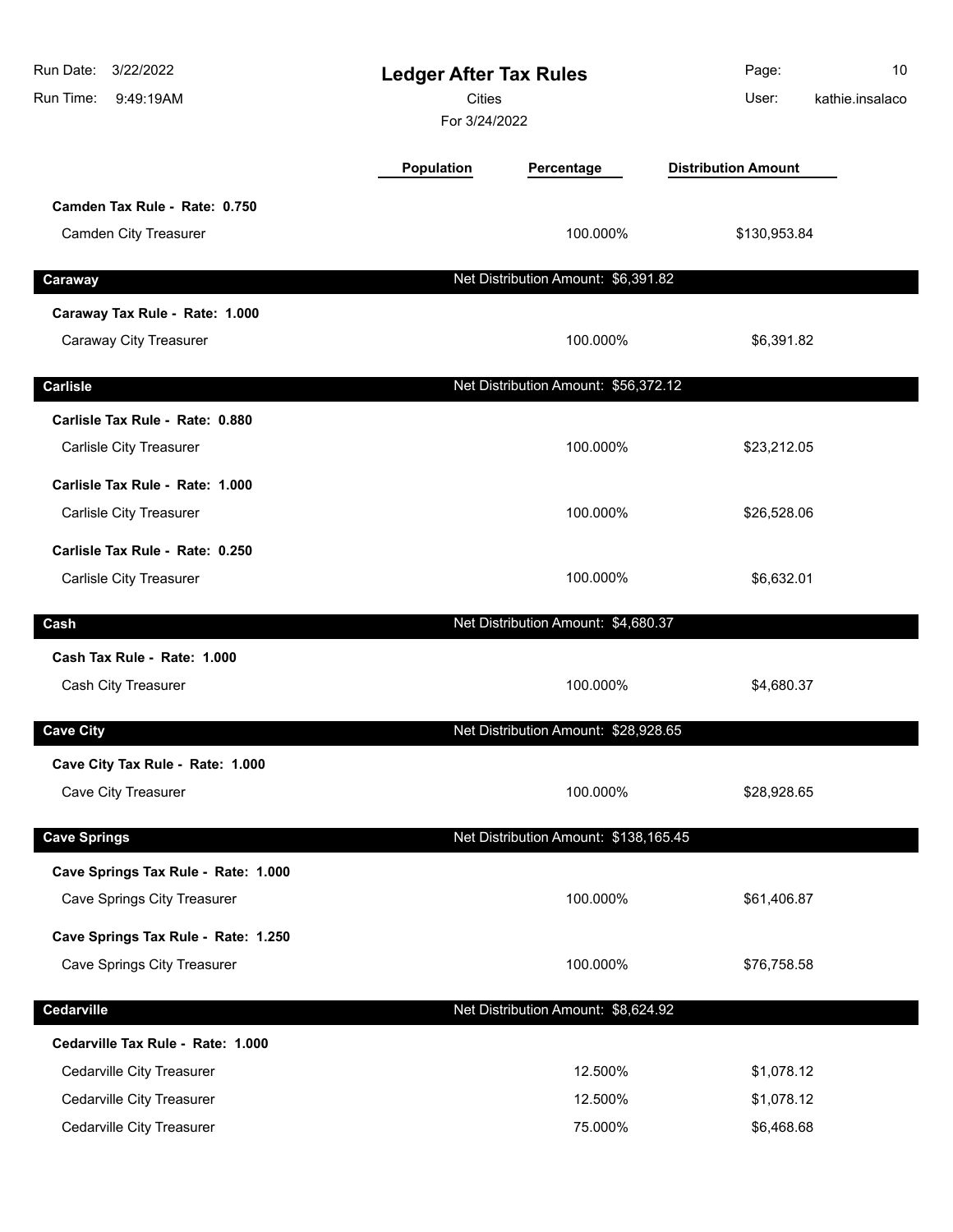9:49:19AM Run Time: 3/22/2022 Run Date:

## **Ledger After Tax Rules**

Cities **User:** 

For 3/24/2022

Page: 11 kathie.insalaco

|                                         | <b>Population</b> | Percentage                            | <b>Distribution Amount</b> |  |
|-----------------------------------------|-------------------|---------------------------------------|----------------------------|--|
| <b>Centerton</b>                        |                   | Net Distribution Amount: \$422,713.43 |                            |  |
| Centerton Tax Rule - Rate: 1.000        |                   |                                       |                            |  |
| Centerton City Treasurer                |                   | 100.000%                              | \$211,356.72               |  |
| Centerton Tax Rule - Rate: 1.000        |                   |                                       |                            |  |
| <b>Centerton City Treasurer</b>         |                   | 100.000%                              | \$211,356.71               |  |
| <b>Charleston</b>                       |                   | Net Distribution Amount: \$38,523.99  |                            |  |
| Charleston Tax Rule - Rate: 1.000       |                   |                                       |                            |  |
| <b>Charleston City Treasurer</b>        |                   | 100.000%                              | \$25,682.66                |  |
| Charleston Tax Rule - Rate: 0.500       |                   |                                       |                            |  |
| <b>Charleston City Treasurer</b>        |                   | 100.000%                              | \$12,841.33                |  |
| <b>Cherokee Village</b>                 |                   | Net Distribution Amount: \$24,450.25  |                            |  |
| Cherokee Village Tax Rule - Rate: 1.000 |                   |                                       |                            |  |
| Cherokee Village City Treasurer         |                   | 100.000%                              | \$24,450.25                |  |
| <b>Cherry Valley</b>                    |                   | Net Distribution Amount: \$4,586.97   |                            |  |
| Cherry Valley Tax Rule - Rate: 0.750    |                   |                                       |                            |  |
| Cherry Valley City Treasurer            |                   | 100.000%                              | \$3,440.23                 |  |
| Cherry Valley Tax Rule - Rate: 0.250    |                   |                                       |                            |  |
| Cherry Valley City Treasurer            |                   | 100.000%                              | \$1,146.74                 |  |
| <b>Chidester</b>                        |                   | Net Distribution Amount: \$4,522.82   |                            |  |
| Chidester Tax Rule - Rate: 1.000        |                   |                                       |                            |  |
| <b>Chidester City Treasurer</b>         |                   | 100.000%                              | \$2,261.41                 |  |
| Chidester Tax Rule - Rate: 1.000        |                   |                                       |                            |  |
| <b>Chidester City Treasurer</b>         |                   | 100.000%                              | \$2,261.41                 |  |
| Clarendon                               |                   | Net Distribution Amount: \$44,221.12  |                            |  |
| Clarendon Tax Rule - Rate: 1.000        |                   |                                       |                            |  |
| <b>Clarendon City Treasurer</b>         |                   | 100.000%                              | \$14,740.37                |  |
| Clarendon Tax Rule - Rate: 1.000        |                   |                                       |                            |  |
| <b>Clarendon City Treasurer</b>         |                   | 100.000%                              | \$14,740.37                |  |
| Clarendon Tax Rule - Rate: 1.000        |                   |                                       |                            |  |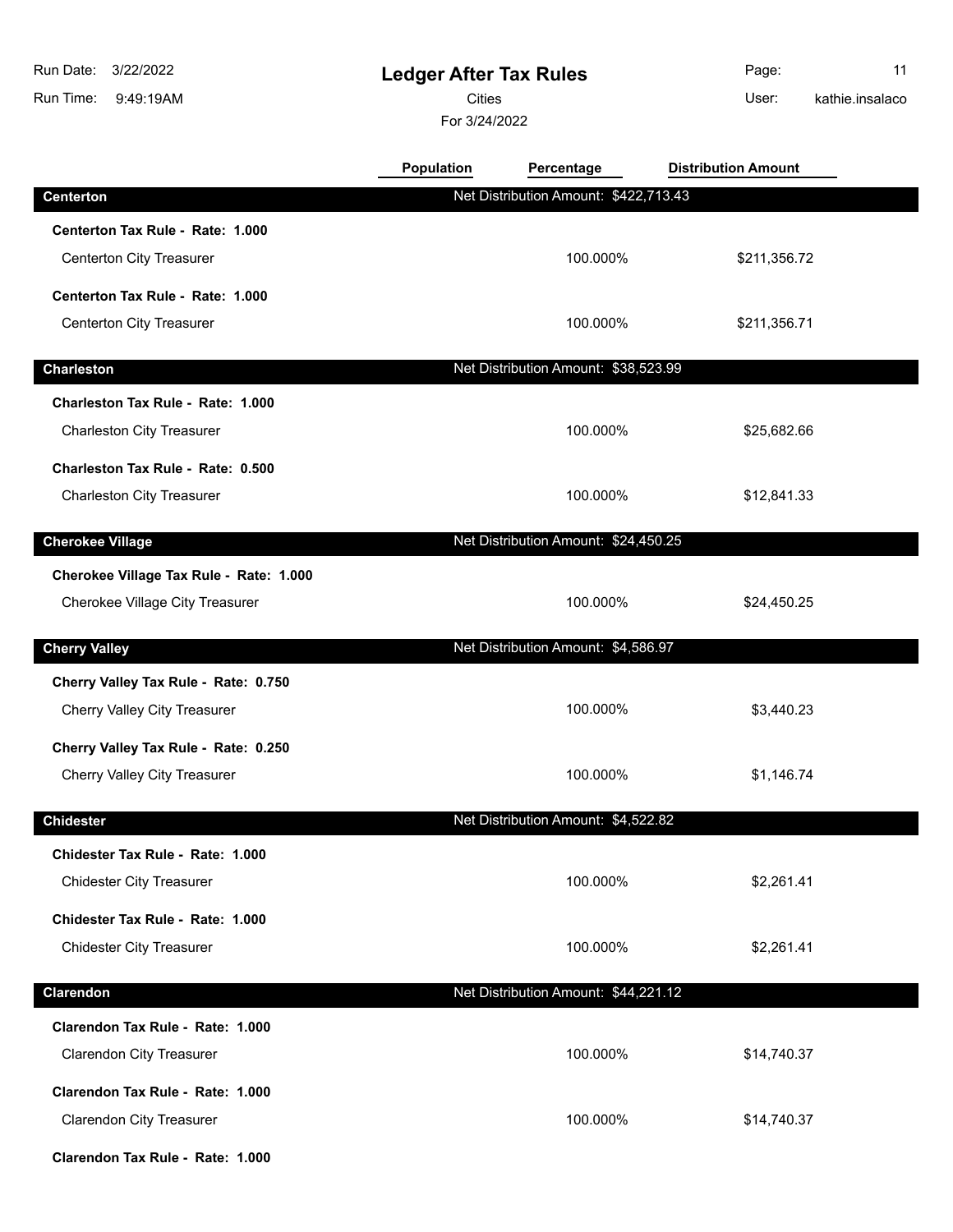| Run Date:<br>3/22/2022<br>Run Time:<br>9:49:19AM                |            | <b>Ledger After Tax Rules</b><br>Cities<br>For 3/24/2022 |                            | 12<br>kathie.insalaco |
|-----------------------------------------------------------------|------------|----------------------------------------------------------|----------------------------|-----------------------|
|                                                                 | Population | Percentage                                               | <b>Distribution Amount</b> |                       |
| <b>Clarendon City Treasurer</b>                                 |            | 100.000%                                                 | \$14,740.38                |                       |
| <b>Clarksville</b>                                              |            | Net Distribution Amount: \$494,659.13                    |                            |                       |
| Clarksville Tax Rule - Rate: 1.000                              |            |                                                          |                            |                       |
| <b>Clarksville City Treasurer</b>                               |            | 100.000%                                                 | \$247,329.57               |                       |
| Clarksville Tax Rule - Rate: 0.250                              |            |                                                          |                            |                       |
| <b>Clarksville City Treasurer</b>                               |            | 100.000%                                                 | \$61,832.39                |                       |
| Clarksville Tax Rule - Rate: 0.750                              |            |                                                          |                            |                       |
| <b>Clarksville City Treasurer</b>                               |            | 100.000%                                                 | \$185,497.17               |                       |
| <b>Clarksville AF City</b>                                      |            | Net Distribution Amount: \$74.70                         |                            |                       |
| Clarksville Tax Rule - Rate: 1.000                              |            |                                                          |                            |                       |
| <b>Clarksville Airport Commission</b>                           |            | 100.000%                                                 | \$37.35                    |                       |
| Clarksville Tax Rule - Rate: 0.250                              |            |                                                          |                            |                       |
| <b>Clarksville Airport Commission</b>                           |            | 100.000%                                                 | \$9.34                     |                       |
| Clarksville Tax Rule - Rate: 0.750                              |            |                                                          |                            |                       |
| <b>Clarksville Airport Commission</b>                           |            | 100.000%                                                 | \$28.01                    |                       |
| <b>Clinton</b>                                                  |            | Net Distribution Amount: \$110,512.52                    |                            |                       |
| Clinton Tax Rule - Rate: 1.000                                  |            |                                                          |                            |                       |
| <b>Clinton City Treasurer</b>                                   |            | 100.000%                                                 | \$110,512.52               |                       |
| <b>Clinton AF City</b>                                          |            | Net Distribution Amount: \$22.31                         |                            |                       |
| Clinton Tax Rule - Rate: 1.000                                  |            |                                                          |                            |                       |
| <b>Clinton Municipal Airport</b>                                |            | 100.000%                                                 | \$22.31                    |                       |
| <b>Coal Hill</b>                                                |            | Net Distribution Amount: \$5,599.00                      |                            |                       |
| Coal Hill Tax Rule - Rate: 1.000                                |            |                                                          |                            |                       |
| Coal Hill City Treasurer                                        |            | 100.000%                                                 | \$5,599.00                 |                       |
|                                                                 |            |                                                          |                            |                       |
| Concord                                                         |            | Net Distribution Amount: \$2,334.18                      |                            |                       |
| Concord Tax Rule - Rate: 1.000<br><b>Concord City Treasurer</b> |            | 100.000%                                                 | \$2,334.18                 |                       |
|                                                                 |            |                                                          |                            |                       |
| Conway                                                          |            | Net Distribution Amount: \$3,134,036.37                  |                            |                       |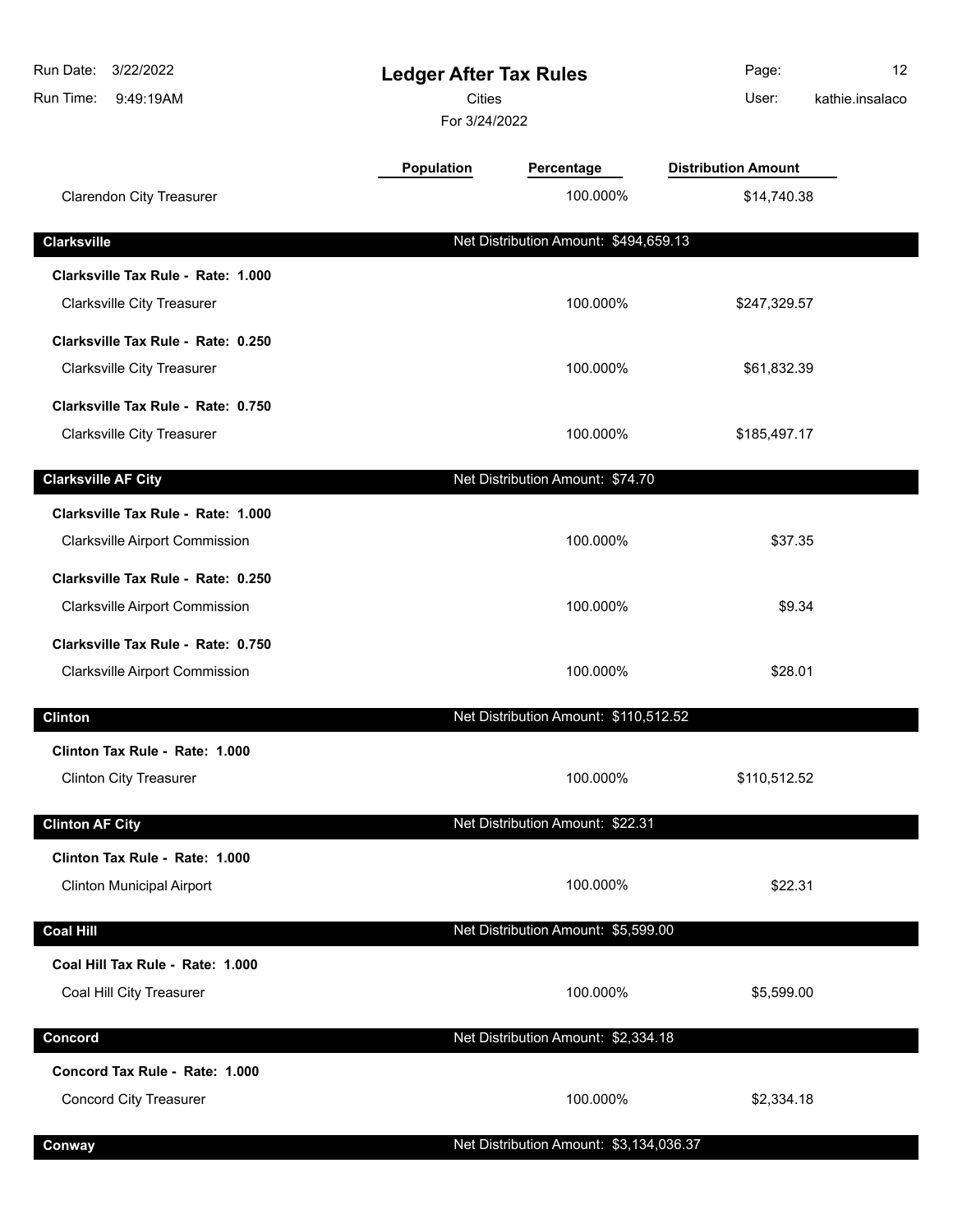**Ledger After Tax Rules** 9:49:19AM Run Time: 3/22/2022 Run Date: Cities User:

**Conway Tax Rule - Rate: 1.000**

For 3/24/2022

Page: 13

kathie.insalaco

**Population Percentage Distribution Amount**

| Conway City Treasurer          | 100.000%                             | \$1,474,840.64 |  |
|--------------------------------|--------------------------------------|----------------|--|
| Conway Tax Rule - Rate: 0.130  |                                      |                |  |
| Conway City Treasurer          | 100.000%                             | \$184,355.08   |  |
| Conway Tax Rule - Rate: 0.130  |                                      |                |  |
| Conway City Treasurer          | 100.000%                             | \$184,355.08   |  |
| Conway Tax Rule - Rate: 0.250  |                                      |                |  |
| Conway City Treasurer          | 100.000%                             | \$368,710.16   |  |
| Conway Tax Rule - Rate: 0.250  |                                      |                |  |
| Conway City Treasurer          | 100.000%                             | \$368,710.16   |  |
| Conway Tax Rule - Rate: 0.380  |                                      |                |  |
| Conway City Treasurer          | 100.000%                             | \$553,065.25   |  |
| Corning                        | Net Distribution Amount: \$67,632.20 |                |  |
| Corning Tax Rule - Rate: 1.000 |                                      |                |  |
| <b>Corning City Treasurer</b>  | 100.000%                             | \$38,646.97    |  |
| Corning Tax Rule - Rate: 0.750 |                                      |                |  |
| <b>Corning City Treasurer</b>  | 100.000%                             | \$28,985.23    |  |

| Cotter                              | Net Distribution Amount: \$17,725.75 |            |
|-------------------------------------|--------------------------------------|------------|
| Cotter Tax Rule - Rate: 1.000       |                                      |            |
| <b>Cotter City Treasurer</b>        | 100.000%                             | \$8,862.88 |
| Cotter Tax Rule - Rate: 1.000       |                                      |            |
| <b>Cotter City Treasurer</b>        | 100.000%                             | \$8,862.87 |
| <b>Cotton Plant</b>                 | Net Distribution Amount: \$2,559.64  |            |
|                                     |                                      |            |
| Cotton Plant Tax Rule - Rate: 1.000 |                                      |            |
| <b>Cotton Plant City Treasurer</b>  | 100.000%                             | \$2,559.64 |
|                                     |                                      |            |
| Cove                                | Net Distribution Amount: \$14,096.90 |            |
| Cove Tax Rule - Rate: 1.000         |                                      |            |
| Cove City Treasurer                 | 100.000%                             | \$7,048.45 |

**Cove Tax Rule - Rate: 1.000**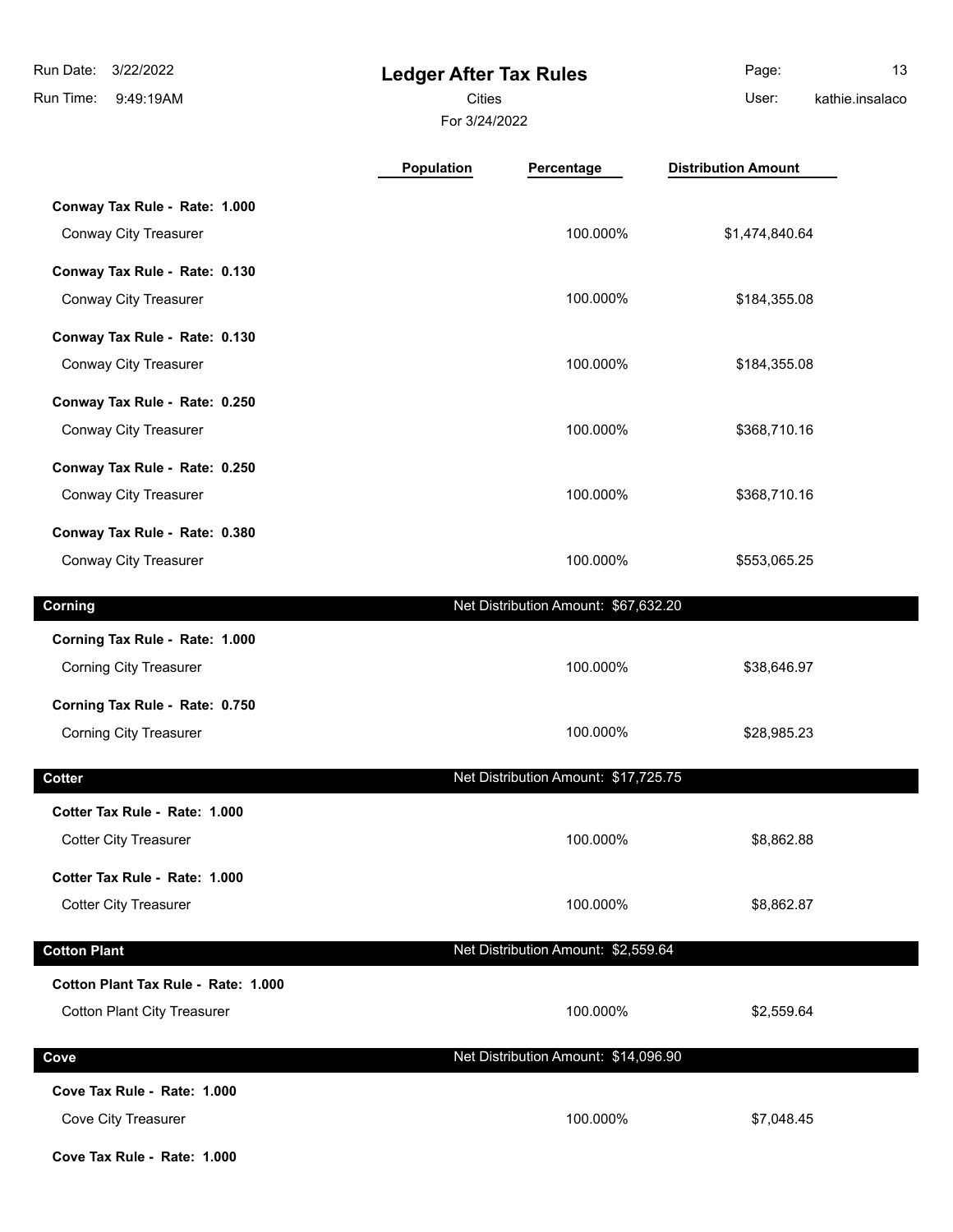| Run Date: 3/22/2022<br>Run Time:<br>9:49:19AM | <b>Ledger After Tax Rules</b><br><b>Cities</b><br>For 3/24/2022 |                                       | Page:<br>User:             | 14<br>kathie.insalaco |
|-----------------------------------------------|-----------------------------------------------------------------|---------------------------------------|----------------------------|-----------------------|
|                                               | Population                                                      | Percentage                            | <b>Distribution Amount</b> |                       |
| Cove City Treasurer                           |                                                                 | 100.000%                              | \$7,048.45                 |                       |
| Crawfordsville                                |                                                                 | Net Distribution Amount: \$13,439.05  |                            |                       |
| Crawfordsville Tax Rule - Rate: 2.000         |                                                                 |                                       |                            |                       |
| Crawfordsville City Treasurer                 |                                                                 | 100.000%                              | \$13,439.05                |                       |
| <b>Crossett</b>                               |                                                                 | Net Distribution Amount: \$225,421.05 |                            |                       |
| Crossett Tax Rule - Rate: 1.000               |                                                                 |                                       |                            |                       |
| <b>Crossett City Treasurer</b>                |                                                                 | 100.000%                              | \$128,812.03               |                       |
| Crossett Tax Rule - Rate: 0.250               |                                                                 |                                       |                            |                       |
| <b>Crossett City Treasurer</b>                |                                                                 | 100.000%                              | \$32,203.01                |                       |
| Crossett Tax Rule - Rate: 0.500               |                                                                 |                                       |                            |                       |
| <b>Crossett City Treasurer</b>                |                                                                 | 100.000%                              | \$64,406.01                |                       |
| <b>Damascus</b>                               |                                                                 | Net Distribution Amount: \$9,871.15   |                            |                       |
| Damascus City Tax - Rate: 1.000               |                                                                 |                                       |                            |                       |
| Damascus City Treasurer                       |                                                                 | 100.000%                              | \$9,871.15                 |                       |
| <b>Danville</b>                               |                                                                 | Net Distribution Amount: \$47,977.30  |                            |                       |
| Danville Tax Rule - Rate: 1.000               |                                                                 |                                       |                            |                       |
| Danville City Treasurer                       |                                                                 | 100.000%                              | \$31,984.87                |                       |
| Danville Tax Rule - Rate: 0.130               |                                                                 |                                       |                            |                       |
| Danville City Treasurer                       |                                                                 | 100.000%                              | \$3,998.11                 |                       |
| Danville Tax Rule - Rate: 0.380               |                                                                 |                                       |                            |                       |
| Danville City Treasurer                       |                                                                 | 100.000%                              | \$11,994.32                |                       |
| <b>Dardanelle</b>                             |                                                                 | Net Distribution Amount: \$179,977.27 |                            |                       |
| Dardanelle Tax Rule - Rate: 1.000             |                                                                 |                                       |                            |                       |
| Dardanelle City Treasurer                     |                                                                 | 100.000%                              | \$89,988.64                |                       |
| Dardanelle Tax Rule - Rate: 1.000             |                                                                 |                                       |                            |                       |
| Dardanelle City Treasurer                     |                                                                 | 100.000%                              | \$89,988.63                |                       |
| <b>Decatur</b>                                |                                                                 | Net Distribution Amount: \$16,272.02  |                            |                       |

**Decatur Tax Rule - Rate: 1.000**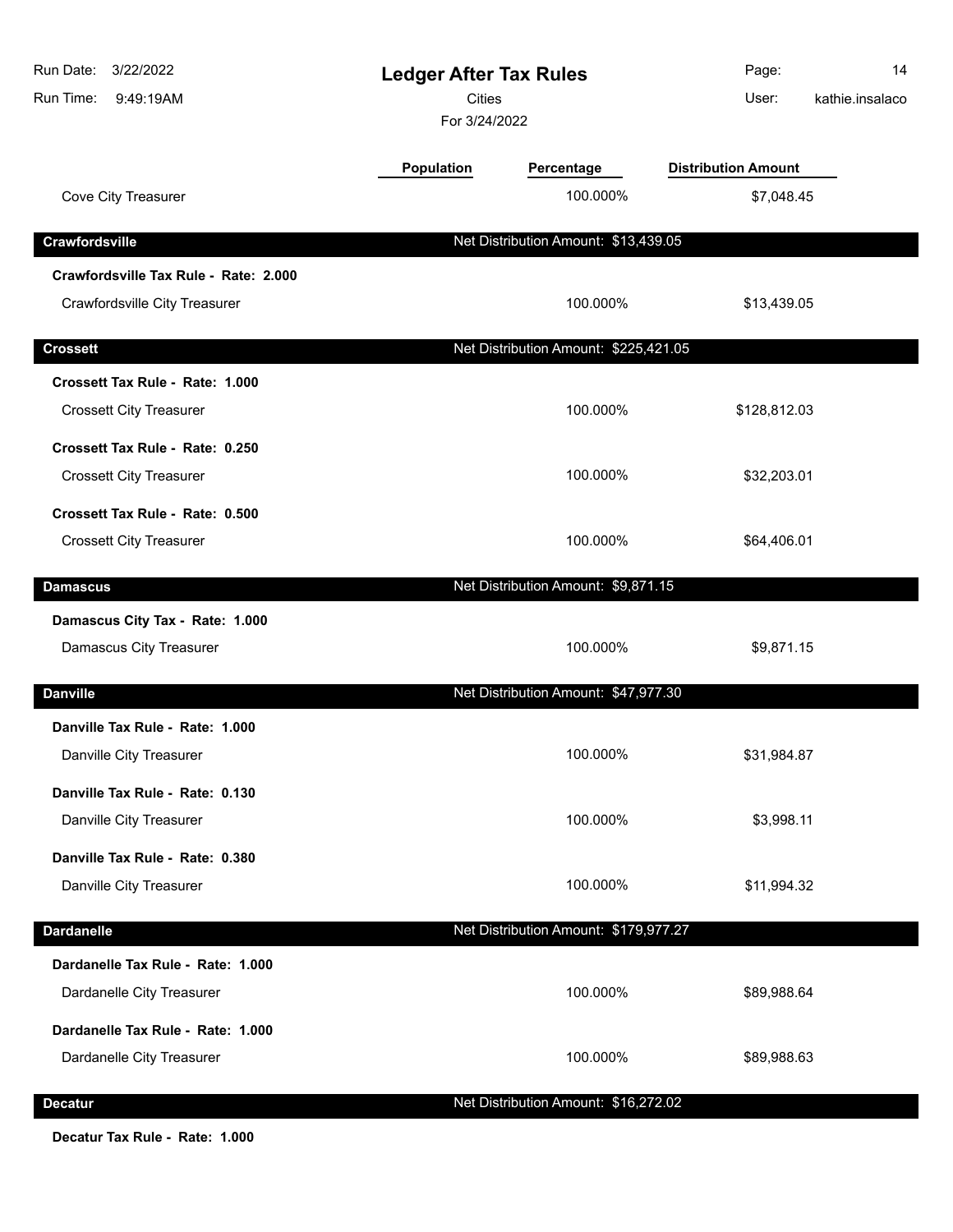| Run Date:<br>3/22/2022<br>Run Time:<br>9:49:19AM | <b>Ledger After Tax Rules</b><br><b>Cities</b><br>For 3/24/2022 |                                       | Page:<br>User:             | 15<br>kathie.insalaco |
|--------------------------------------------------|-----------------------------------------------------------------|---------------------------------------|----------------------------|-----------------------|
|                                                  | Population                                                      | Percentage                            | <b>Distribution Amount</b> |                       |
| Decatur City Treasurer                           |                                                                 | 100.000%                              | \$16,272.02                |                       |
| <b>Delight</b>                                   |                                                                 | Net Distribution Amount: \$4,654.09   |                            |                       |
| Delight Tax Rule - Rate: 1.000                   |                                                                 |                                       |                            |                       |
| Delight City Treasurer                           |                                                                 | 100.000%                              | \$4,654.09                 |                       |
| <b>Dennis Cantrell AF Conway</b>                 |                                                                 | Net Distribution Amount: \$1,478.43   |                            |                       |
| Conway Tax Rule - Rate: 0.250                    |                                                                 |                                       |                            |                       |
| <b>Dennis Cantrell Field</b>                     |                                                                 | 100.000%                              | \$173.93                   |                       |
| Conway Tax Rule - Rate: 1.000                    |                                                                 |                                       |                            |                       |
| <b>Dennis Cantrell Field</b>                     |                                                                 | 100.000%                              | \$695.73                   |                       |
| Conway Tax Rule - Rate: 0.130                    |                                                                 |                                       |                            |                       |
| <b>Dennis Cantrell Field</b>                     |                                                                 | 100.000%                              | \$86.97                    |                       |
| Conway Tax Rule - Rate: 0.130                    |                                                                 |                                       |                            |                       |
| <b>Dennis Cantrell Field</b>                     |                                                                 | 100.000%                              | \$86.97                    |                       |
| Conway Tax Rule - Rate: 0.250                    |                                                                 |                                       |                            |                       |
| <b>Dennis Cantrell Field</b>                     |                                                                 | 100.000%                              | \$173.93                   |                       |
| Conway Tax Rule - Rate: 0.380                    |                                                                 |                                       |                            |                       |
| <b>Dennis Cantrell Field</b>                     |                                                                 | 100.000%                              | \$260.90                   |                       |
| <b>DeQueen</b>                                   |                                                                 | Net Distribution Amount: \$147,917.31 |                            |                       |
| DeQueen Tax Rule - Rate: 1.000                   |                                                                 |                                       |                            |                       |
| DeQueen City Treasurer                           |                                                                 | 100.000%                              | \$147,917.31               |                       |
| <b>Dermott</b>                                   |                                                                 | Net Distribution Amount: \$32,133.48  |                            |                       |
| Dermott Tax Rule - Rate: 1.000                   |                                                                 |                                       |                            |                       |
| Dermott City Treasurer                           |                                                                 | 100.000%                              | \$16,066.74                |                       |
| Dermott Tax Rule - Rate: 1.000                   |                                                                 |                                       |                            |                       |
| Dermott City Treasurer                           |                                                                 | 100.000%                              | \$16,066.74                |                       |
|                                                  |                                                                 |                                       |                            |                       |
| <b>Des Arc</b>                                   |                                                                 | Net Distribution Amount: \$68,453.86  |                            |                       |
| Des Arc Tax Rule - Rate: 1.000                   |                                                                 |                                       |                            |                       |
| Des Arc City Treasurer                           |                                                                 | 100.000%                              | \$22,817.95                |                       |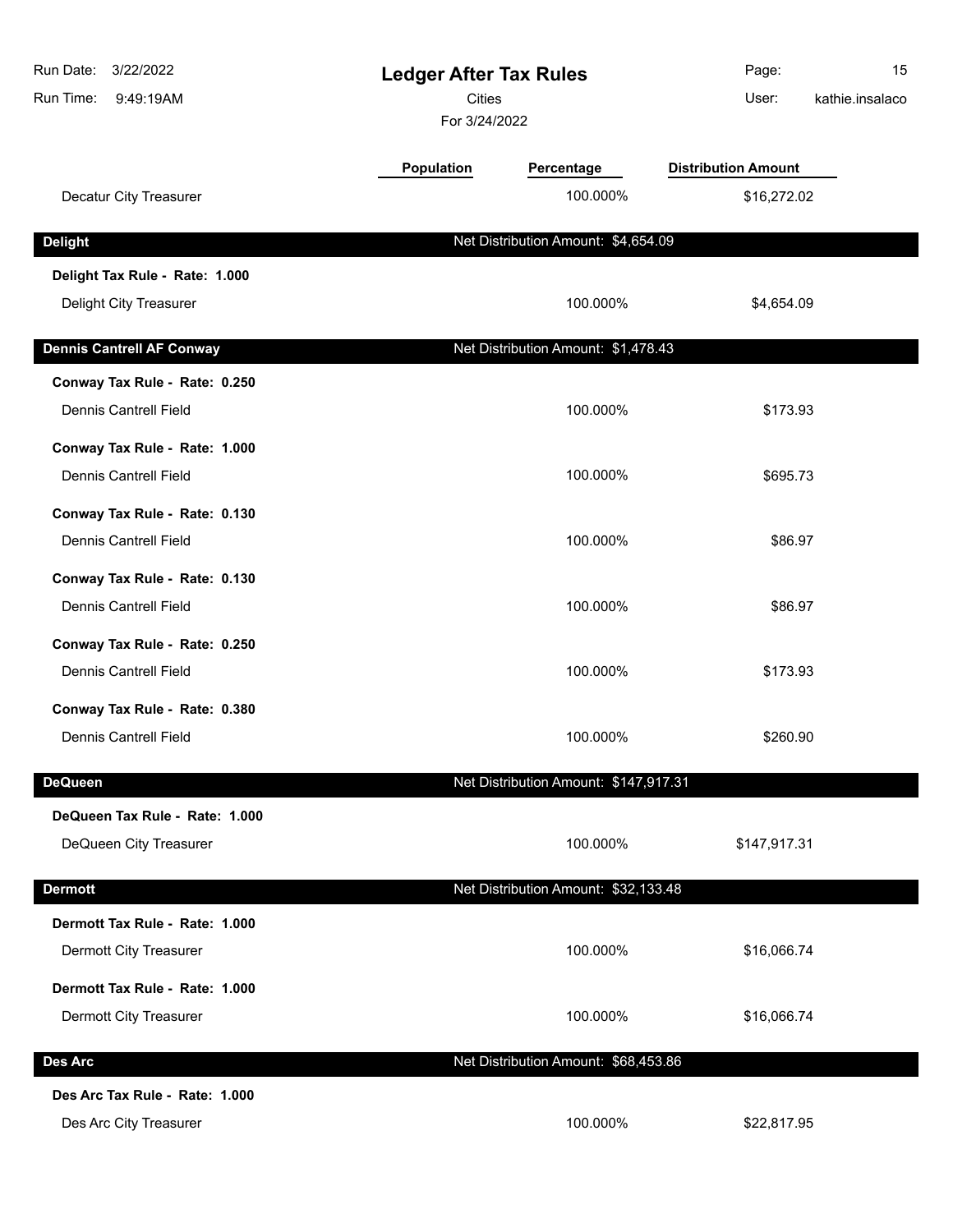| Run Date:<br>3/22/2022<br>Run Time:<br>9:49:19AM                     | <b>Ledger After Tax Rules</b><br><b>Cities</b><br>For 3/24/2022 |                                       | Page:<br>User:             | 16<br>kathie.insalaco |
|----------------------------------------------------------------------|-----------------------------------------------------------------|---------------------------------------|----------------------------|-----------------------|
|                                                                      | Population                                                      | Percentage                            | <b>Distribution Amount</b> |                       |
| Des Arc Tax Rule - Rate: 1.000<br>Des Arc City Treasurer             |                                                                 | 100.000%                              | \$22,817.95                |                       |
| Des Arc Tax Rule - Rate: 1.000<br>Des Arc City Treasurer             |                                                                 | 100.000%                              | \$22,817.96                |                       |
| <b>DeValls Bluff</b>                                                 |                                                                 | Net Distribution Amount: \$14,567.39  |                            |                       |
| DeValls Bluff Tax Rule - Rate: 1.000<br>DeValls Bluff City Treasurer |                                                                 | 100.000%                              | \$4,855.80                 |                       |
| DeValls Bluff Tax Rule - Rate: 1.000<br>DeValls Bluff City Treasurer |                                                                 | 100.000%                              | \$4,855.80                 |                       |
| DeValls Bluff Tax Rule - Rate: 1.000<br>DeValls Bluff City Treasurer |                                                                 | 100.000%                              | \$4,855.79                 |                       |
| <b>DeWitt</b>                                                        |                                                                 | Net Distribution Amount: \$169,728.81 |                            |                       |
| DeWitt Tax Rule - Rate: 1.000<br>DeWitt City Treasurer               |                                                                 | 100.000%                              | \$48,493.95                |                       |
| DeWitt Tax Rule - Rate: 1.000<br>DeWitt City Treasurer               |                                                                 | 100.000%                              | \$48,493.95                |                       |
| DeWitt Tax Rule - Rate: 1.500<br>DeWitt City Treasurer               |                                                                 | 100.000%                              | \$72,740.91                |                       |
| <b>Diamond City</b>                                                  |                                                                 | Net Distribution Amount: \$4,872.58   |                            |                       |
| Diamond City Tax Rule - Rate: 1.000<br>Diamond City Treasurer        |                                                                 | 100.000%                              | \$4,872.58                 |                       |
| <b>Diaz</b>                                                          |                                                                 | Net Distribution Amount: \$2,069.05   |                            |                       |
| Diaz Tax Rule - Rate: 1.000<br>Diaz City Treasurer                   |                                                                 | 100.000%                              | \$2,069.05                 |                       |
| <b>Dierks</b>                                                        |                                                                 | Net Distribution Amount: \$62,958.06  |                            |                       |
| Dierks Tax Rule - Rate: 1.000<br><b>Dierks City Treasurer</b>        |                                                                 | 100.000%                              | \$62,958.06                |                       |
| <b>Dover</b>                                                         |                                                                 | Net Distribution Amount: \$46,929.60  |                            |                       |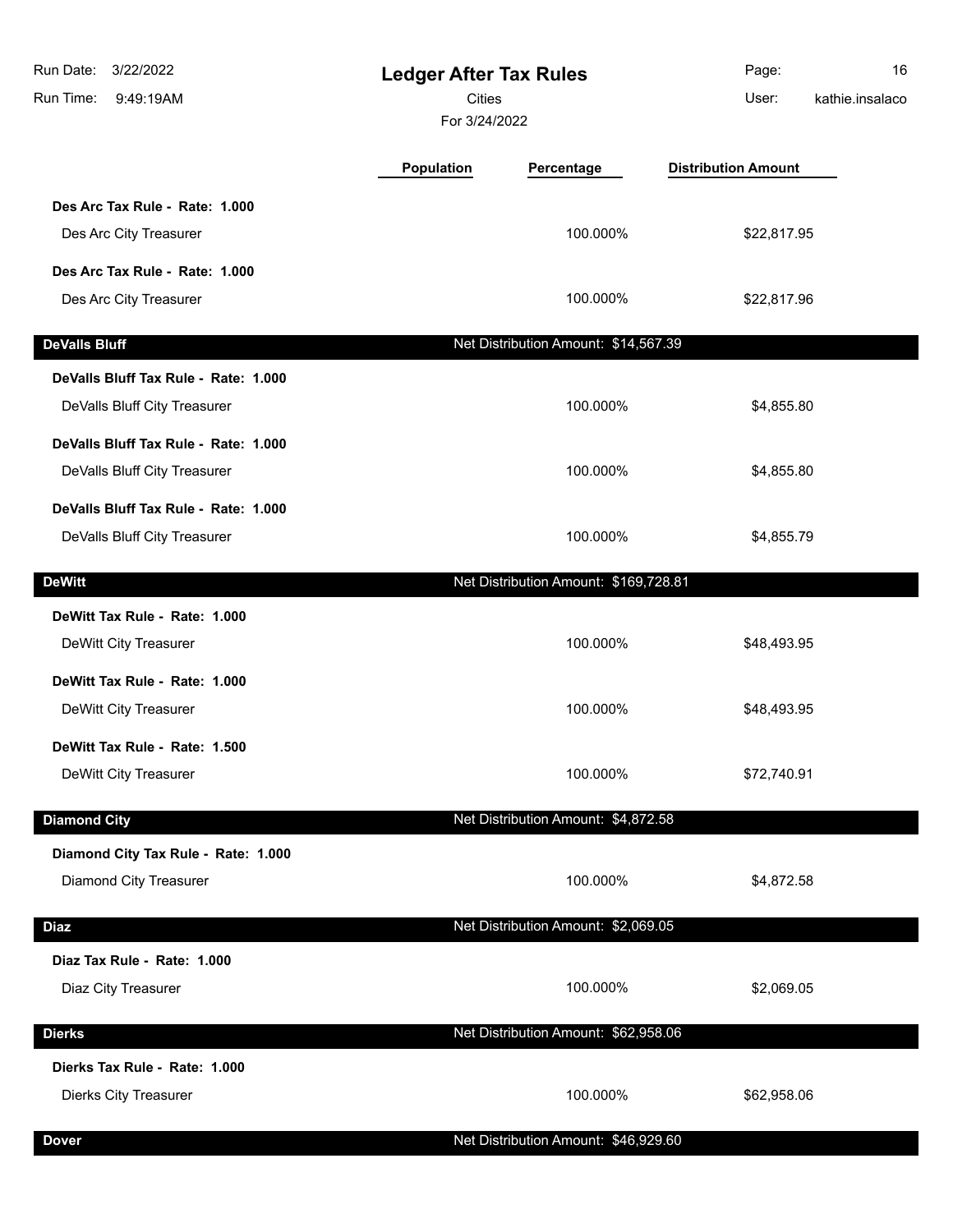| 3/22/2022<br>Run Date:<br>Run Time:<br>9:49:19AM | <b>Ledger After Tax Rules</b><br><b>Cities</b><br>For 3/24/2022 |                                       | Page:<br>User:             | 17<br>kathie.insalaco |
|--------------------------------------------------|-----------------------------------------------------------------|---------------------------------------|----------------------------|-----------------------|
|                                                  | <b>Population</b>                                               | Percentage                            | <b>Distribution Amount</b> |                       |
| Dover Tax Rule - Rate: 1.000                     |                                                                 |                                       |                            |                       |
| Dover City Treasurer                             |                                                                 | 100.000%                              | \$23,464.80                |                       |
| Dover Tax Rule - Rate: 1.000                     |                                                                 |                                       |                            |                       |
| Dover City Treasurer                             |                                                                 | 100.000%                              | \$23,464.80                |                       |
| <b>Drake Field AF Fayetteville</b>               |                                                                 | Net Distribution Amount: \$2,765.75   |                            |                       |
| Fayetteville Tax Rule - Rate: 1.000              |                                                                 |                                       |                            |                       |
| Fayetteville Drake Field                         |                                                                 | 100.000%                              | \$1,382.88                 |                       |
| Fayetteville Tax Rule - Rate: 1.000              |                                                                 |                                       |                            |                       |
| Fayetteville Drake Field                         |                                                                 | 100.000%                              | \$1,382.87                 |                       |
| <b>Dumas</b>                                     |                                                                 | Net Distribution Amount: \$175,714.20 |                            |                       |
| Dumas Tax Rule - Rate: 0.500                     |                                                                 |                                       |                            |                       |
| Dumas City Treasurer                             |                                                                 | 100.000%                              | \$29,285.70                |                       |
| Dumas Tax Rule - Rate: 0.500                     |                                                                 |                                       |                            |                       |
| Dumas City Treasurer                             |                                                                 | 100.000%                              | \$29,285.70                |                       |
| Dumas Tax Rule - Rate: 0.750                     |                                                                 |                                       |                            |                       |
| Dumas City Treasurer                             |                                                                 | 100.000%                              | \$43,928.55                |                       |
| Dumas Tax Rule - Rate: 0.750                     |                                                                 |                                       |                            |                       |
| Dumas City Treasurer                             |                                                                 | 100.000%                              | \$43,928.55                |                       |
| Dumas Tax Rule - Rate: 0.500                     |                                                                 |                                       |                            |                       |
| Dumas City Treasurer                             |                                                                 | 100.000%                              | \$29,285.70                |                       |
| <b>Dyer</b>                                      |                                                                 | Net Distribution Amount: \$6,506.48   |                            |                       |
| Dyer Tax Rule - Rate: 1.000                      |                                                                 |                                       |                            |                       |
| Dyer City Treasurer                              |                                                                 | 100.000%                              | \$6,506.48                 |                       |
|                                                  |                                                                 |                                       |                            |                       |
| <b>Earle</b>                                     |                                                                 | Net Distribution Amount: \$18,803.37  |                            |                       |
| Earle Tax Rule - Rate: 1.000                     |                                                                 |                                       |                            |                       |
| Earle City Treasurer                             |                                                                 | 100.000%                              | \$9,401.69                 |                       |
| Earle Tax Rule - Rate: 1.000                     |                                                                 |                                       |                            |                       |
| Earle City Treasurer                             |                                                                 | 100.000%                              | \$9,401.68                 |                       |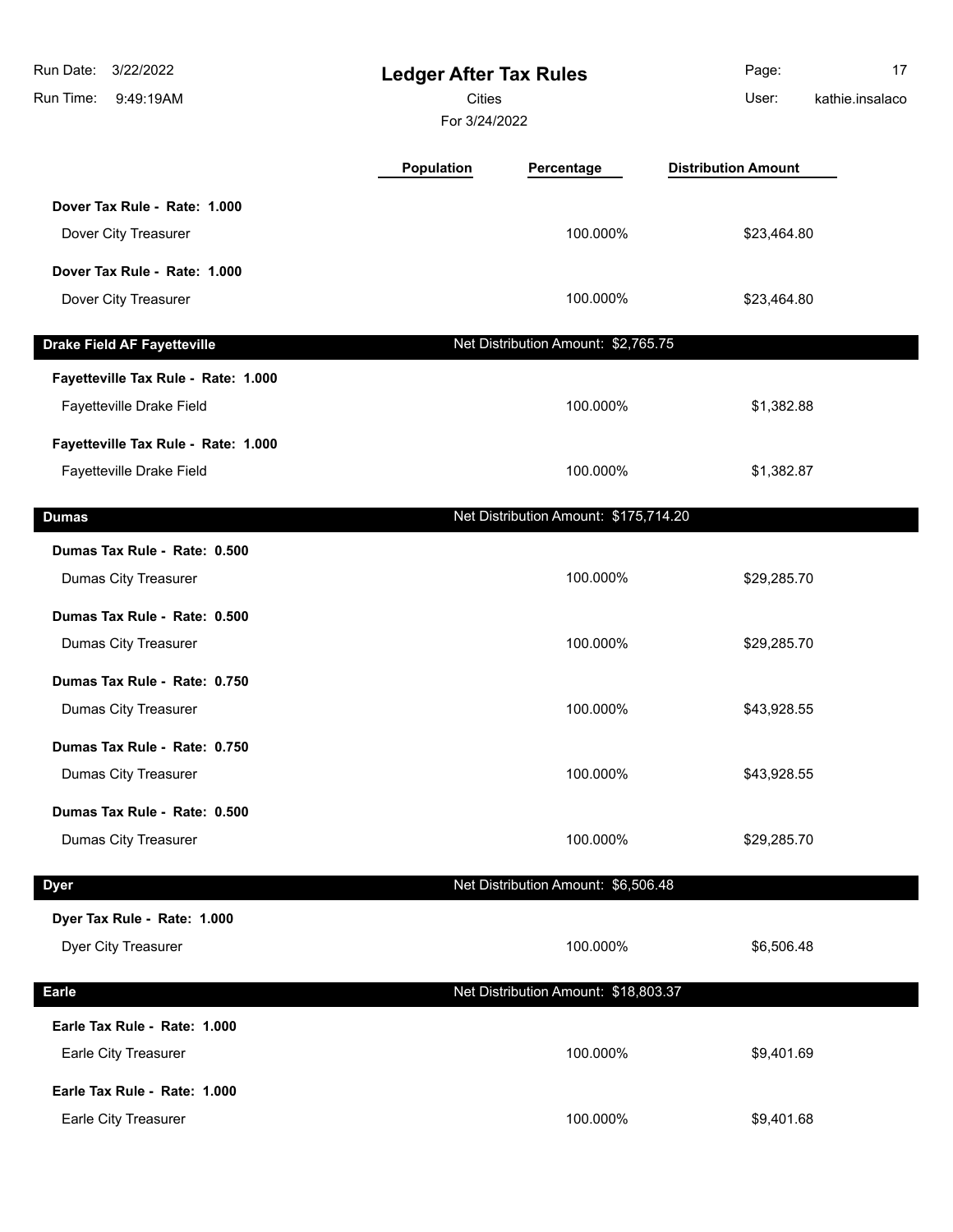| Run Date:<br>3/22/2022<br>Run Time:<br>9:49:19AM | <b>Ledger After Tax Rules</b><br><b>Cities</b><br>For 3/24/2022 |                                       | Page:<br>User:             | 18<br>kathie.insalaco |
|--------------------------------------------------|-----------------------------------------------------------------|---------------------------------------|----------------------------|-----------------------|
|                                                  | <b>Population</b>                                               | Percentage                            | <b>Distribution Amount</b> |                       |
| <b>East Camden</b>                               |                                                                 | Net Distribution Amount: \$8,654.32   |                            |                       |
| East Camden Tax Rule - Rate: 1.000               |                                                                 |                                       |                            |                       |
| East Camden City Treasurer                       |                                                                 | 100.000%                              | \$8,654.32                 |                       |
| <b>El Dorado</b>                                 |                                                                 | Net Distribution Amount: \$696,232.53 |                            |                       |
| El Dorado Tax Rule - Rate: 0.250                 |                                                                 |                                       |                            |                       |
| El Dorado City Treasurer                         |                                                                 | 100.000%                              | \$139,246.51               |                       |
| El Dorado Tax Rule - Rate: 1.000                 |                                                                 |                                       |                            |                       |
| El Dorado City Treasurer                         |                                                                 | 100.000%                              | \$556,986.02               |                       |
| El Dorado Downtown AF City                       |                                                                 | Net Distribution Amount: \$30.07      |                            |                       |
| El Dorado Tax Rule - Rate: 0.250                 |                                                                 |                                       |                            |                       |
| El Dorado Downtown Airport                       |                                                                 | 100.000%                              | \$6.01                     |                       |
| El Dorado Tax Rule - Rate: 1.000                 |                                                                 |                                       |                            |                       |
| El Dorado Downtown Airport                       |                                                                 | 100.000%                              | \$24.06                    |                       |
| <b>Elkins</b>                                    |                                                                 | Net Distribution Amount: \$133,941.06 |                            |                       |
| Elkins Tax Rule - Rate: 1.000                    |                                                                 |                                       |                            |                       |
|                                                  |                                                                 | 100.000%                              | \$48,705.84                |                       |
| <b>Elkins City Treasurer</b>                     |                                                                 | 33.000%                               | \$16,072.93                |                       |
| <b>Elkins City Treasurer</b>                     |                                                                 | 67.000%                               | \$32,632.91                |                       |
| Elkins Tax Rule - Rate: 1.000                    |                                                                 |                                       |                            |                       |
| <b>Elkins City Treasurer</b>                     |                                                                 | 100.000%                              | \$48,705.84                |                       |
| Elkins Tax Rule - Rate: 0.750                    |                                                                 |                                       |                            |                       |
| <b>Elkins City Treasurer</b>                     |                                                                 | 100.000%                              | \$36,529.38                |                       |
| <b>Elm Springs</b>                               |                                                                 | Net Distribution Amount: \$18,396.68  |                            |                       |
| Elm Springs Tax Rule - Rate: 1.000               |                                                                 |                                       |                            |                       |
| Elm Springs City Treasurer                       |                                                                 | 100.000%                              | \$18,396.68                |                       |
| <b>England</b>                                   |                                                                 | Net Distribution Amount: \$81,392.82  |                            |                       |
| England Tax Rule - Rate: 1.000                   |                                                                 |                                       |                            |                       |
| <b>England City Treasurer</b>                    |                                                                 | 100.000%                              | \$27,130.94                |                       |
| England Tax Rule - Rate: 1.000                   |                                                                 |                                       |                            |                       |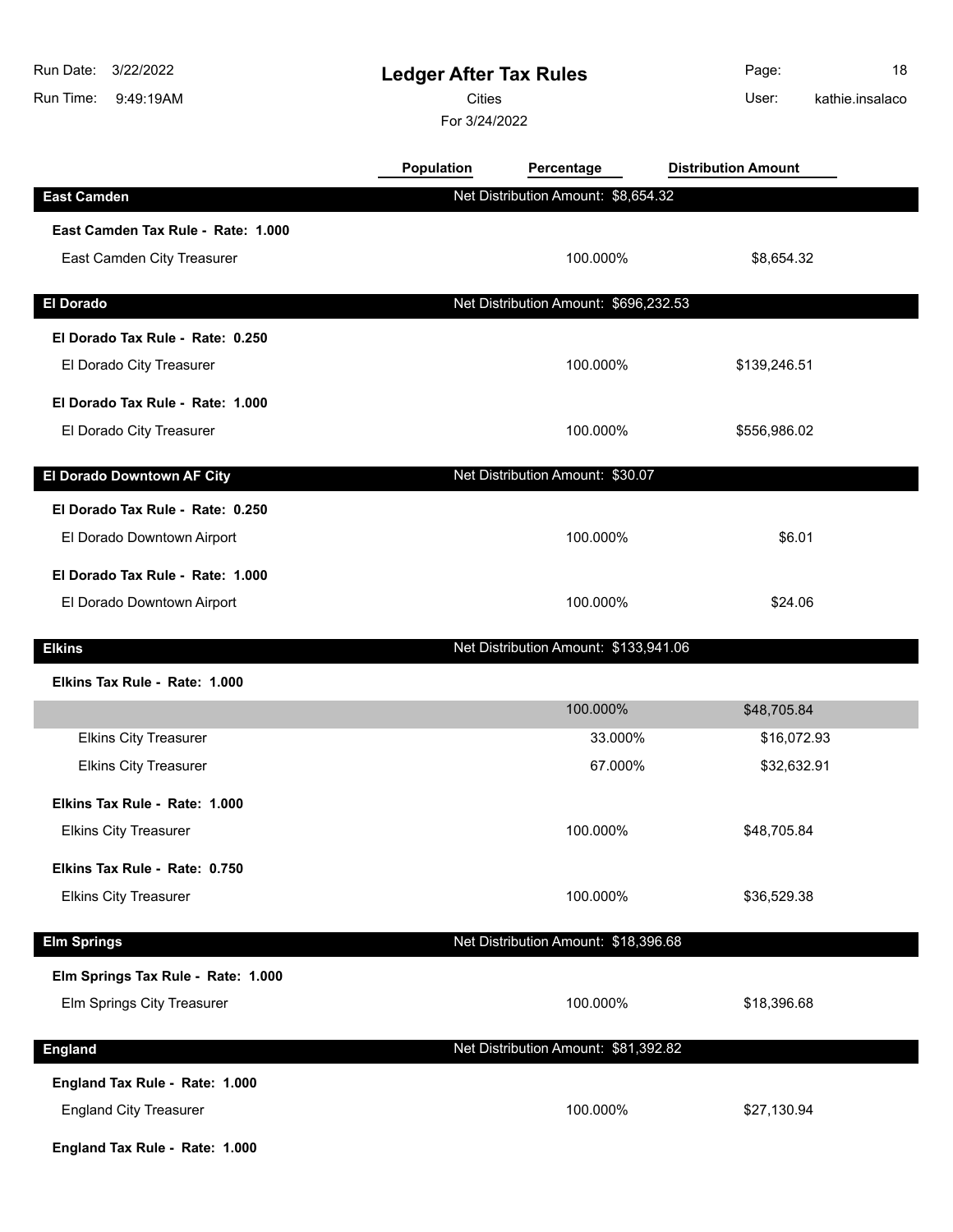| Run Date:<br>3/22/2022<br>Run Time:<br>9:49:19AM | <b>Ledger After Tax Rules</b><br><b>Cities</b><br>For 3/24/2022 |                                       | Page:<br>User:             | 19<br>kathie.insalaco |
|--------------------------------------------------|-----------------------------------------------------------------|---------------------------------------|----------------------------|-----------------------|
|                                                  | <b>Population</b>                                               | Percentage                            | <b>Distribution Amount</b> |                       |
| <b>England City Treasurer</b>                    |                                                                 | 100.000%                              | \$27,130.94                |                       |
| England Tax Rule - Rate: 1.000                   |                                                                 |                                       |                            |                       |
| <b>England City Treasurer</b>                    |                                                                 | 100.000%                              | \$27,130.94                |                       |
| <b>Etowah</b>                                    |                                                                 | Net Distribution Amount: \$647.54     |                            |                       |
| Etowah Tax Rule - Rate: 1.000                    |                                                                 |                                       |                            |                       |
| Etowah City Treasurer                            |                                                                 | 100.000%                              | \$647.54                   |                       |
| <b>Eudora</b>                                    |                                                                 | Net Distribution Amount: \$32,073.45  |                            |                       |
| Eudora Tax Rule - Rate: 0.500                    |                                                                 |                                       |                            |                       |
| <b>Eudora City Treasurer</b>                     |                                                                 | 100.000%                              | \$8,018.36                 |                       |
| Eudora Tax Rule - Rate: 1.000                    |                                                                 |                                       |                            |                       |
| <b>Eudora City Treasurer</b>                     |                                                                 | 100.000%                              | \$16,036.73                |                       |
| Eudora Tax Rule - Rate: 0.500                    |                                                                 |                                       |                            |                       |
| <b>Eudora City Treasurer</b>                     |                                                                 | 100.000%                              | \$8,018.36                 |                       |
| <b>Eureka Springs</b>                            |                                                                 | Net Distribution Amount: \$188,895.42 |                            |                       |
| Eureka Springs Tax Rule - Rate: 1.000            |                                                                 |                                       |                            |                       |
| Eureka Springs City Treasurer                    |                                                                 | 100.000%                              | \$79,534.91                |                       |
| Eureka Springs Tax Rule - Rate: 1.000            |                                                                 |                                       |                            |                       |
| Eureka Springs City Treasurer                    |                                                                 | 100.000%                              | \$79,534.91                |                       |
| Eureka Springs Tax Rule - Rate: 0.250            |                                                                 |                                       |                            |                       |
| Eureka Springs City Treasurer                    |                                                                 | 100.000%                              | \$19,883.73                |                       |
| Eureka Springs Tax Rule - Rate: 0.130            |                                                                 |                                       |                            |                       |
| Eureka Springs City Treasurer                    |                                                                 | 100.000%                              | \$9,941.87                 |                       |
| <b>Evening Shade</b>                             |                                                                 | Net Distribution Amount: \$4,720.67   |                            |                       |
| Evening Shade City Tax - Rate: 1.000             |                                                                 |                                       |                            |                       |
| Evening Shade City Treasurer                     |                                                                 | 100.000%                              | \$4,720.67                 |                       |
| <b>Fairfield Bay</b>                             |                                                                 | Net Distribution Amount: \$42,310.78  |                            |                       |
| Fairfield Bay Tax Rule - Rate: 0.500             |                                                                 |                                       |                            |                       |
| Fairfield Bay City Treasurer                     |                                                                 | 100.000%                              | \$14,103.59                |                       |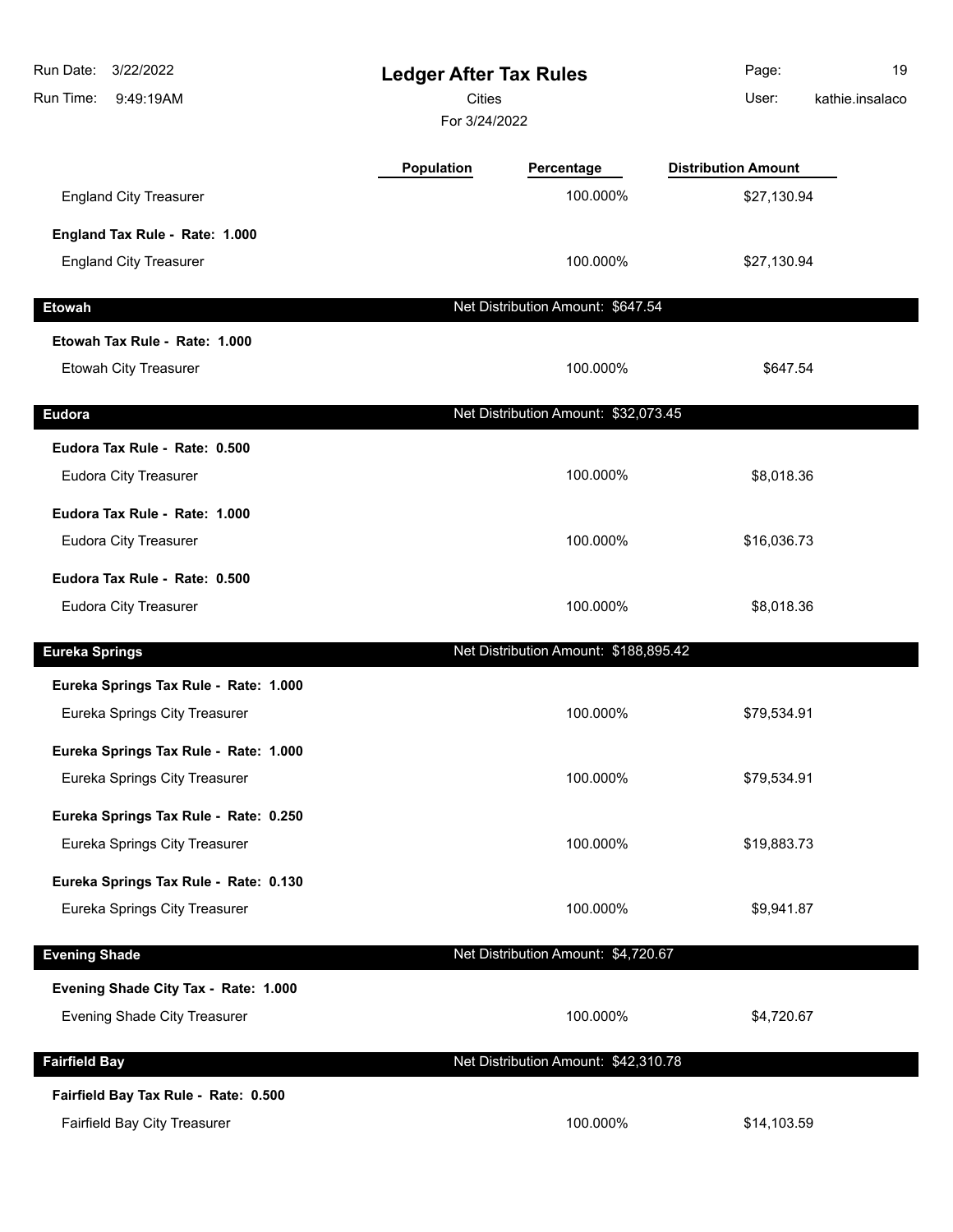| Run Date:<br>3/22/2022<br>Run Time:<br>9:49:19AM                     | <b>Ledger After Tax Rules</b><br><b>Cities</b><br>For 3/24/2022 |                                         | Page:<br>User:             | 20<br>kathie.insalaco |
|----------------------------------------------------------------------|-----------------------------------------------------------------|-----------------------------------------|----------------------------|-----------------------|
|                                                                      | Population                                                      | Percentage                              | <b>Distribution Amount</b> |                       |
| Fairfield Bay Tax Rule - Rate: 1.000<br>Fairfield Bay City Treasurer |                                                                 | 100.000%                                | \$28,207.19                |                       |
| Farmington                                                           |                                                                 | Net Distribution Amount: \$250,504.11   |                            |                       |
| Farmington Tax Rule - Rate: 1.000<br>Farmington City Treasurer       |                                                                 | 100.000%                                | \$125,252.06               |                       |
| Farmington Tax Rule - Rate: 1.000<br>Farmington City Treasurer       |                                                                 | 100.000%                                | \$125,252.05               |                       |
| <b>Fayetteville</b>                                                  |                                                                 | Net Distribution Amount: \$4,364,125.04 |                            |                       |
| Fayetteville Tax Rule - Rate: 1.000<br>Fayetteville City Treasurer   |                                                                 | 100.000%                                | \$2,182,062.52             |                       |
| Fayetteville Tax Rule - Rate: 1.000<br>Fayetteville City Treasurer   |                                                                 | 100.000%                                | \$2,182,062.52             |                       |
| <b>Flippin</b>                                                       |                                                                 | Net Distribution Amount: \$63,715.26    |                            |                       |
| Flippin Tax Rule - Rate: 1.000<br><b>Flippin City Treasurer</b>      |                                                                 | 100.000%                                | \$63,715.26                |                       |
| Fordyce                                                              |                                                                 | Net Distribution Amount: \$83,523.34    |                            |                       |
| Fordyce Tax Rule - Rate: 1.000<br>Fordyce City Treasurer             |                                                                 | 100.000%                                | \$55,682.23                |                       |
| Fordyce Tax Rule - Rate: 0.250<br>Fordyce Maint/Bond City Treasurer  |                                                                 | 100.000%                                | \$13,920.56                |                       |
| Fordyce Tax Rule - Rate: 0.250<br>Fordyce Maint City Treasurer       |                                                                 | 100.000%                                | \$13,920.55                |                       |
| Foreman                                                              |                                                                 | Net Distribution Amount: \$11,690.86    |                            |                       |
| Foreman Tax Rule - Rate: 1.000<br>Foreman City Treasurer             |                                                                 | 100.000%                                | \$11,690.86                |                       |
| <b>Forrest City</b>                                                  |                                                                 | Net Distribution Amount: \$349,302.28   |                            |                       |
| Forrest City Tax Rule - Rate: 1.000<br>Forrest City Treasurer        |                                                                 | 100.000%                                | \$186,294.55               |                       |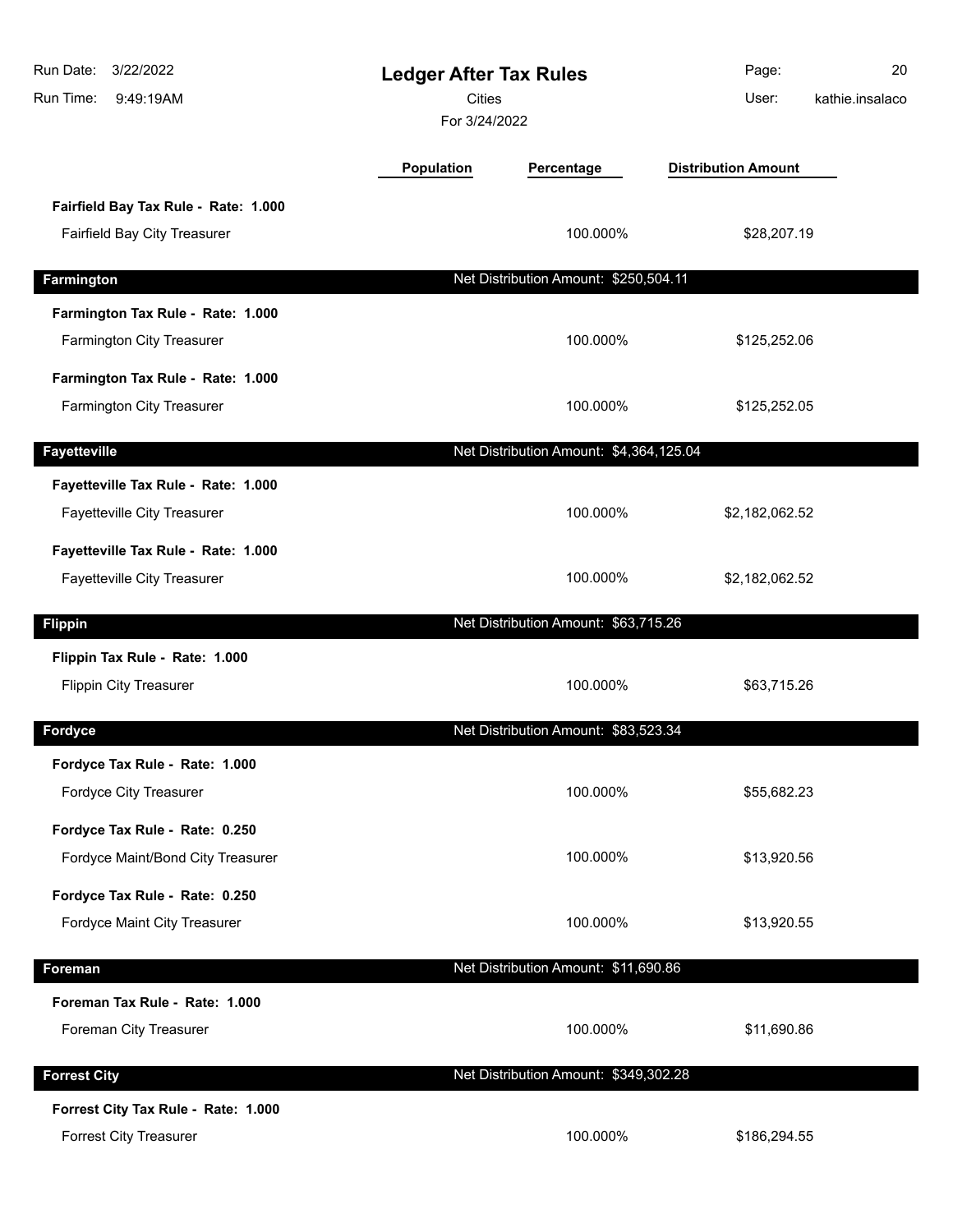| Run Date:<br>3/22/2022<br>Run Time:<br>9:49:19AM | <b>Ledger After Tax Rules</b><br>Cities<br>For 3/24/2022 |                                         | Page:<br>User:             | 21<br>kathie.insalaco |
|--------------------------------------------------|----------------------------------------------------------|-----------------------------------------|----------------------------|-----------------------|
|                                                  | <b>Population</b>                                        | Percentage                              | <b>Distribution Amount</b> |                       |
| Forrest City Tax Rule - Rate: 0.250              |                                                          |                                         |                            |                       |
| <b>Forrest City Treasurer</b>                    |                                                          | 100.000%                                | \$46,573.64                |                       |
| Forrest City Tax Rule - Rate: 0.630              |                                                          |                                         |                            |                       |
| <b>Forrest City Treasurer</b>                    |                                                          | 100.000%                                | \$116,434.09               |                       |
| <b>Fort Smith</b>                                |                                                          | Net Distribution Amount: \$4,150,419.42 |                            |                       |
| Fort Smith Tax Rule - Rate: 1.000                |                                                          |                                         |                            |                       |
| Fort Smith City Treasurer                        |                                                          | 100.000%                                | \$2,075,209.71             |                       |
| Fort Smith Tax Rule - Rate: 0.750                |                                                          |                                         |                            |                       |
| Fort Smith City Treasurer                        |                                                          | 100.000%                                | \$1,556,407.28             |                       |
| Fort Smith Tax Rule - Rate: 0.250                |                                                          |                                         |                            |                       |
| Fort Smith City Treasurer                        |                                                          | 100.000%                                | \$518,802.43               |                       |
| Fort Smith AF City                               |                                                          | Net Distribution Amount: \$3,558.32     |                            |                       |
| Fort Smith Tax Rule - Rate: 1.000                |                                                          |                                         |                            |                       |
| Fort Smith Regional Airport                      |                                                          | 100.000%                                | \$1,779.16                 |                       |
| Fort Smith Tax Rule - Rate: 0.750                |                                                          |                                         |                            |                       |
| Fort Smith Regional Airport                      |                                                          | 100.000%                                | \$1,334.37                 |                       |
| Fort Smith Tax Rule - Rate: 0.250                |                                                          |                                         |                            |                       |
| Fort Smith Regional Airport                      |                                                          | 100.000%                                | \$444.79                   |                       |
| <b>Fouke</b>                                     |                                                          | Net Distribution Amount: \$10,533.04    |                            |                       |
| Fouke Tax Rule - Rate: 1.000                     |                                                          |                                         |                            |                       |
| <b>Fouke City Treasurer</b>                      |                                                          | 100.000%                                | \$10,533.04                |                       |
| <b>Fountain Hill</b>                             |                                                          | Net Distribution Amount: \$2,935.23     |                            |                       |
| Fountain Hill Tax Rule - Rate: 1.000             |                                                          |                                         |                            |                       |
| Fountain Hill City Treasurer                     |                                                          | 100.000%                                | \$2,935.23                 |                       |
| <b>Frank Federer AF Brinkley</b>                 |                                                          | Net Distribution Amount: \$29.10        |                            |                       |
| Brinkley Tax Rule - Rate: 1.000                  |                                                          |                                         |                            |                       |
| <b>Brinkley City Treasurer</b>                   |                                                          | 25.000%                                 | \$2.43                     |                       |
| Frank Federer Field                              |                                                          | 75.000%                                 | \$7.27                     |                       |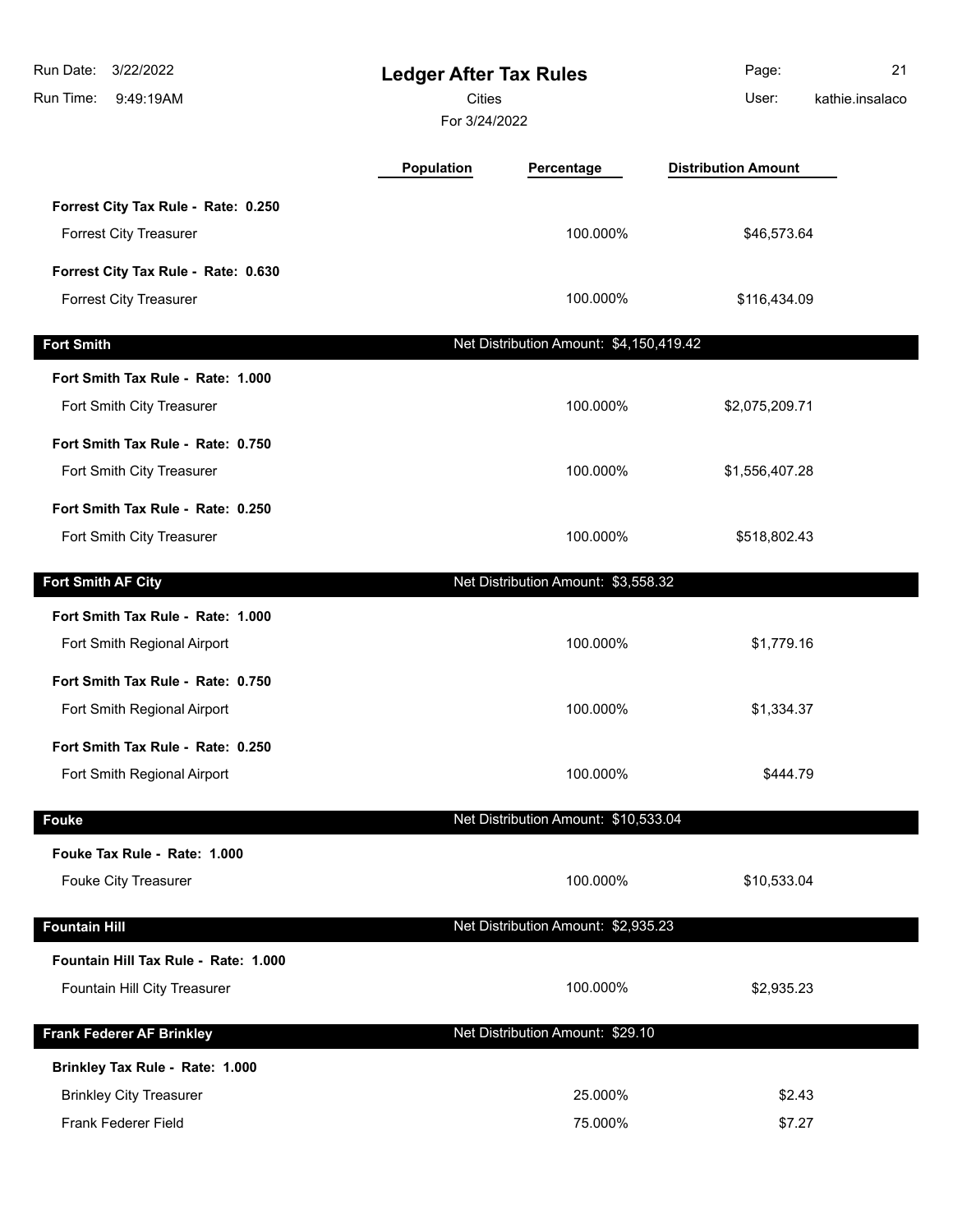| Run Date:<br>3/22/2022<br>Run Time:<br>9:49:19AM                    |            | <b>Ledger After Tax Rules</b><br><b>Cities</b><br>For 3/24/2022 |                            | 22<br>kathie.insalaco |
|---------------------------------------------------------------------|------------|-----------------------------------------------------------------|----------------------------|-----------------------|
|                                                                     | Population | Percentage                                                      | <b>Distribution Amount</b> |                       |
| Brinkley Tax Rule - Rate: 1.000<br>Frank Federer Field              |            | 100.000%                                                        | \$9.70                     |                       |
| Brinkley Tax Rule - Rate: 1.000<br><b>Frank Federer Field</b>       |            | 100.000%                                                        | \$9.70                     |                       |
| <b>Franklin</b>                                                     |            | Net Distribution Amount: \$3,486.46                             |                            |                       |
| Franklin Tax Rule - Rate: 1.000<br>Franklin City Treasurer          |            | 100.000%                                                        | \$3,486.46                 |                       |
| Garfield                                                            |            | Net Distribution Amount: \$17,857.92                            |                            |                       |
| Garfield Tax Rule - Rate: 1.000<br>Garfield City Treasurer          |            | 100.000%                                                        | \$11,905.28                |                       |
| Garfield Tax Rule - Rate: 0.500<br><b>Garfield City Treasurer</b>   |            | 100.000%                                                        | \$5,952.64                 |                       |
| Garland                                                             |            | Net Distribution Amount: \$1,627.67                             |                            |                       |
| Garland Tax Rule - Rate: 1.000<br><b>Garland City Treasurer</b>     |            | 100.000%                                                        | \$1,627.67                 |                       |
| <b>Gassville</b>                                                    |            | Net Distribution Amount: \$21,466.65                            |                            |                       |
| Gassville Tax Rule - Rate: 1.000<br><b>Gassville City Treasurer</b> |            | 100.000%                                                        | \$21,466.65                |                       |
| Gentry                                                              |            | Net Distribution Amount: \$148,122.79                           |                            |                       |
| Gentry Tax Rule - Rate: 1.000<br><b>Gentry City Treasurer</b>       |            | 100.000%                                                        | \$74,061.40                |                       |
| Gentry Tax Rule - Rate: 0.130<br>Gentry City Treasurer              |            | 100.000%                                                        | \$9,257.67                 |                       |
| Gentry Tax Rule - Rate: 0.250<br><b>Gentry City Treasurer</b>       |            | 100.000%                                                        | \$18,515.35                |                       |
| Gentry Tax Rule - Rate: 0.130<br>Gentry City Treasurer              |            | 100.000%                                                        | \$9,257.67                 |                       |
| Gentry Tax Rule - Rate: 0.500                                       |            |                                                                 |                            |                       |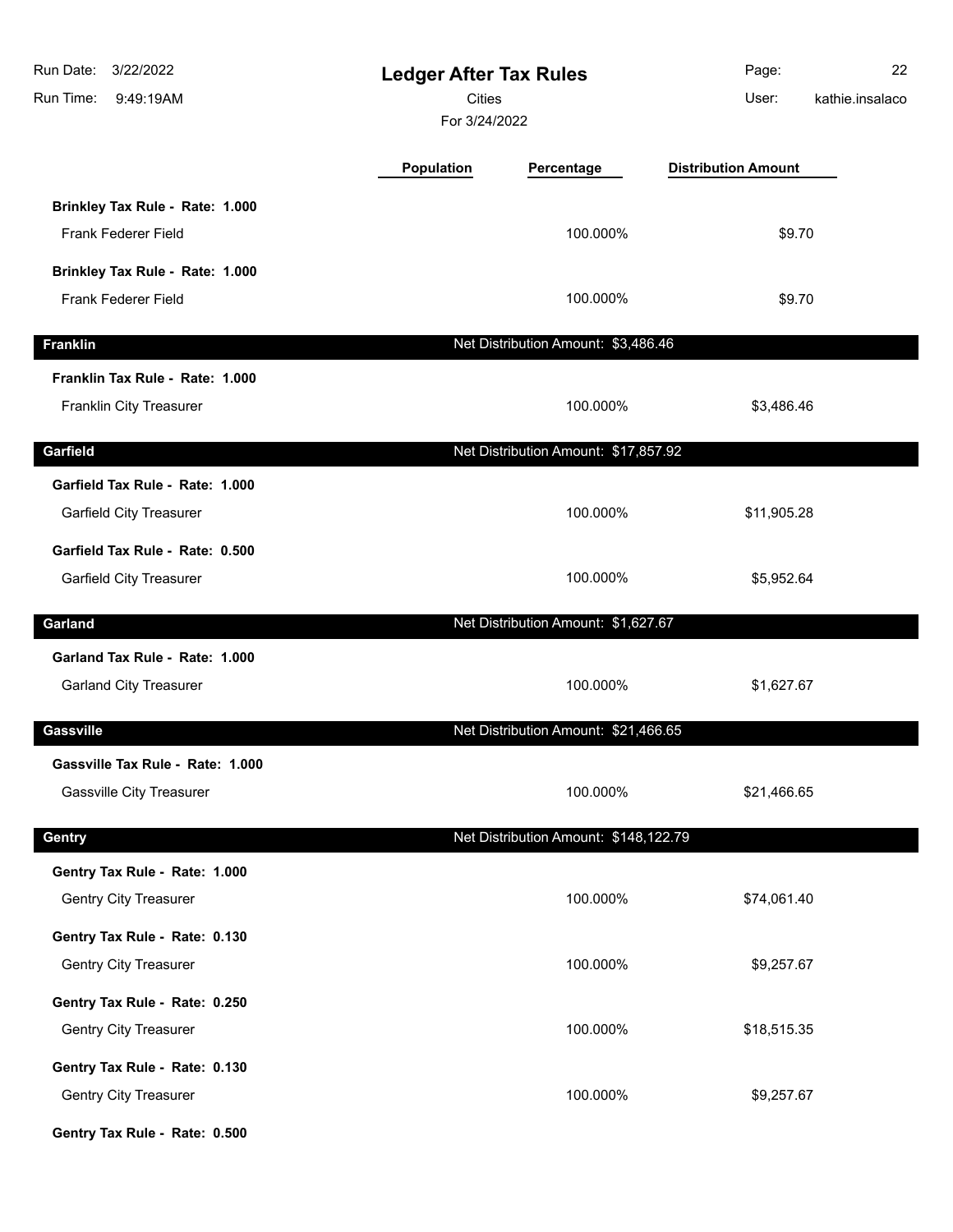| Run Date:<br>3/22/2022<br><b>Ledger After Tax Rules</b><br><b>Cities</b><br>Run Time:<br>9:49:19AM<br>For 3/24/2022 |            |                                      | Page:<br>User:             | 23<br>kathie.insalaco |
|---------------------------------------------------------------------------------------------------------------------|------------|--------------------------------------|----------------------------|-----------------------|
|                                                                                                                     | Population | Percentage                           | <b>Distribution Amount</b> |                       |
| <b>Gentry City Treasurer</b>                                                                                        |            | 100.000%                             | \$37,030.70                |                       |
| <b>Gilbert</b>                                                                                                      |            | Net Distribution Amount: \$251.00    |                            |                       |
| Gilbert Tax Rule - Rate: 1.000                                                                                      |            |                                      |                            |                       |
| <b>Gilbert City Treasurer</b>                                                                                       |            | 100.000%                             | \$251.00                   |                       |
| <b>Gillett</b>                                                                                                      |            | Net Distribution Amount: \$12,502.69 |                            |                       |
| Gillett Tax Rule - Rate: 1.000                                                                                      |            |                                      |                            |                       |
| <b>Gillett City Treasurer</b>                                                                                       |            | 100.000%                             | \$4,167.56                 |                       |
| Gillett Tax Rule - Rate: 1.000                                                                                      |            |                                      |                            |                       |
| <b>Gillett City Treasurer</b>                                                                                       |            | 100.000%                             | \$4,167.56                 |                       |
| Gilett Tax Rule - Rate: 1.000                                                                                       |            |                                      |                            |                       |
| <b>Gillett City Treasurer</b>                                                                                       |            | 100.000%                             | \$4,167.57                 |                       |
| Gillham                                                                                                             |            | Net Distribution Amount: \$7,823.34  |                            |                       |
| Gillham Tax Rule - Rate: 1.000                                                                                      |            |                                      |                            |                       |
| Gillham City Treasurer                                                                                              |            | 100.000%                             | \$2,607.78                 |                       |
| Gillham Tax Rule - Rate: 1.000                                                                                      |            |                                      |                            |                       |
| Gillham City Treasurer                                                                                              |            | 100.000%                             | \$2,607.78                 |                       |
| Gillham Tax Rule - Rate: 1.000                                                                                      |            |                                      |                            |                       |
| <b>Gillham City Treasurer</b>                                                                                       |            | 100.000%                             | \$2,607.78                 |                       |
| Gilmore                                                                                                             |            | Net Distribution Amount: \$580.80    |                            |                       |
| Gilmore Tax Rule - Rate: 1.000                                                                                      |            |                                      |                            |                       |
| <b>Gilmore City Treasurer</b>                                                                                       |            | 100.000%                             | \$580.80                   |                       |
| Glenwood                                                                                                            |            | Net Distribution Amount: \$81,541.42 |                            |                       |
| Glenwood Tax Rule - Rate: 0.500                                                                                     |            |                                      |                            |                       |
| <b>Glenwood City Treasurer</b>                                                                                      |            | 100.000%                             | \$27,180.47                |                       |
| Glenwood Tax Rule - Rate: 1.000                                                                                     |            |                                      |                            |                       |
| <b>Glenwood City Treasurer</b>                                                                                      |            | 100.000%                             | \$54,360.95                |                       |
| Goshen                                                                                                              |            | Net Distribution Amount: \$37,314.58 |                            |                       |

**Goshen Tax Rule - Rate: 1.000**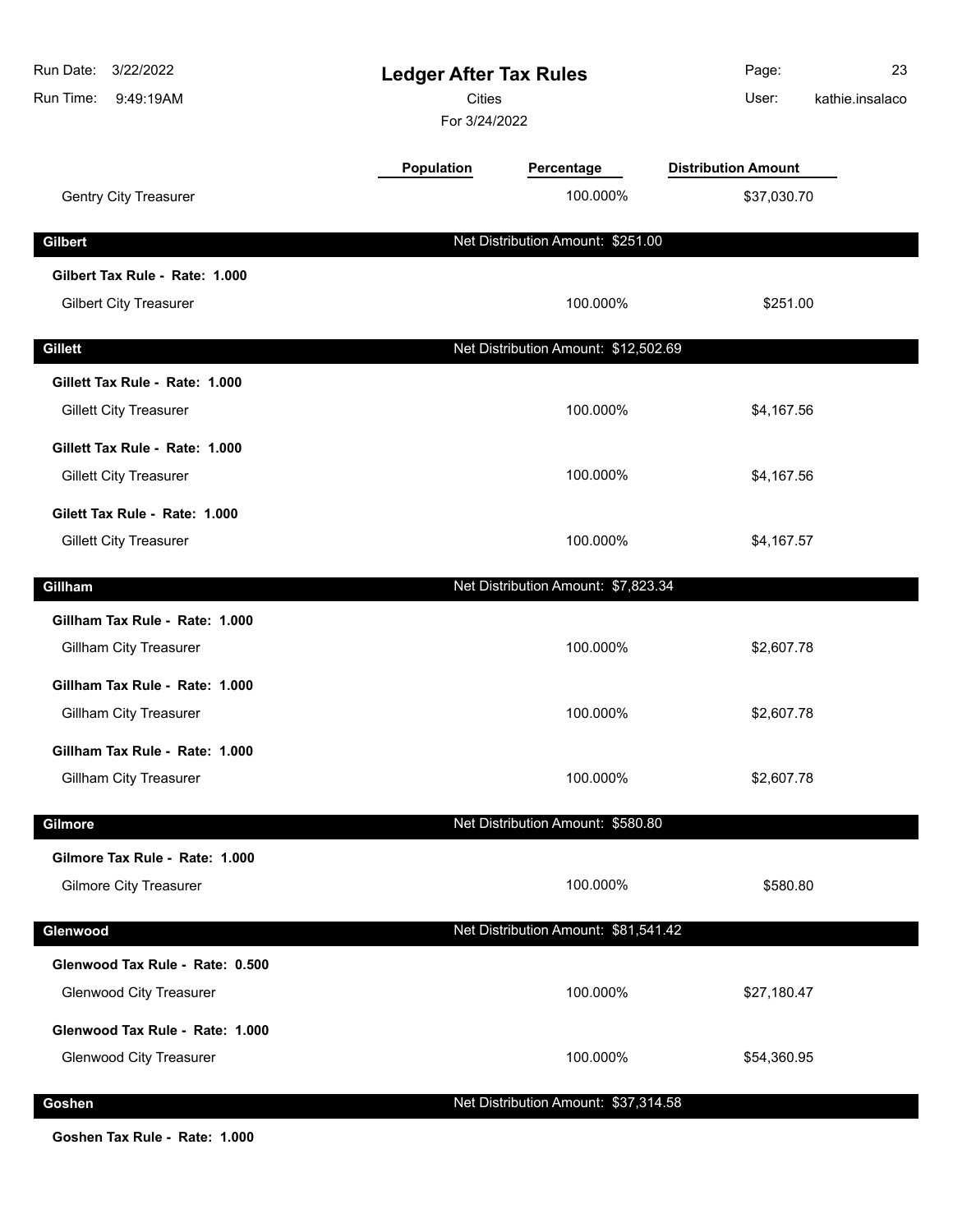| 3/22/2022<br>Run Date:<br>Run Time:<br>9:49:19AM | <b>Ledger After Tax Rules</b><br><b>Cities</b><br>For 3/24/2022 |                                       | Page:<br>User:             | 24<br>kathie.insalaco |
|--------------------------------------------------|-----------------------------------------------------------------|---------------------------------------|----------------------------|-----------------------|
|                                                  | Population                                                      | Percentage                            | <b>Distribution Amount</b> |                       |
| <b>Goshen City Treasurer</b>                     |                                                                 | 100.000%                              | \$18,657.29                |                       |
| Goshen Tax Rule - Rate: 1.000                    |                                                                 |                                       |                            |                       |
| Goshen City Treasurer                            |                                                                 | 100.000%                              | \$18,657.29                |                       |
| <b>Gosnell</b>                                   |                                                                 | Net Distribution Amount: \$13,457.09  |                            |                       |
| Gosnell Tax Rule - Rate: 1.500                   |                                                                 |                                       |                            |                       |
| <b>Gosnell City Treasurer</b>                    |                                                                 | 100.000%                              | \$13,457.09                |                       |
| Gould                                            |                                                                 | Net Distribution Amount: \$13,690.01  |                            |                       |
| Gould Tax Rule - Rate: 1.000                     |                                                                 |                                       |                            |                       |
| <b>Gould City Treasurer</b>                      |                                                                 | 100.000%                              | \$4,563.34                 |                       |
| Gould Tax Rule - Rate: 2.000                     |                                                                 |                                       |                            |                       |
| <b>Gould City Treasurer</b>                      |                                                                 | 100.000%                              | \$9,126.67                 |                       |
| Grady                                            |                                                                 | Net Distribution Amount: \$5,510.43   |                            |                       |
| Grady Tax Rule - Rate: 1.000                     |                                                                 |                                       |                            |                       |
| <b>Grady City Treasurer</b>                      |                                                                 | 100.000%                              | \$5,510.43                 |                       |
| <b>Gravette</b>                                  |                                                                 | Net Distribution Amount: \$95,995.83  |                            |                       |
| Gravette Tax Rule - Rate: 1.000                  |                                                                 |                                       |                            |                       |
| <b>Gravette City Treasurer</b>                   |                                                                 | 100.000%                              | \$47,997.92                |                       |
| Gravette Tax Rule - Rate: 0.250                  |                                                                 |                                       |                            |                       |
| <b>Gravette City Treasurer</b>                   |                                                                 | 100.000%                              | \$11,999.48                |                       |
| Gravette Tax Rule - Rate: 0.750                  |                                                                 |                                       |                            |                       |
| Gravette City Treasurer                          |                                                                 | 100.000%                              | \$35,998.43                |                       |
| <b>Green Forest</b>                              |                                                                 | Net Distribution Amount: \$118,169.83 |                            |                       |
| Green Forest Tax Rule - Rate: 1.000              |                                                                 |                                       |                            |                       |
| Green Forest City Treasurer                      |                                                                 | 100.000%                              | \$52,519.92                |                       |
| Green Forest Tax Rule - Rate: 1.250              |                                                                 |                                       |                            |                       |
| Green Forest City Treasurer                      |                                                                 | 100.000%                              | \$65,649.91                |                       |
| Greenbrier                                       |                                                                 | Net Distribution Amount: \$325,984.97 |                            |                       |

**Greenbrier Tax Rule - Rate: 1.000**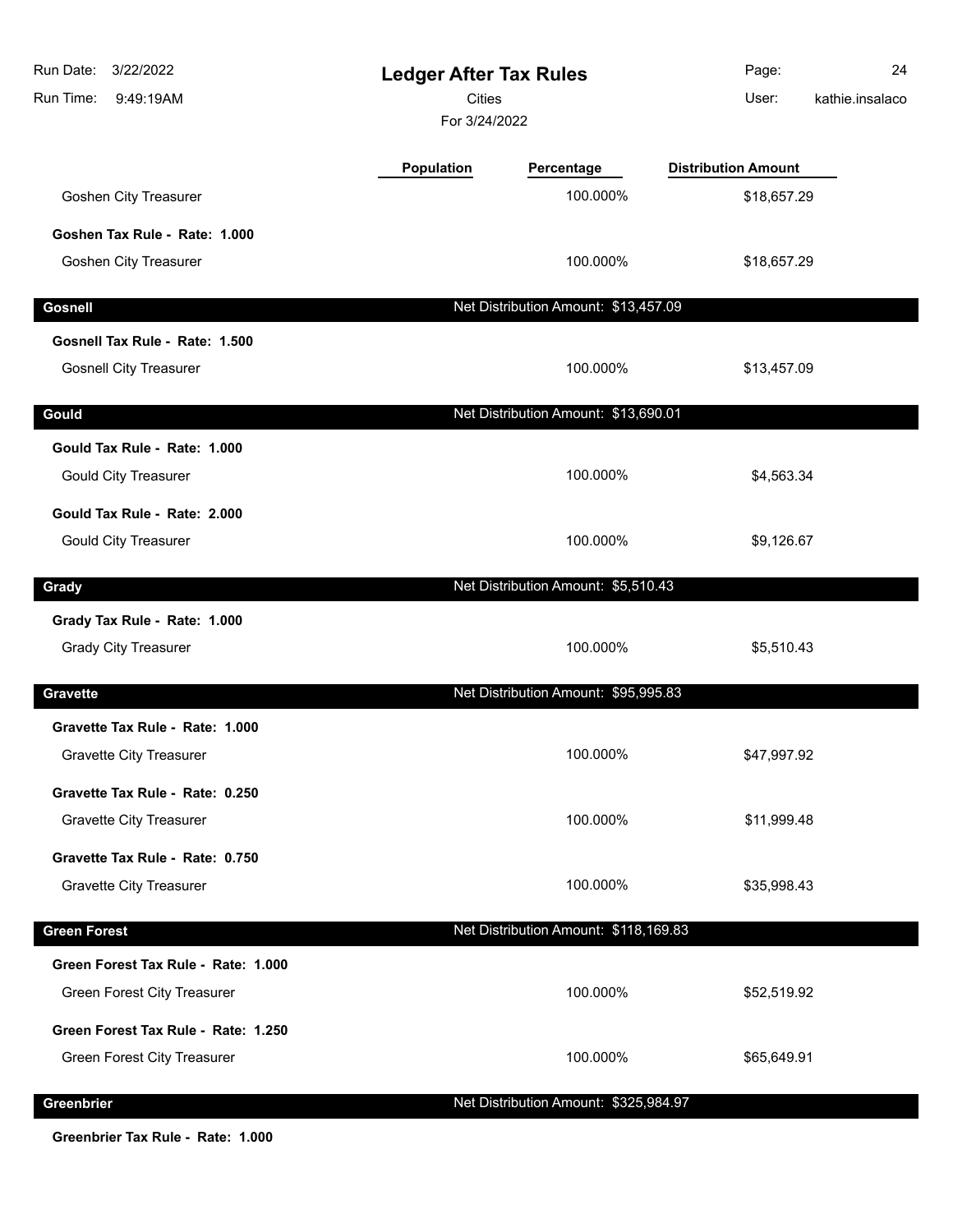**Ledger After Tax Rules** 9:49:19AM Run Time: 3/22/2022 Run Date: Cities User:

 $\overline{\phantom{a}}$ 

For 3/24/2022

Page: 25 kathie.insalaco

|                                                                                | <b>Population</b> | Percentage                            | <b>Distribution Amount</b> |  |
|--------------------------------------------------------------------------------|-------------------|---------------------------------------|----------------------------|--|
| <b>Greenbrier City Treasurer</b>                                               |                   | 100.000%                              | \$130,393.99               |  |
| Greenbrier Tax Rule - Rate: 1.000                                              |                   |                                       |                            |  |
| <b>Greenbrier City Treasurer</b>                                               |                   | 100.000%                              | \$130,393.99               |  |
| Greenbrier Tax Rule - Rate: 0.130                                              |                   |                                       |                            |  |
| <b>Greenbrier City Treasurer</b>                                               |                   | 100.000%                              | \$16,299.25                |  |
| Greenbrier Tax Rule - Rate: 0.380                                              |                   |                                       |                            |  |
| <b>Greenbrier City Treasurer</b>                                               |                   | 100.000%                              | \$48,897.74                |  |
| Greenland                                                                      |                   | Net Distribution Amount: \$46,494.77  |                            |  |
| Greenland Tax Rule - Rate: 1.000                                               |                   |                                       |                            |  |
| <b>Greenland City Treasurer</b>                                                |                   | 100.000%                              | \$15,498.26                |  |
| Greenland Tax Rule - Rate: 1.000                                               |                   |                                       |                            |  |
| <b>Greenland City Treasurer</b>                                                |                   | 100.000%                              | \$15,498.26                |  |
| Greeland Tax Rule - Rate: 1.000                                                |                   |                                       |                            |  |
| <b>Greenland City Treasurer</b>                                                |                   | 100.000%                              | \$15,498.25                |  |
| Greenwood                                                                      |                   | Net Distribution Amount: \$285,608.66 |                            |  |
| Greenwood Tax Rule - Rate: 1.000                                               |                   |                                       |                            |  |
| Greenwood City Treasurer                                                       |                   | 100.000%                              | \$142,804.33               |  |
| Greenwood Tax Rule - Rate: 0.750                                               |                   |                                       |                            |  |
| <b>Greenwood City Treasurer</b>                                                |                   | 100.000%                              | \$107,103.25               |  |
| Greenwood Tax Rule - Rate: 0.250                                               |                   |                                       |                            |  |
| <b>Greenwood City Treasurer</b>                                                |                   | 100.000%                              | \$35,701.08                |  |
| <b>Greers Ferry</b>                                                            |                   | Net Distribution Amount: \$25,173.68  |                            |  |
|                                                                                |                   |                                       |                            |  |
| Greers Ferry Tax Rule - Rate: 1.000                                            |                   |                                       |                            |  |
| <b>Greers Ferry City Treasurer</b>                                             |                   | 100.000%                              | \$25,173.68                |  |
|                                                                                |                   |                                       |                            |  |
| <b>Grider Field AF Pine Bluff</b>                                              |                   | Net Distribution Amount: \$910.92     |                            |  |
| Pine Bluff Tax Rule - Rate: 1.000                                              |                   |                                       |                            |  |
| Pine Bluff Municipal Airport-Grider Field                                      |                   | 100.000%                              | \$404.85                   |  |
| Pine Bluff Tax Rule - Rate: 0.630<br>Pine Bluff Municipal Airport-Grider Field |                   | 100.000%                              | \$253.03                   |  |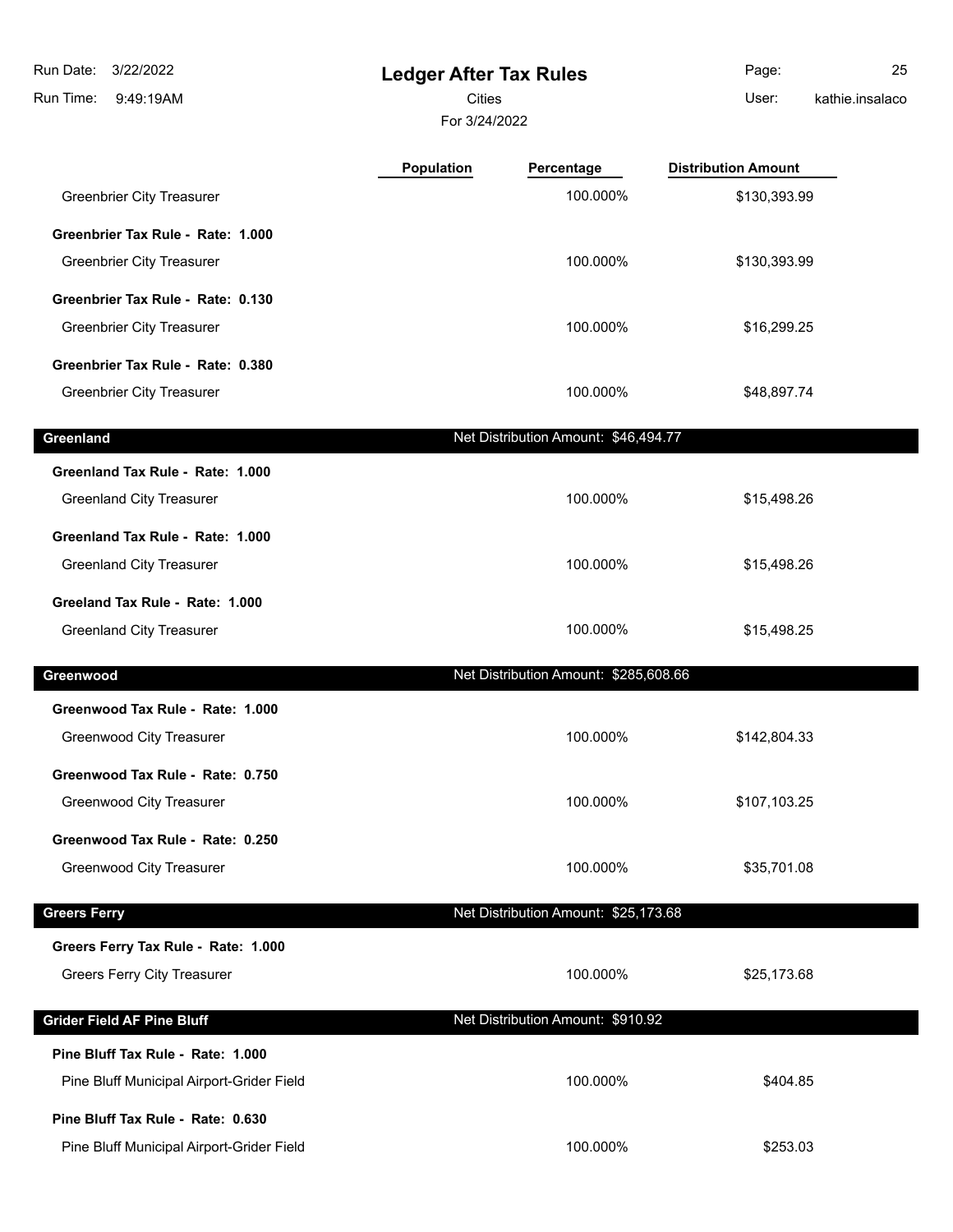| Run Date:<br>3/22/2022<br>Run Time:<br>9:49:19AM                               | <b>Ledger After Tax Rules</b><br><b>Cities</b><br>For 3/24/2022 |                                      | Page:<br>User:             | 26<br>kathie.insalaco |
|--------------------------------------------------------------------------------|-----------------------------------------------------------------|--------------------------------------|----------------------------|-----------------------|
|                                                                                | Population                                                      | Percentage                           | <b>Distribution Amount</b> |                       |
| Pine Bluff Tax Rule - Rate: 0.630<br>Pine Bluff Municipal Airport-Grider Field |                                                                 | 100.000%                             | \$253.04                   |                       |
| Guion                                                                          |                                                                 | Net Distribution Amount: \$1,868.34  |                            |                       |
| Guion Tax Rule - Rate: 1.000                                                   |                                                                 |                                      |                            |                       |
| <b>Guion City Treasurer</b>                                                    |                                                                 | 100.000%                             | \$1,868.34                 |                       |
| <b>Gum Springs</b>                                                             |                                                                 | Net Distribution Amount: \$657.52    |                            |                       |
| Gum Springs Tax Rule - Rate: 1.000<br><b>Gum Springs City Treasurer</b>        |                                                                 | 100.000%                             | \$657.52                   |                       |
| Gurdon                                                                         |                                                                 | Net Distribution Amount: \$31,514.80 |                            |                       |
| Gurdon Tax Rule - Rate: 1.000<br><b>Gurdon City Treasurer</b>                  |                                                                 | 100.000%                             | \$21,009.87                |                       |
| Gurdon Tax Rule - Rate: 0.500<br><b>Gurdon City Treasurer</b>                  |                                                                 | 100.000%                             | \$10,504.93                |                       |
| Guy                                                                            |                                                                 | Net Distribution Amount: \$9,058.67  |                            |                       |
| Guy Tax Rule - Rate: 1.000<br><b>Guy City Treasurer</b>                        |                                                                 | 100.000%                             | \$6,039.11                 |                       |
| Guy Tax Rule - Rate: 0.500<br><b>Guy City Treasurer</b>                        |                                                                 | 100.000%                             | \$3,019.56                 |                       |
| <b>Hackett</b>                                                                 |                                                                 | Net Distribution Amount: \$9,635.22  |                            |                       |
| Hackett Tax Rule - Rate: 1.000<br><b>Hackett City Treasurer</b>                |                                                                 | 100.000%                             | \$9,635.22                 |                       |
| Hamburg                                                                        |                                                                 | Net Distribution Amount: \$89,482.85 |                            |                       |
| Hamburg Tax Rule - Rate: 1.000<br>Hamburg City Treasurer                       |                                                                 | 100.000%                             | \$29,827.62                |                       |
| Hamburg Tax Rule - Rate: 0.500<br>Hamburg City Treasurer                       |                                                                 | 100.000%                             | \$14,913.81                |                       |
| Hamburg Tax Rule - Rate: 0.500<br>Hamburg City Treasurer                       |                                                                 | 100.000%                             | \$14,913.81                |                       |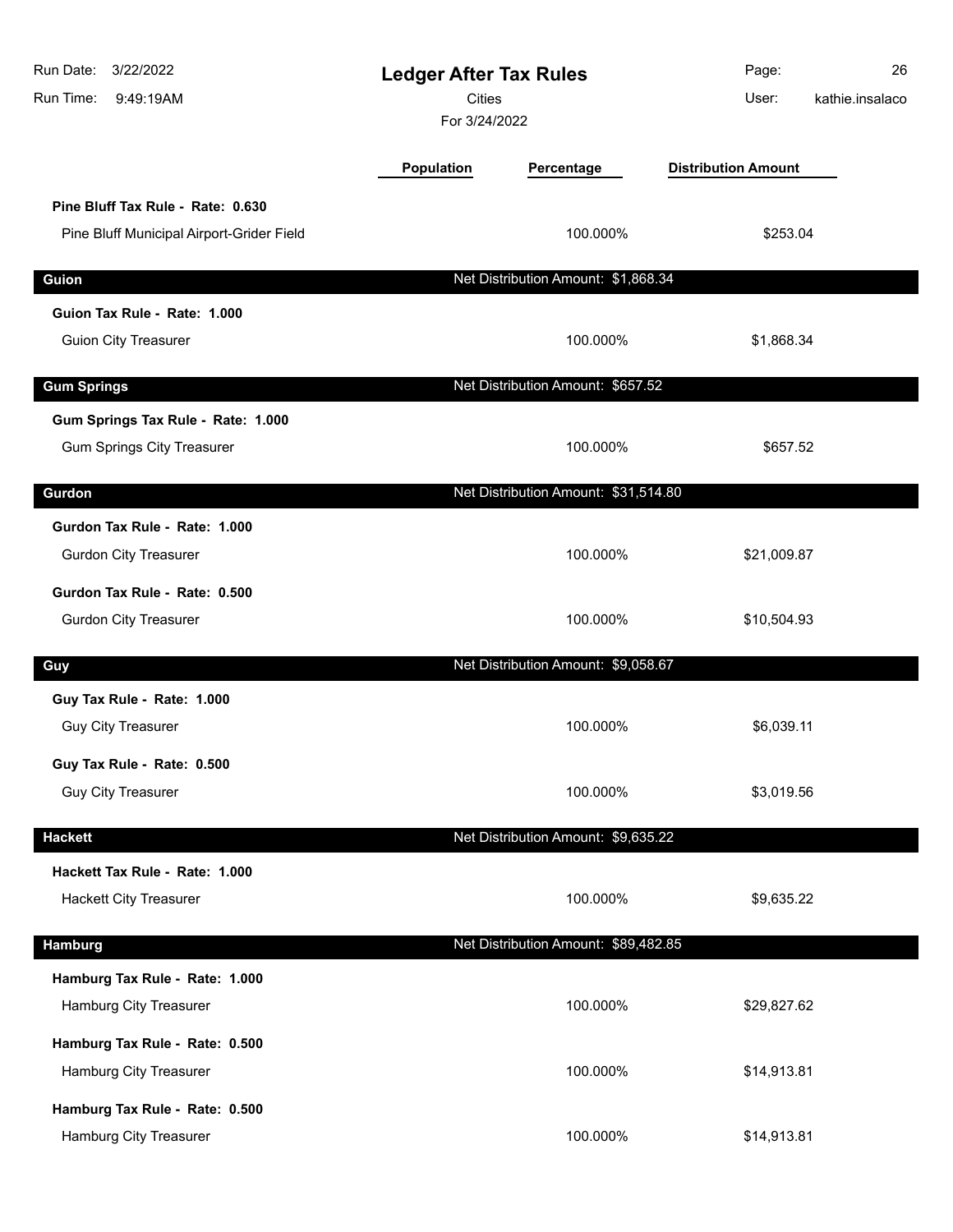| Run Date: 3/22/2022<br>Run Time:<br>9:49:19AM                  | <b>Ledger After Tax Rules</b><br><b>Cities</b><br>For 3/24/2022 |                                       | Page:<br>User:             | 27<br>kathie.insalaco |
|----------------------------------------------------------------|-----------------------------------------------------------------|---------------------------------------|----------------------------|-----------------------|
|                                                                | Population                                                      | Percentage                            | <b>Distribution Amount</b> |                       |
| Hamburg Tax Rule - Rate: 1.000<br>Hamburg City Treasurer       |                                                                 | 100.000%                              | \$29,827.61                |                       |
| <b>Hampton</b>                                                 |                                                                 | Net Distribution Amount: \$7,497.21   |                            |                       |
| Hampton Tax Rule - Rate: 0.500<br>Hampton City Treasurer       |                                                                 | 100.000%                              | \$7,497.21                 |                       |
| <b>Hardy</b>                                                   |                                                                 | Net Distribution Amount: \$29,760.78  |                            |                       |
| Hardy Tax Rule - Rate: 1.000<br><b>Hardy City Treasurer</b>    |                                                                 | 100.000%                              | \$29,760.78                |                       |
| <b>Harrisburg</b>                                              |                                                                 | Net Distribution Amount: \$79,370.26  |                            |                       |
| Harrisburg Tax Rule - Rate: 1.000<br>Harrisburg City Treasurer |                                                                 | 100.000%                              | \$39,685.13                |                       |
| Harrisburg Tax Rule - Rate: 1.000<br>Harrisburg City Treasurer |                                                                 | 100.000%                              | \$39,685.13                |                       |
| <b>Harrison</b>                                                |                                                                 | Net Distribution Amount: \$741,472.63 |                            |                       |
| Harrison Tax Rule - Rate: 0.250<br>Harrison City Treasurer     |                                                                 | 100.000%                              | \$105,924.66               |                       |
| Harrison Tax Rule - Rate: 0.500<br>Harrison City Treasurer     |                                                                 | 100.000%                              | \$211,849.32               |                       |
| Harrison Tax Rule - Rate: 0.250<br>Harrison City Treasurer     |                                                                 | 100.000%                              | \$105,924.66               |                       |
| Harrison Tax Rule - Rate: 0.250<br>Harrison City Treasurer     |                                                                 | 100.000%                              | \$105,924.66               |                       |
| Harrion Tax Rule - Rate: 0.250<br>Harrison City Treasurer      |                                                                 | 100.000%                              | \$105,924.66               |                       |
| Harrison Tax Rule - Rate: 0.250<br>Harrison City Treasurer     |                                                                 | 100.000%                              | \$105,924.67               |                       |
| <b>Hartford</b>                                                |                                                                 | Net Distribution Amount: \$7,115.87   |                            |                       |

**Hartford Tax Rule - Rate: 1.000**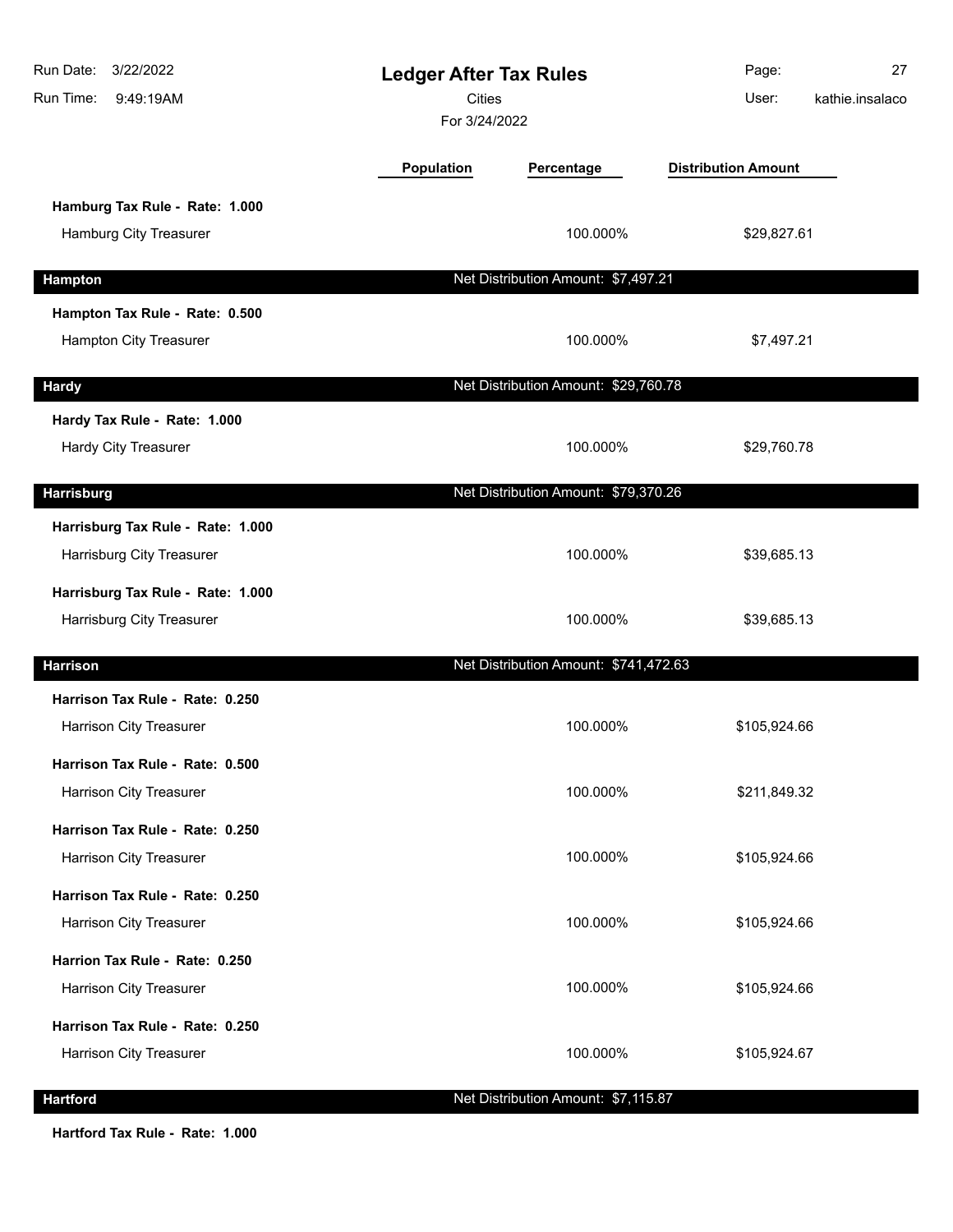| Run Date:<br>3/22/2022<br>Run Time:<br>9:49:19AM | <b>Ledger After Tax Rules</b><br>Cities<br>For 3/24/2022 |                                       | Page:<br>User:             | 28<br>kathie.insalaco |
|--------------------------------------------------|----------------------------------------------------------|---------------------------------------|----------------------------|-----------------------|
|                                                  | Population                                               | Percentage                            | <b>Distribution Amount</b> |                       |
| <b>Hartford City Treasurer</b>                   |                                                          | 100.000%                              | \$3,557.94                 |                       |
| Hartford Tax Rule - Rate: 1.000                  |                                                          |                                       |                            |                       |
| <b>Hartford City Treasurer</b>                   |                                                          | 100.000%                              | \$3,557.93                 |                       |
| <b>Haskell</b>                                   |                                                          | Net Distribution Amount: \$46,785.72  |                            |                       |
| Haskell Tax Rule - Rate: 1.000                   |                                                          |                                       |                            |                       |
| <b>Haskell City Treasurer</b>                    |                                                          | 100.000%                              | \$23,392.86                |                       |
| Haskell Tax Rule - Rate: 1.000                   |                                                          |                                       |                            |                       |
| Haskell City Treasurer                           |                                                          | 75.000%                               | \$17,544.65                |                       |
| <b>Haskell City Treasurer</b>                    |                                                          | 25.000%                               | \$5,848.21                 |                       |
| <b>Hatfield</b>                                  |                                                          | Net Distribution Amount: \$5,342.48   |                            |                       |
| Hatfield Tax Rule - Rate: 1.000                  |                                                          |                                       |                            |                       |
| <b>Hatfield City Treasurer</b>                   |                                                          | 100.000%                              | \$5,342.48                 |                       |
| Havana                                           |                                                          | Net Distribution Amount: \$3,438.46   |                            |                       |
| Havana Tax Rule - Rate: 1.000                    |                                                          |                                       |                            |                       |
| Havana City Treasurer                            |                                                          | 100.000%                              | \$3,438.46                 |                       |
| <b>Hazen</b>                                     |                                                          | Net Distribution Amount: \$89,930.18  |                            |                       |
| Hazen Tax Rule - Rate: 2.000                     |                                                          |                                       |                            |                       |
| Hazen City Treasurer                             |                                                          | 100.000%                              | \$59,953.45                |                       |
| Hazen Tax Rule - Rate: 1.000                     |                                                          |                                       |                            |                       |
| Hazen City Treasurer                             |                                                          | 100.000%                              | \$29,976.73                |                       |
|                                                  |                                                          |                                       |                            |                       |
| <b>Heber Springs</b>                             |                                                          | Net Distribution Amount: \$170,112.88 |                            |                       |
| Heber Springs Tax Rule - Rate: 0.630             |                                                          |                                       |                            |                       |
| Heber Springs City Treasurer                     |                                                          | 100.000%                              | \$106,320.55               |                       |
| Heber Springs Tax Rule - Rate: 0.380             |                                                          |                                       |                            |                       |
| Heber Springs City Treasurer                     |                                                          | 100.000%                              | \$63,792.33                |                       |
| <b>Hector</b>                                    |                                                          | Net Distribution Amount: \$8,396.04   |                            |                       |
| Hector Tax Rule - Rate: 1.500                    |                                                          |                                       |                            |                       |
| <b>Hector City Treasurer</b>                     |                                                          | 100.000%                              | \$8,396.04                 |                       |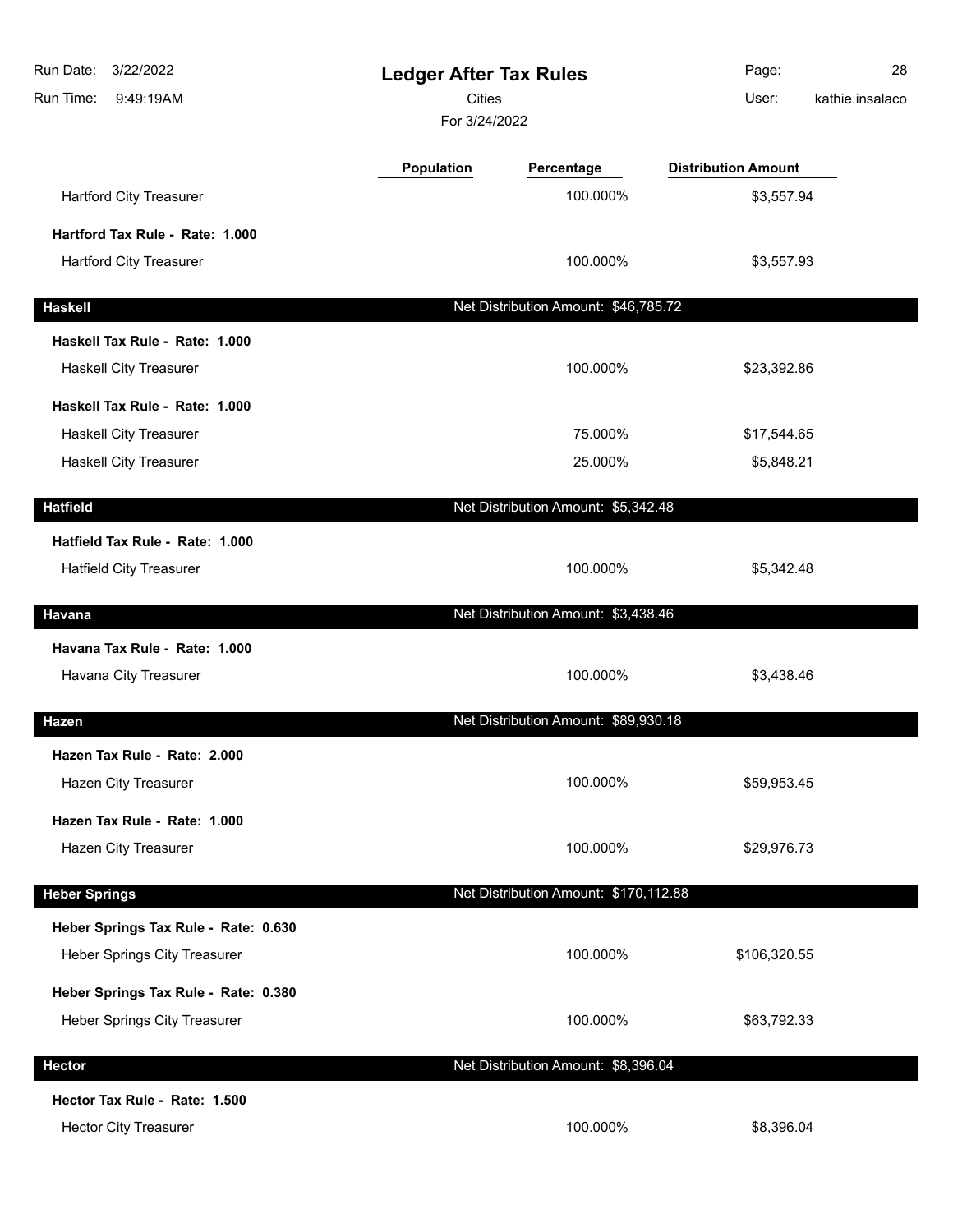| 3/22/2022<br>Run Date:<br>9:49:19AM<br>Run Time: | <b>Ledger After Tax Rules</b><br><b>Cities</b><br>For 3/24/2022 |                                       | Page:<br>User:             | 29<br>kathie.insalaco |
|--------------------------------------------------|-----------------------------------------------------------------|---------------------------------------|----------------------------|-----------------------|
|                                                  | <b>Population</b>                                               | Percentage                            | <b>Distribution Amount</b> |                       |
| <b>Helena-West Helena</b>                        |                                                                 | Net Distribution Amount: \$243,445.44 |                            |                       |
| Helena-West Helena Tax Rule - Rate: 2.000        |                                                                 |                                       |                            |                       |
| Helena-West Helena City Treasurer                |                                                                 | 100.000%                              | \$243,445.44               |                       |
| Hermitage                                        |                                                                 | Net Distribution Amount: \$11,968.21  |                            |                       |
| Hermitage Tax Rule - Rate: 1.000                 |                                                                 |                                       |                            |                       |
| Hermitage City Treasurer                         |                                                                 | 100.000%                              | \$5,984.11                 |                       |
| Hermitage Tax Rule - Rate: 1.000                 |                                                                 |                                       |                            |                       |
| Hermitage City Treasurer                         |                                                                 | 100.000%                              | \$5,984.10                 |                       |
| <b>Higginson</b>                                 |                                                                 | Net Distribution Amount: \$2,280.21   |                            |                       |
| Higginson Tax Rule - Rate: 0.500                 |                                                                 |                                       |                            |                       |
| <b>Higginson City Treasurer</b>                  |                                                                 | 100.000%                              | \$1,140.11                 |                       |
| Higginson Tax Rule - Rate: 0.500                 |                                                                 |                                       |                            |                       |
| <b>Higginson City Treasurer</b>                  |                                                                 | 100.000%                              | \$1,140.10                 |                       |
| <b>Highfill</b>                                  |                                                                 | Net Distribution Amount: \$58,787.28  |                            |                       |
| Highfill Tax Rule - Rate: 1.000                  |                                                                 |                                       |                            |                       |
| <b>Highfill City Treasurer</b>                   |                                                                 | 100.000%                              | \$29,393.64                |                       |
| Highfill Tax Rule - Rate: 1.000                  |                                                                 |                                       |                            |                       |
| <b>Highfill City Treasurer</b>                   |                                                                 | 100.000%                              | \$29,393.64                |                       |
| <b>Highfill Special Aviation</b>                 |                                                                 | Net Distribution Amount: \$21,121.97  |                            |                       |
| Highfill Special Aviation Tax Rule - Rate: 2.000 |                                                                 |                                       |                            |                       |
| Northwest Arkansas Regional Airport              |                                                                 | 100.000%                              | \$21,121.97                |                       |
| <b>Highland</b>                                  |                                                                 | Net Distribution Amount: \$24,200.49  |                            |                       |
| Highland Tax Rule - Rate: 1.000                  |                                                                 |                                       |                            |                       |
| <b>Highland City Treasurer</b>                   |                                                                 | 100.000%                              | \$16,133.66                |                       |
| Highland Tax Rule - Rate: 0.500                  |                                                                 |                                       |                            |                       |
| <b>Highland City Treasurer</b>                   |                                                                 | 100.000%                              | \$8,066.83                 |                       |
| <b>Holly Grove</b>                               |                                                                 | Net Distribution Amount: \$8,760.25   |                            |                       |

**Holly Grove Tax Rule - Rate: 1.000**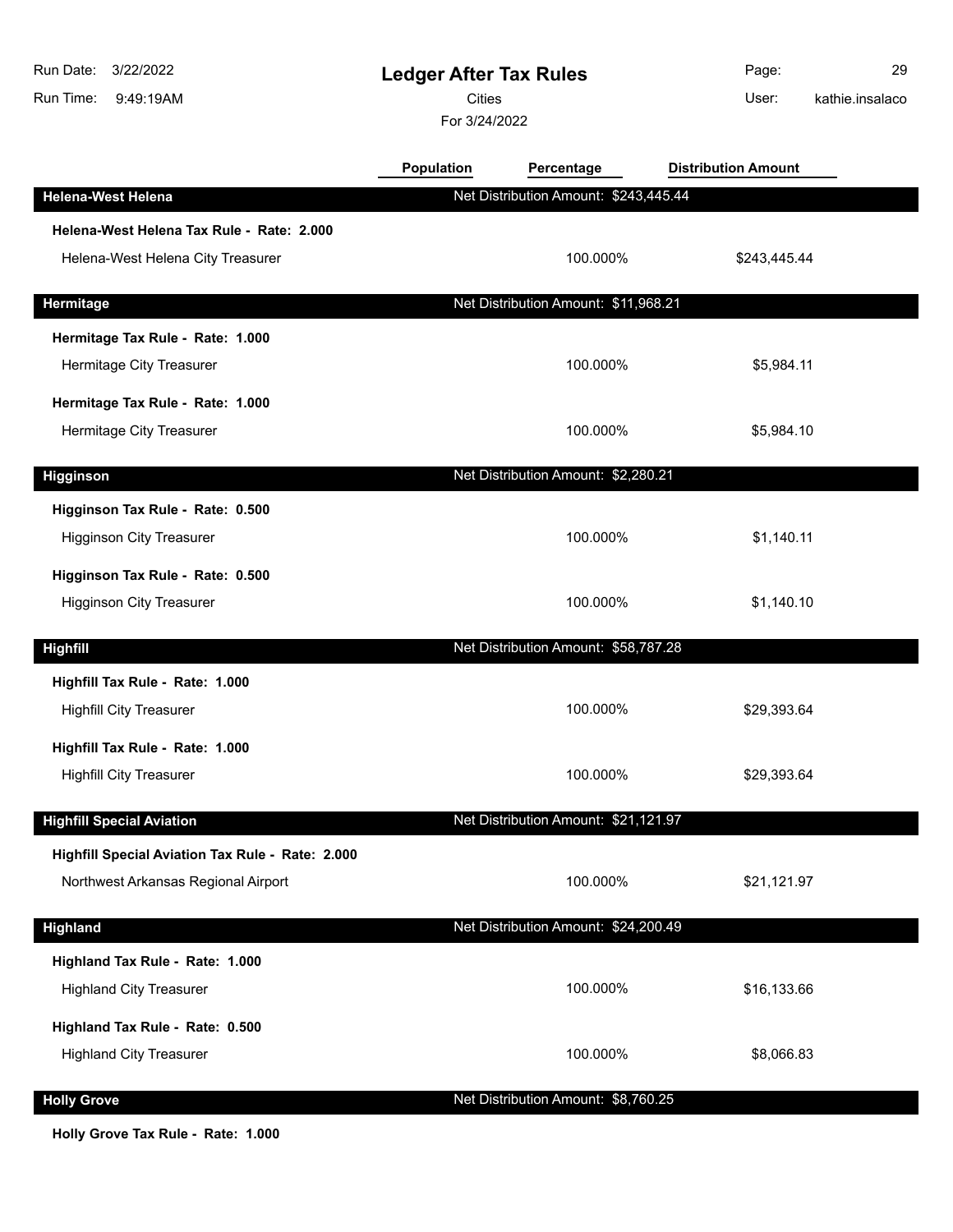| Run Date:<br>3/22/2022<br>Run Time:<br>9:49:19AM                       | <b>Ledger After Tax Rules</b><br><b>Cities</b><br>For 3/24/2022 |                                         | Page:<br>User:             | 30<br>kathie.insalaco |
|------------------------------------------------------------------------|-----------------------------------------------------------------|-----------------------------------------|----------------------------|-----------------------|
|                                                                        | <b>Population</b>                                               | Percentage                              | <b>Distribution Amount</b> |                       |
| Holly Grove City Treasurer                                             |                                                                 | 100.000%                                | \$2,920.08                 |                       |
| Holly Grove Tax Rule - Rate: 1.000                                     |                                                                 |                                         |                            |                       |
| Holly Grove City Treasurer                                             |                                                                 | 100.000%                                | \$2,920.08                 |                       |
| Holly Grove Tax Rule - Rate: 1.000                                     |                                                                 |                                         |                            |                       |
| Holly Grove City Treasurer                                             |                                                                 | 100.000%                                | \$2,920.09                 |                       |
| <b>Hope</b>                                                            |                                                                 | Net Distribution Amount: \$204,267.80   |                            |                       |
| Hope Tax Rule - Rate: 1.000                                            |                                                                 |                                         |                            |                       |
| Hope City Treasurer                                                    |                                                                 | 100.000%                                | \$204,267.80               |                       |
| <b>Horatio</b>                                                         |                                                                 | Net Distribution Amount: \$7,373.05     |                            |                       |
| Horatio City Tax - Rate: 1.000<br>Horatio City Treasurer               |                                                                 | 100.000%                                | \$7,373.05                 |                       |
| <b>Horseshoe Bend</b>                                                  |                                                                 | Net Distribution Amount: \$30,615.34    |                            |                       |
| Horseshoe Bend Tax Rule - Rate: 1.000                                  |                                                                 |                                         |                            |                       |
| Horseshoe Bend City Treasurer                                          |                                                                 | 100.000%                                | \$15,307.67                |                       |
| Horseshoe Bend Tax Rule - Rate: 1.000<br>Horseshoe Bend City Treasurer |                                                                 | 100.000%                                | \$15,307.67                |                       |
| <b>Hot Springs</b>                                                     |                                                                 | Net Distribution Amount: \$1,991,488.16 |                            |                       |
| Hot Springs Tax Rule - Rate: 1.000                                     |                                                                 |                                         |                            |                       |
| Hot Springs City Treasurer                                             |                                                                 | 100.000%                                | \$1,327,658.77             |                       |
| Hot Springs Tax Rule - Rate: 0.500                                     |                                                                 |                                         |                            |                       |
| Hot Springs City Treasurer                                             |                                                                 | 100.000%                                | \$663,829.39               |                       |
| <b>Hot Springs AF City</b>                                             |                                                                 | Net Distribution Amount: \$1,983.85     |                            |                       |
| Hot Springs Tax Rule - Rate: 1.000                                     |                                                                 |                                         |                            |                       |
| Hot Springs Memorial Airport                                           |                                                                 | 100.000%                                | \$1,322.57                 |                       |
| Hot Springs Tax Rule - Rate: 0.500                                     |                                                                 |                                         |                            |                       |
| Hot Springs Memorial Airport                                           |                                                                 | 100.000%                                | \$661.28                   |                       |
| <b>Hoxie</b>                                                           |                                                                 | Net Distribution Amount: \$19,282.15    |                            |                       |

**Hoxie Tax Rule - Rate: 1.000**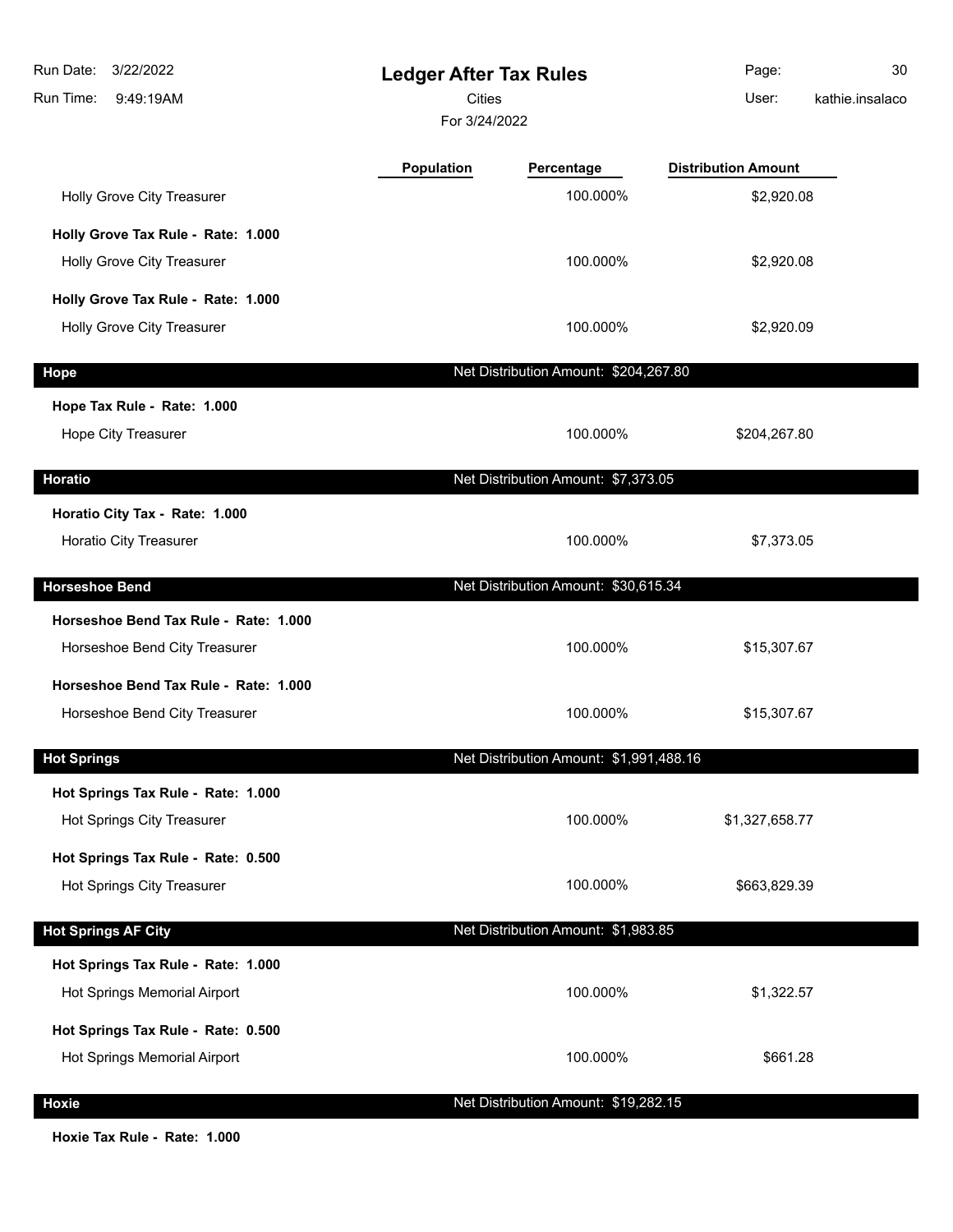| Run Date:<br>3/22/2022<br>Run Time:<br>9:49:19AM                   |                   | <b>Ledger After Tax Rules</b><br><b>Cities</b><br>For 3/24/2022 |                            | 31<br>kathie.insalaco |
|--------------------------------------------------------------------|-------------------|-----------------------------------------------------------------|----------------------------|-----------------------|
|                                                                    | <b>Population</b> | Percentage                                                      | <b>Distribution Amount</b> |                       |
| Hoxie City Treasurer                                               |                   | 100.000%                                                        | \$19,282.15                |                       |
| <b>Hughes</b>                                                      |                   | Net Distribution Amount: \$5,144.91                             |                            |                       |
| Hughes Tax Rule - Rate: 1.000                                      |                   |                                                                 |                            |                       |
| <b>Hughes City Treasurer</b>                                       |                   | 100.000%                                                        | \$5,144.91                 |                       |
| <b>Humphrey</b>                                                    |                   | Net Distribution Amount: \$2,181.47                             |                            |                       |
| Humphrey Tax Rule - Rate: 1.000                                    |                   |                                                                 |                            |                       |
| Humphrey City Treasurer                                            |                   | 100.000%                                                        | \$2,181.47                 |                       |
| Huntington                                                         |                   | Net Distribution Amount: \$4,956.49                             |                            |                       |
| Huntington Tax Rule - Rate: 1.000<br>Huntington City Treasurer     |                   | 100.000%                                                        | \$3,304.33                 |                       |
| Huntington Tax Rule - Rate: 0.500<br>Huntington City Treasurer     |                   | 100.000%                                                        | \$1,652.16                 |                       |
| <b>Huntsville</b>                                                  |                   | Net Distribution Amount: \$191,780.07                           |                            |                       |
| Huntsville Tax Rule - Rate: 1.000<br>Huntsville City Treasurer     |                   | 100.000%                                                        | \$95,890.04                |                       |
| Huntsville Tax Rule - Rate: 1.000<br>Huntsville City Treasurer     |                   | 100.000%                                                        | \$95,890.03                |                       |
| <b>Huntsville AF City</b>                                          |                   | Net Distribution Amount: \$16.49                                |                            |                       |
| Huntsville Tax Rule - Rate: 1.000<br>Huntsville Municipal Airport  |                   | 100.000%                                                        | \$8.25                     |                       |
| Huntsville Tax Rule - Rate: 1.000<br>Huntsville Municipal Airport  |                   | 100.000%                                                        | \$8.24                     |                       |
| Imboden                                                            |                   | Net Distribution Amount: \$9,903.86                             |                            |                       |
| Imboden Tax Rule - Rate: 1.000<br>Imboden City Treasurer           |                   | 100.000%                                                        | \$9,903.86                 |                       |
| Jacksonville                                                       |                   | Net Distribution Amount: \$733,307.48                           |                            |                       |
| Jacksonville Tax Rule - Rate: 1.000<br>Jacksonville City Treasurer |                   | 100.000%                                                        | \$366,653.74               |                       |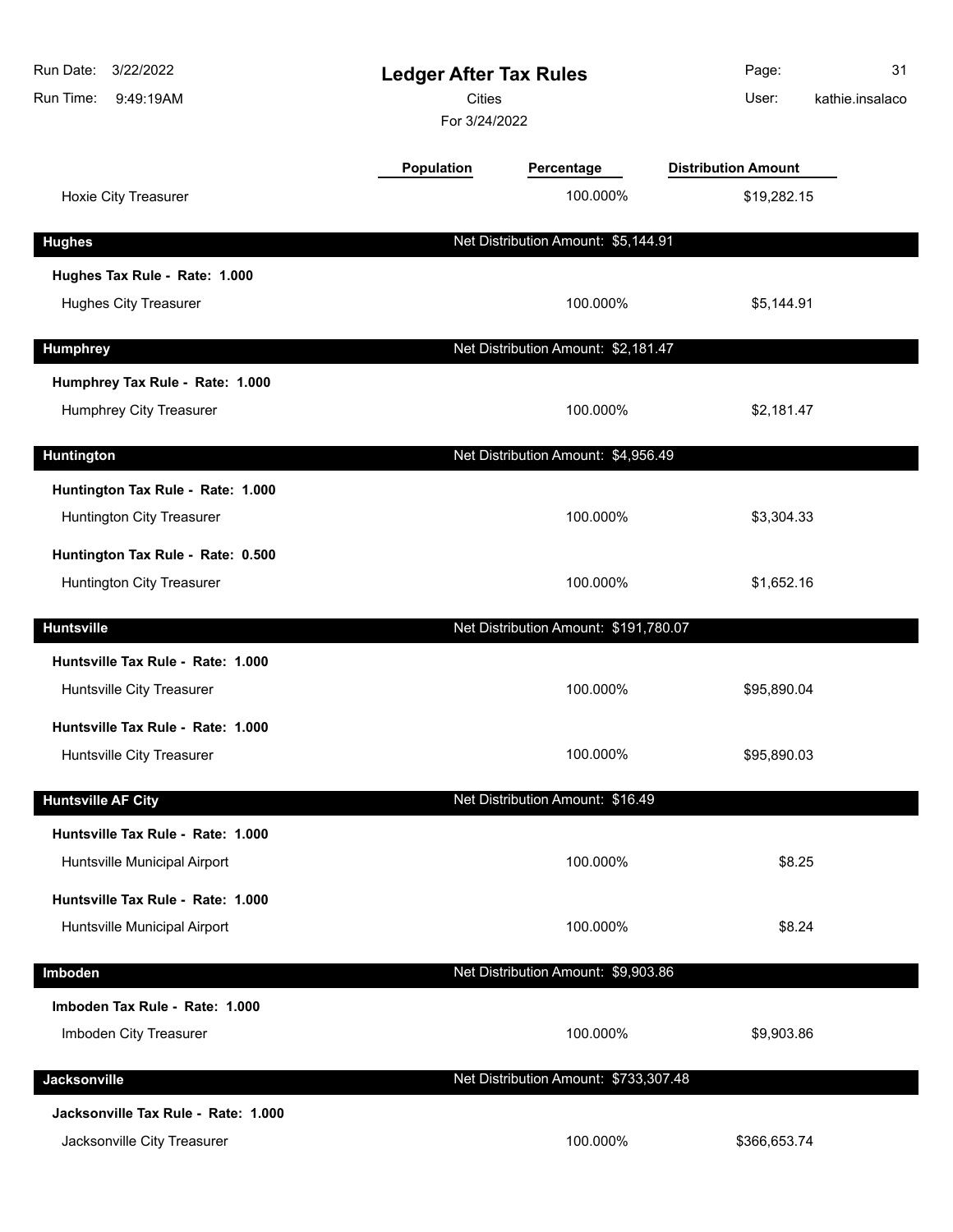| Run Date:<br>3/22/2022<br>Run Time:<br>9:49:19AM                   | <b>Ledger After Tax Rules</b><br><b>Cities</b><br>For 3/24/2022 |                                         | Page:<br>User:             | 32<br>kathie.insalaco |
|--------------------------------------------------------------------|-----------------------------------------------------------------|-----------------------------------------|----------------------------|-----------------------|
|                                                                    | Population                                                      | Percentage                              | <b>Distribution Amount</b> |                       |
| Jacksonville Tax Rule - Rate: 1.000<br>Jacksonville City Treasurer |                                                                 | 100.000%                                | \$366,653.74               |                       |
| Jasper                                                             |                                                                 | Net Distribution Amount: \$43,203.51    |                            |                       |
| Jasper Tax Rule - Rate: 1.000<br>Jasper City Treasurer             |                                                                 | 100.000%                                | \$21,601.76                |                       |
| Jasper Tax Rule - Rate: 1.000<br>Jasper City Treasurer             |                                                                 | 100.000%                                | \$21,601.75                |                       |
| Jennette                                                           |                                                                 | Net Distribution Amount: \$312.05       |                            |                       |
| Jennette Tax Rule - Rate: 1.000<br>Jennette City Treasurer         |                                                                 | 100.000%                                | \$312.05                   |                       |
| Johnson                                                            |                                                                 | Net Distribution Amount: \$125,842.29   |                            |                       |
| Johnson Tax Rule - Rate: 1.000<br>Johnson City Treasurer           |                                                                 | 100.000%                                | \$41,947.43                |                       |
| Johnson Tax Rule - Rate: 1.000<br>Johnson City Treasurer           |                                                                 | 100.000%                                | \$41,947.43                |                       |
| Johnson Tax Rule - Rate: 1.000<br>Johnson City Treasurer           |                                                                 | 100.000%                                | \$41,947.43                |                       |
| Joiner                                                             |                                                                 | Net Distribution Amount: \$3,035.46     |                            |                       |
| Joiner Tax Rule - Rate: 1.250<br>Joiner City Treasurer             |                                                                 | 100.000%                                | \$3,035.46                 |                       |
| Jonesboro                                                          |                                                                 | Net Distribution Amount: \$1,769,568.23 |                            |                       |
| Jonesboro Tax Rule - Rate: 1.000<br>Jonesboro City Treasurer       |                                                                 | 100.000%                                | \$1,769,568.23             |                       |
| <b>Jonesboro AF City</b>                                           |                                                                 | Net Distribution Amount: \$1,896.54     |                            |                       |
| Jonesboro Tax Rule - Rate: 1.000<br>Jonesboro Municipal Airport    |                                                                 | 100.000%                                | \$1,896.54                 |                       |
| Judsonia                                                           |                                                                 | Net Distribution Amount: \$12,922.60    |                            |                       |

**Judsonia Tax Rule - Rate: 1.000**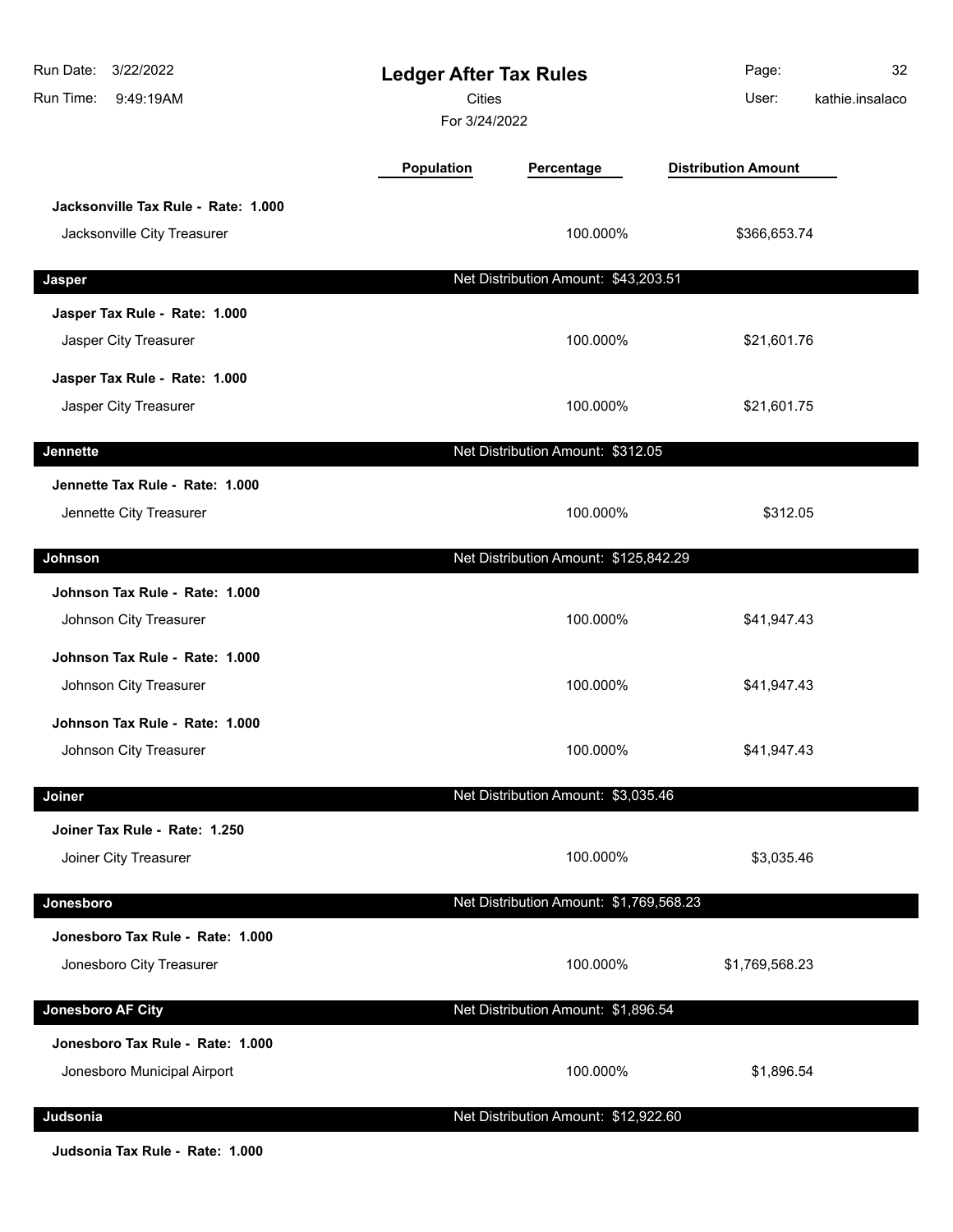| Run Date:<br>3/22/2022<br>Run Time:<br>9:49:19AM | <b>Ledger After Tax Rules</b><br>Cities<br>For 3/24/2022 |                                      | Page:<br>User:             | 33<br>kathie.insalaco |
|--------------------------------------------------|----------------------------------------------------------|--------------------------------------|----------------------------|-----------------------|
|                                                  | <b>Population</b>                                        | Percentage                           | <b>Distribution Amount</b> |                       |
| Judsonia City Treasurer                          |                                                          | 100.000%                             | \$12,922.60                |                       |
| <b>Junction City</b>                             |                                                          | Net Distribution Amount: \$5,585.56  |                            |                       |
| Junction City Tax Rule - Rate: 1.000             |                                                          |                                      |                            |                       |
| Junction City Treasurer                          |                                                          | 100.000%                             | \$5,585.56                 |                       |
| Keiser                                           |                                                          | Net Distribution Amount: \$4,931.88  |                            |                       |
| Keiser Tax Rule - Rate: 2.000                    |                                                          |                                      |                            |                       |
| Keiser City Treasurer                            |                                                          | 50.000%                              | \$2,465.94                 |                       |
| Keiser City Treasurer                            |                                                          | 50.000%                              | \$2,465.94                 |                       |
| Keo                                              |                                                          | Net Distribution Amount: \$1,602.59  |                            |                       |
| Keo Tax Rule - Rate: 1.000                       |                                                          |                                      |                            |                       |
| Keo City Treasurer                               |                                                          | 100.000%                             | \$1,602.59                 |                       |
| <b>Kibler</b>                                    |                                                          | Net Distribution Amount: \$5,040.99  |                            |                       |
| Kibler Tax Rule - Rate: 1.000                    |                                                          |                                      |                            |                       |
| Kibler City Treasurer                            |                                                          | 100.000%                             | \$5,040.99                 |                       |
| Kingsland                                        |                                                          | Net Distribution Amount: \$1,786.86  |                            |                       |
| Kingsland Tax Rule - Rate: 1.000                 |                                                          |                                      |                            |                       |
| Kingsland City Treasurer                         |                                                          | 100.000%                             | \$1,786.86                 |                       |
| Kirk Field AF Paragould                          |                                                          | Net Distribution Amount: \$59.18     |                            |                       |
| Paragould Tax Rule - Rate: 0.500                 |                                                          |                                      |                            |                       |
| Kirk Field Airport                               |                                                          | 100.000%                             | \$39.45                    |                       |
| Paragould Tax Rule - Rate: 0.250                 |                                                          |                                      |                            |                       |
| Kirk Field Airport                               |                                                          | 100.000%                             | \$19.73                    |                       |
| <b>Lake City</b>                                 |                                                          | Net Distribution Amount: \$15,141.72 |                            |                       |
| Lake City Tax Rule - Rate: 1.000                 |                                                          |                                      |                            |                       |
| Lake City Treasurer                              |                                                          | 100.000%                             | \$15,141.72                |                       |
| <b>Lake Village</b>                              |                                                          | Net Distribution Amount: \$80,355.91 |                            |                       |
| Lake Village Tax Rule - Rate: 1.000              |                                                          |                                      |                            |                       |
| Lake Village City Treasurer                      |                                                          | 100.000%                             | \$40,177.96                |                       |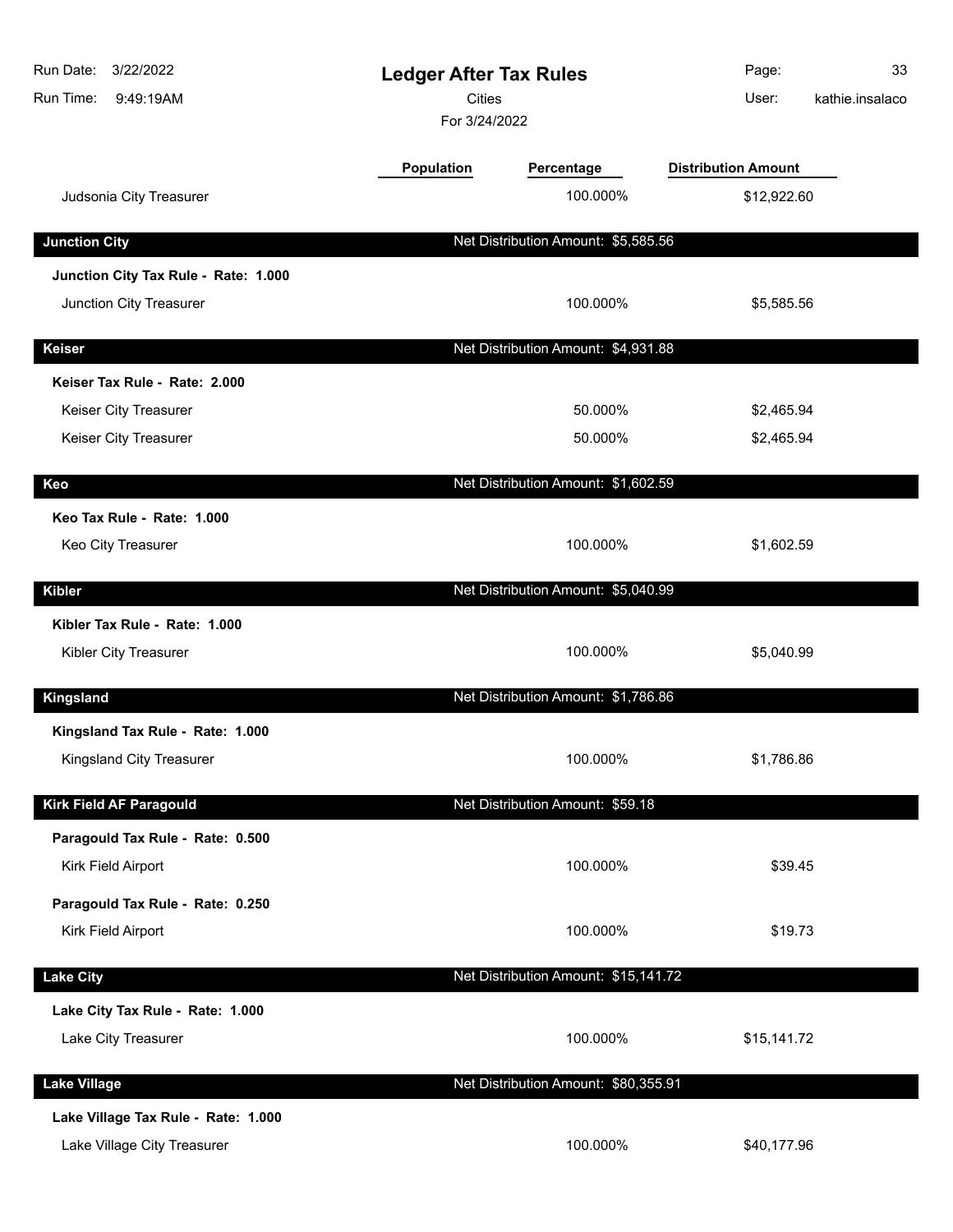| 3/22/2022<br>Run Date:<br>Run Time:<br>9:49:19AM | <b>Ledger After Tax Rules</b><br><b>Cities</b><br>For 3/24/2022 |                                      | Page:<br>User:             | 34<br>kathie.insalaco |
|--------------------------------------------------|-----------------------------------------------------------------|--------------------------------------|----------------------------|-----------------------|
|                                                  | Population                                                      | Percentage                           | <b>Distribution Amount</b> |                       |
| Lake Village Tax Rule - Rate: 1.000              |                                                                 |                                      |                            |                       |
| Lake Village City Treasurer                      |                                                                 | 100.000%                             | \$40,177.95                |                       |
| Lakeview                                         |                                                                 | Net Distribution Amount: \$4,892.79  |                            |                       |
| Lakeview Tax Rule - Rate: 1.000                  |                                                                 |                                      |                            |                       |
| Lakeview City Treasurer                          |                                                                 | 100.000%                             | \$4,892.79                 |                       |
| Lamar                                            |                                                                 | Net Distribution Amount: \$26,755.55 |                            |                       |
| Lamar Tax Rule - Rate: 1.000                     |                                                                 |                                      |                            |                       |
| Lamar City Treasurer                             |                                                                 | 100.000%                             | \$13,377.78                |                       |
| Lamar Tax Rule - Rate: 1.000                     |                                                                 |                                      |                            |                       |
| Lamar City Treasurer                             |                                                                 | 100.000%                             | \$13,377.77                |                       |
| Leachville                                       |                                                                 | Net Distribution Amount: \$13,899.93 |                            |                       |
| Leachville Tax Rule - Rate: 0.250                |                                                                 |                                      |                            |                       |
| Leachville City Treasurer                        |                                                                 | 100.000%                             | \$3,474.98                 |                       |
| Leachville Tax Rule - Rate: 0.250                |                                                                 |                                      |                            |                       |
| Leachville City Treasurer                        |                                                                 | 100.000%                             | \$3,474.98                 |                       |
| Leachville Tax Rule - Rate: 0.500                |                                                                 |                                      |                            |                       |
| Leachville City Treasurer                        |                                                                 | 100.000%                             | \$6,949.97                 |                       |
| <b>Lead Hill</b>                                 |                                                                 | Net Distribution Amount: \$6,241.60  |                            |                       |
| Lead Hill Tax Rule - Rate: 1.000                 |                                                                 |                                      |                            |                       |
| Lead Hill City Treasurer                         |                                                                 | 100.000%                             | \$6,241.60                 |                       |
| Lepanto                                          |                                                                 | Net Distribution Amount: \$35,622.66 |                            |                       |
| Lepanto Tax Rule - Rate: 0.500                   |                                                                 |                                      |                            |                       |
| Lepanto City Treasurer                           |                                                                 | 100.000%                             | \$7,916.15                 |                       |
| Lepanto Tax Rule - Rate: 0.750                   |                                                                 |                                      |                            |                       |
| Lepanto City Treasurer                           |                                                                 | 100.000%                             | \$11,874.22                |                       |
| Lepanto Tax Rule - Rate: 0.500                   |                                                                 |                                      |                            |                       |
|                                                  |                                                                 | 100.000%                             | \$7,916.15                 |                       |
| Lepanto City Treasurer                           |                                                                 | 50.000%                              | \$3,958.08                 |                       |
| Lepanto City Treasurer                           |                                                                 | 50.000%                              | \$3,958.07                 |                       |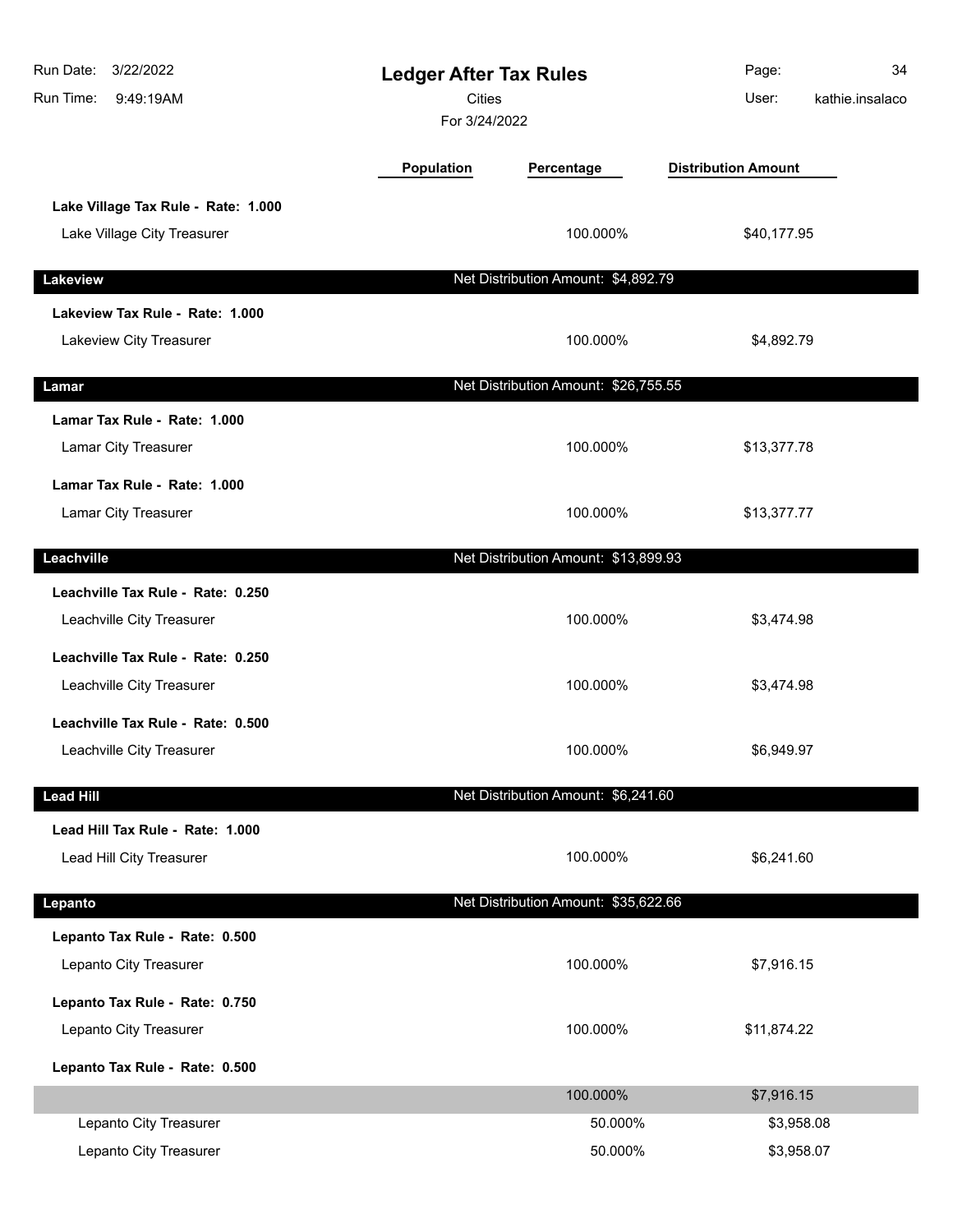| Run Date: 3/22/2022<br>Run Time:<br>9:49:19AM            | <b>Ledger After Tax Rules</b><br><b>Cities</b><br>For 3/24/2022 |                                         | Page:<br>User:             | 35<br>kathie.insalaco |
|----------------------------------------------------------|-----------------------------------------------------------------|-----------------------------------------|----------------------------|-----------------------|
|                                                          | Population                                                      | Percentage                              | <b>Distribution Amount</b> |                       |
| Lepanto Tax Rule - Rate: 0.500<br>Lepanto City Treasurer |                                                                 | 100.000%                                | \$7,916.14                 |                       |
| Leslie                                                   |                                                                 | Net Distribution Amount: \$6,924.19     |                            |                       |
| Leslie Tax Rule - Rate: 1.000                            |                                                                 |                                         |                            |                       |
| Leslie City Treasurer                                    |                                                                 | 100.000%                                | \$6,924.19                 |                       |
| Lewisville                                               |                                                                 | Net Distribution Amount: \$15,687.35    |                            |                       |
| Lewisville Tax Rule - Rate: 1.000                        |                                                                 |                                         |                            |                       |
| Lewisville City Treasurer                                |                                                                 | 100.000%                                | \$15,687.35                |                       |
| Lincoln                                                  |                                                                 | Net Distribution Amount: \$88,455.74    |                            |                       |
| Lincoln Tax Rule - Rate: 1.000                           |                                                                 |                                         |                            |                       |
| Lincoln City Treasurer                                   |                                                                 | 100.000%                                | \$29,485.25                |                       |
| Lincoln Tax Rule - Rate: 0.380                           |                                                                 |                                         |                            |                       |
| Lincoln City Treasurer                                   |                                                                 | 100.000%                                | \$11,056.97                |                       |
| Lincoln Tax Rule - Rate: 0.630                           |                                                                 |                                         |                            |                       |
| Lincoln City Treasurer                                   |                                                                 | 100.000%                                | \$18,428.28                |                       |
| Lincoln Tax Rule - Rate: 1.000                           |                                                                 |                                         |                            |                       |
| <b>Lincoln City Treasurer</b>                            |                                                                 | 100.000%                                | \$29,485.24                |                       |
| <b>Little Flock</b>                                      |                                                                 | Net Distribution Amount: \$16,917.18    |                            |                       |
| Little Flock Tax Rule - Rate: 0.500                      |                                                                 |                                         |                            |                       |
| Little Flock City Treasurer                              |                                                                 | 100.000%                                | \$8,458.59                 |                       |
| Little Flock Tax Rule - Rate: 0.500                      |                                                                 |                                         |                            |                       |
| Little Flock City Treasurer                              |                                                                 | 100.000%                                | \$8,458.59                 |                       |
| <b>Little Rock</b>                                       |                                                                 | Net Distribution Amount: \$5,350,839.48 |                            |                       |
| Little Rock Tax Rule - Rate: 0.500                       |                                                                 |                                         |                            |                       |
| Little Rock City Treasurer                               |                                                                 | 100.000%                                | \$2,378,150.88             |                       |
| Little Rock Tax Rule - Rate: 0.630                       |                                                                 |                                         |                            |                       |
| Little Rock City Treasurer                               |                                                                 | 100.000%                                | \$2,972,688.60             |                       |
| <b>Little Rock National AF City</b>                      |                                                                 | Net Distribution Amount: \$22,574.21    |                            |                       |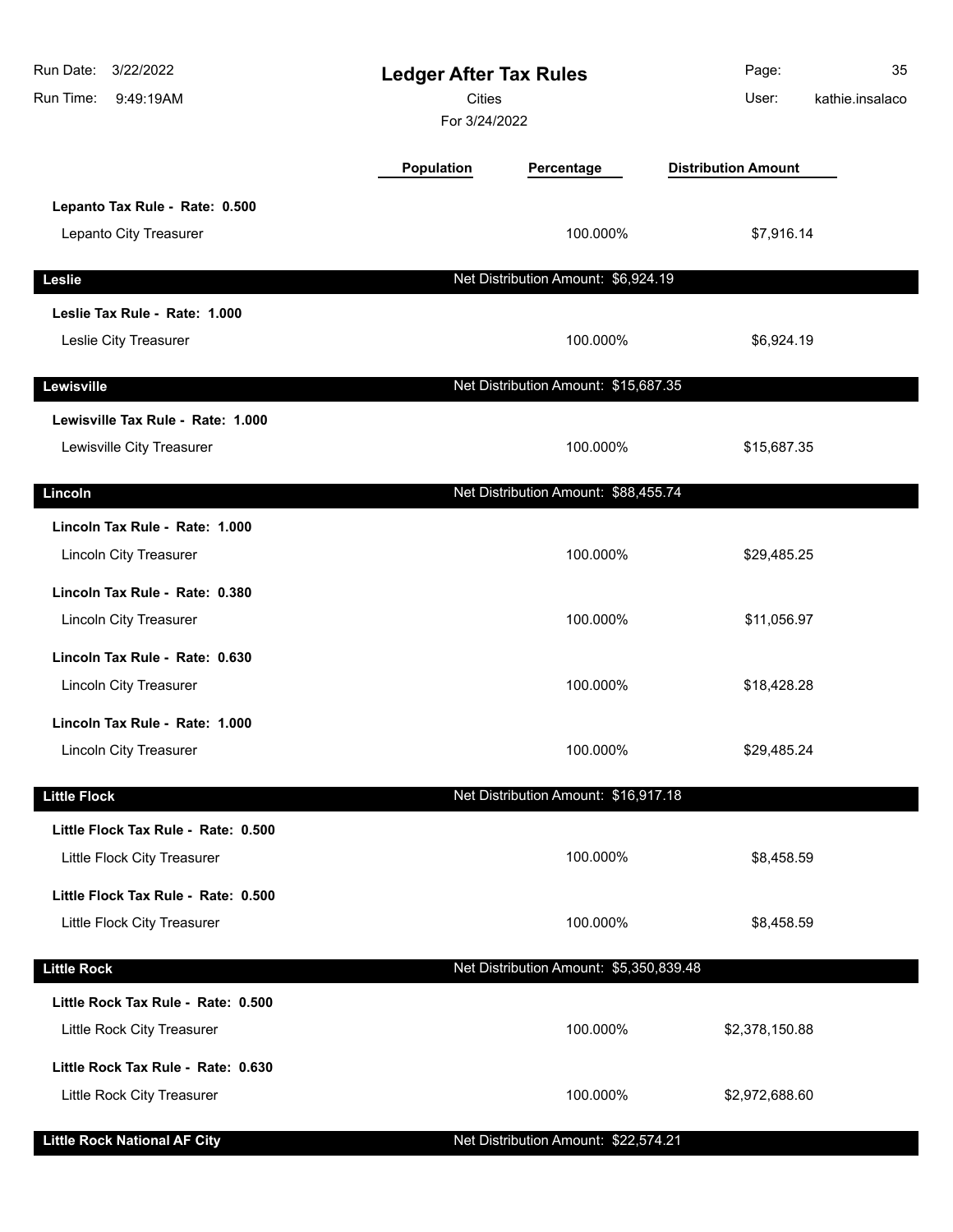| Run Date:<br>3/22/2022<br>Run Time:<br>9:49:19AM                   | <b>Ledger After Tax Rules</b><br><b>Cities</b><br>For 3/24/2022 |                                       | Page:<br>User:             | 36<br>kathie.insalaco |
|--------------------------------------------------------------------|-----------------------------------------------------------------|---------------------------------------|----------------------------|-----------------------|
|                                                                    | Population                                                      | Percentage                            | <b>Distribution Amount</b> |                       |
| Little Rock Tax Rule - Rate: 0.500<br>Little Rock National Airport |                                                                 | 100.000%                              | \$10,032.98                |                       |
| Little Rock Tax Rule - Rate: 0.630<br>Little Rock National Airport |                                                                 | 100.000%                              | \$12,541.23                |                       |
| Lockesburg                                                         |                                                                 | Net Distribution Amount: \$6,148.02   |                            |                       |
| Lockesburg City Tax - Rate: 0.500<br>Lockesburg City Treasurer     |                                                                 | 100.000%                              | \$4,098.68                 |                       |
| Lockesburg City Tax - Rate: 0.250<br>Lockesburg City Treasurer     |                                                                 | 100.000%                              | \$2,049.34                 |                       |
| Lonoke                                                             |                                                                 | Net Distribution Amount: \$261,209.73 |                            |                       |
| Lonoke Tax Rule - Rate: 1.000<br>Lonoke City Treasurer             |                                                                 | 100.000%                              | \$87,069.91                |                       |
| Lonoke Tax Rule - Rate: 0.500<br>Lonoke City Treasurer             |                                                                 | 100.000%                              | \$43,534.96                |                       |
| Lonoke Tax Rule - Rate: 1.250<br>Lonoke City Treasurer             |                                                                 | 100.000%                              | \$108,837.39               |                       |
| Lonoke Tax Rule - Rate: 0.250<br>Lonoke City Treasurer             |                                                                 | 100.000%                              | \$21,767.47                |                       |
| Lowell                                                             |                                                                 | Net Distribution Amount: \$578,966.83 |                            |                       |
| Lowell Tax Rule - Rate: 1.000<br>Lowell City Treasurer             |                                                                 | 100.000%                              | \$289,483.42               |                       |
| Lowell Tax Rule - Rate: 1.000<br>Lowell City Treasurer             |                                                                 | 100.000%                              | \$289,483.41               |                       |
| Luxora                                                             |                                                                 | Net Distribution Amount: \$2,415.63   |                            |                       |
| Luxora Tax Rule - Rate: 1.000<br>Luxora City Treasurer             |                                                                 | 100.000%                              | \$2,415.63                 |                       |
| <b>Madison</b>                                                     |                                                                 | Net Distribution Amount: \$1,749.63   |                            |                       |

**Madison Tax Rule - Rate: 1.000**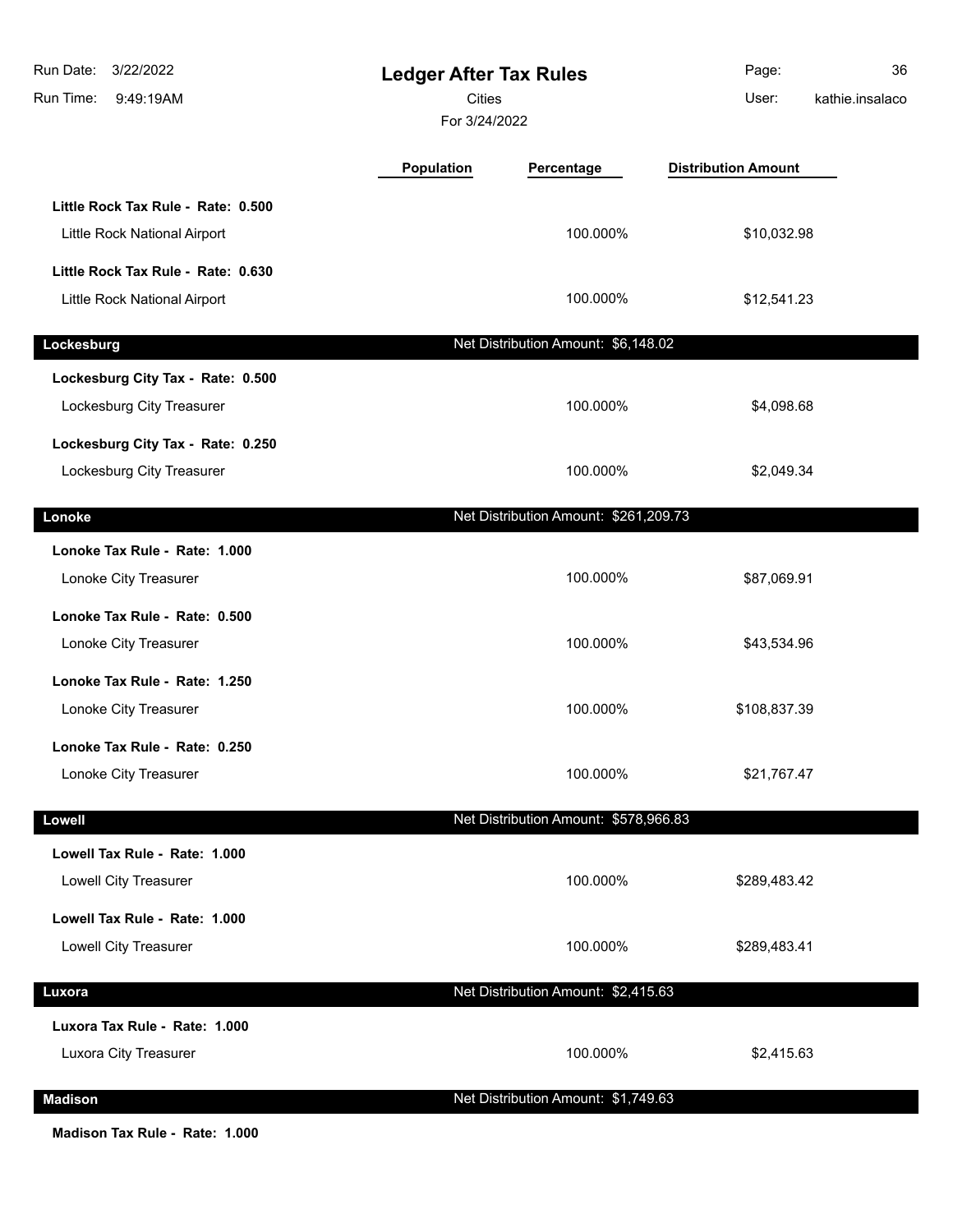| Run Date:<br>3/22/2022<br>Run Time:<br>9:49:19AM | <b>Ledger After Tax Rules</b><br>Cities<br>For 3/24/2022 |                                       | Page:<br>User:             | 37<br>kathie.insalaco |
|--------------------------------------------------|----------------------------------------------------------|---------------------------------------|----------------------------|-----------------------|
|                                                  | <b>Population</b>                                        | Percentage                            | <b>Distribution Amount</b> |                       |
| <b>Madison City Treasurer</b>                    |                                                          | 100.000%                              | \$1,749.63                 |                       |
| <b>Magazine</b>                                  |                                                          | Net Distribution Amount: \$15,615.84  |                            |                       |
| Magazine Tax Rule - Rate: 1.000                  |                                                          |                                       |                            |                       |
| Magazine City Treasurer                          |                                                          | 100.000%                              | \$7,807.92                 |                       |
| Magazine Tax Rule - Rate: 1.000                  |                                                          |                                       |                            |                       |
| Magazine City Treasurer                          |                                                          | 100.000%                              | \$7,807.92                 |                       |
| <b>Magnolia</b>                                  |                                                          | Net Distribution Amount: \$495,371.47 |                            |                       |
| Magnolia Tax Rule - Rate: 0.750                  |                                                          |                                       |                            |                       |
| Magnolia City Treasurer                          |                                                          | 100.000%                              | \$156,433.10               |                       |
| Magnolia Tax Rule - Rate: 1.130                  |                                                          |                                       |                            |                       |
| Magnolia City Treasurer                          |                                                          | 100.000%                              | \$234,649.64               |                       |
| Magnolia Tax Rule - Rate: 0.250                  |                                                          |                                       |                            |                       |
| Magnolia City Treasurer                          |                                                          | 100.000%                              | \$52,144.37                |                       |
| Magnolia Tax Rule - Rate: 0.250                  |                                                          |                                       |                            |                       |
| Magnolia City Treasurer                          |                                                          | 100.000%                              | \$52,144.36                |                       |
| <b>Malvern</b>                                   |                                                          | Net Distribution Amount: \$381,103.69 |                            |                       |
| Malvern Tax Rule - Rate: 1.000                   |                                                          |                                       |                            |                       |
| <b>Malvern City Treasurer</b>                    |                                                          | 100.000%                              | \$190,551.85               |                       |
| Malvern Tax Rule - Rate: 0.500                   |                                                          |                                       |                            |                       |
| Malvern City Treasurer                           |                                                          | 100.000%                              | \$95,275.92                |                       |
| Malvern Tax Rule - Rate: 0.500                   |                                                          |                                       |                            |                       |
| Malvern City Treasurer                           |                                                          | 100.000%                              | \$95,275.92                |                       |
| <b>Mammoth Spring</b>                            |                                                          | Net Distribution Amount: \$8,261.36   |                            |                       |
| Mammoth Spring Tax Rule - Rate: 1.000            |                                                          |                                       |                            |                       |
| Mammoth Spring City Treasurer                    |                                                          | 100.000%                              | \$8,261.36                 |                       |
| <b>Manila</b>                                    |                                                          | Net Distribution Amount: \$43,186.00  |                            |                       |
| Manila Tax Rule - Rate: 0.250                    |                                                          |                                       |                            |                       |
| Manila City Treasurer                            |                                                          | 100.000%                              | \$8,637.20                 |                       |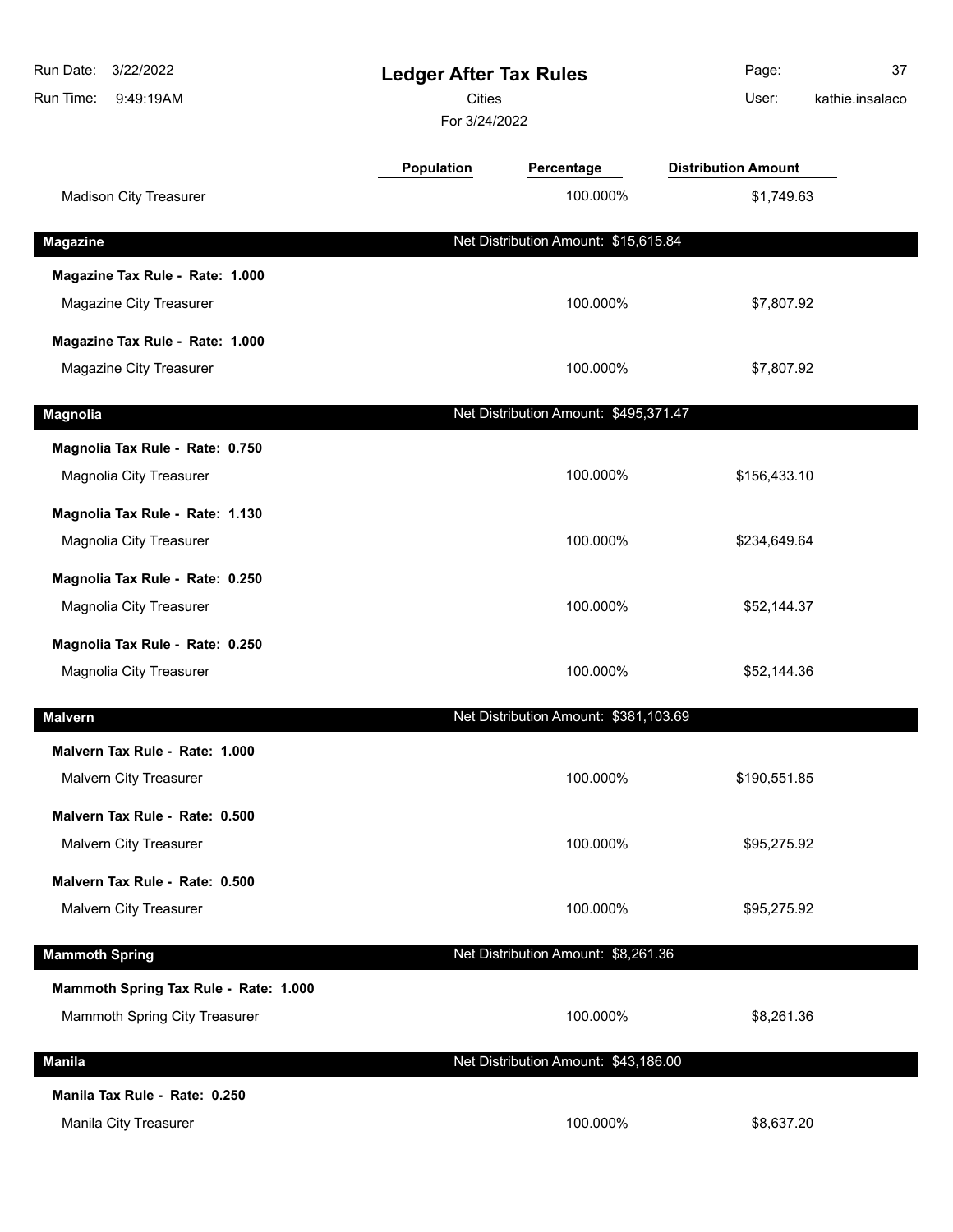| Run Date:<br>3/22/2022<br>Run Time:<br>9:49:19AM                 | <b>Ledger After Tax Rules</b><br>Cities<br>For 3/24/2022 |                                       | Page:<br>User:             | 38<br>kathie.insalaco |
|------------------------------------------------------------------|----------------------------------------------------------|---------------------------------------|----------------------------|-----------------------|
|                                                                  | Population                                               | Percentage                            | <b>Distribution Amount</b> |                       |
| Manila Tax Rule - Rate: 1.000<br>Manila City Treasurer           |                                                          | 100.000%                              | \$34,548.80                |                       |
| <b>Mansfield</b>                                                 |                                                          | Net Distribution Amount: \$42,606.69  |                            |                       |
| Mansfield Tax Rule - Rate: 1.000<br>Mansfield City Treasurer     |                                                          | 100.000%                              | \$17,042.68                |                       |
| Mansfield Tax Rule - Rate: 1.000<br>Mansfield City Treasurer     |                                                          | 100.000%                              | \$17,042.68                |                       |
| Mansfield Tax Rule - Rate: 0.500<br>Mansfield City Treasurer     |                                                          | 100.000%                              | \$8,521.33                 |                       |
| <b>Marianna</b>                                                  |                                                          | Net Distribution Amount: \$72,558.99  |                            |                       |
| Marianna Tax Rule - Rate: 1.000<br>Marianna City Treasurer       |                                                          | 100.000%                              | \$36,279.50                |                       |
| Marianna Tax Rule - Rate: 1.000<br>Marianna City Treasurer       |                                                          | 100.000%                              | \$36,279.49                |                       |
| <b>Marion</b>                                                    |                                                          | Net Distribution Amount: \$327,035.46 |                            |                       |
| Marion Tax Rule - Rate: 1.000<br><b>Marion City Treasurer</b>    |                                                          | 100.000%                              | \$163,517.73               |                       |
| Marion Tax Rule - Rate: 1.000<br>Marion City Treasurer           |                                                          | 100.000%                              | \$163,517.73               |                       |
| <b>Marked Tree</b>                                               |                                                          | Net Distribution Amount: \$71,239.04  |                            |                       |
| Marked Tree Tax Rule - Rate: 1.000<br>Marked Tree City Treasurer |                                                          | 100.000%                              | \$35,619.52                |                       |
| Marked Tree Tax Rule - Rate: 1.000<br>Marked Tree City Treasurer |                                                          | 100.000%                              | \$35,619.52                |                       |
| Marmaduke                                                        |                                                          | Net Distribution Amount: \$9,631.88   |                            |                       |
| Marmaduke Tax Rule - Rate: 1.250<br>Marmaduke City Treasurer     |                                                          | 100.000%                              | \$9,631.88                 |                       |
| <b>Marshall</b>                                                  |                                                          | Net Distribution Amount: \$27,013.79  |                            |                       |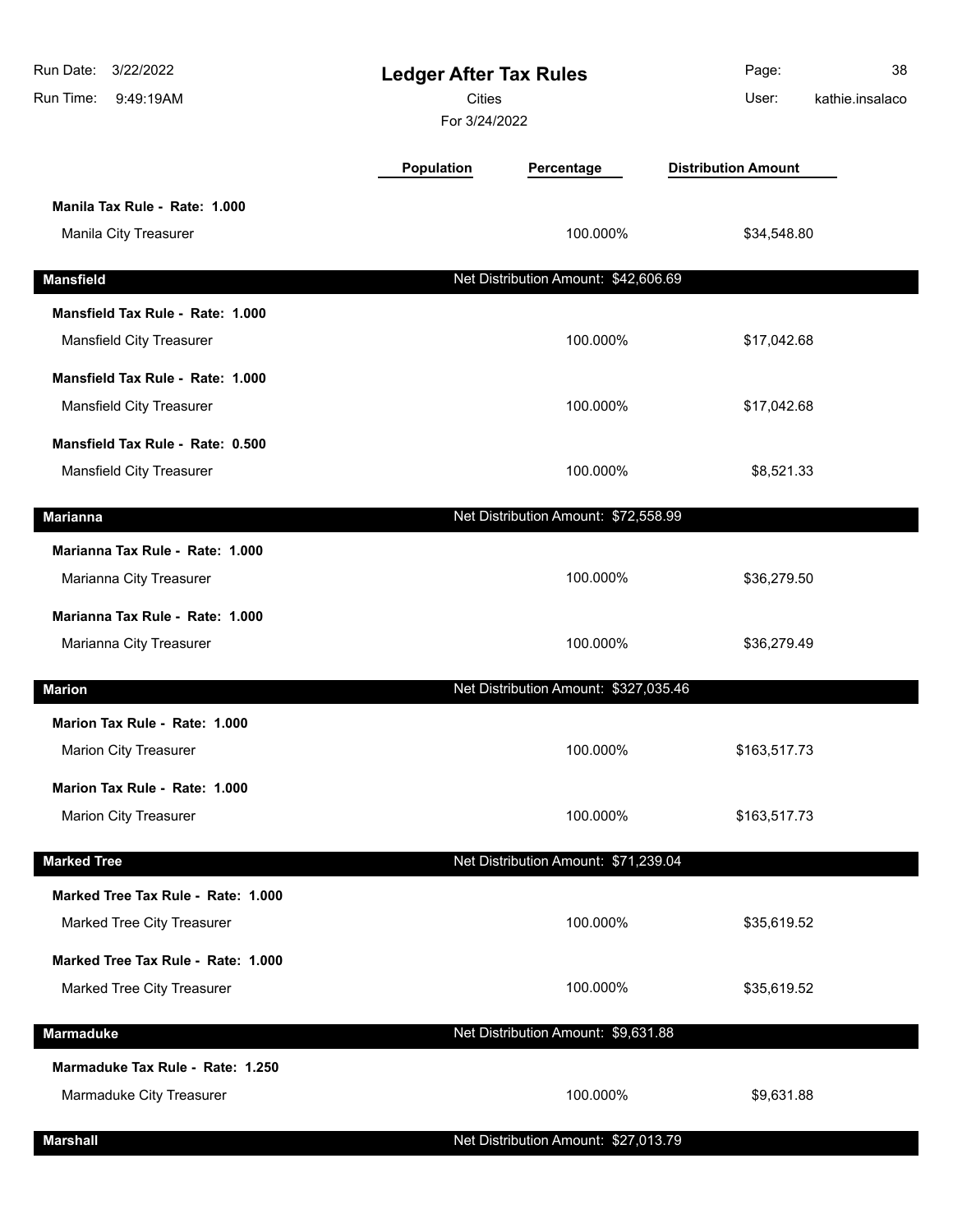| 3/22/2022<br>Run Date:<br>Run Time:<br>9:49:19AM | <b>Ledger After Tax Rules</b><br><b>Cities</b><br>For 3/24/2022 |                                       | Page:<br>User:             | 39<br>kathie.insalaco |
|--------------------------------------------------|-----------------------------------------------------------------|---------------------------------------|----------------------------|-----------------------|
|                                                  | Population                                                      | Percentage                            | <b>Distribution Amount</b> |                       |
| Marshall Tax Rule - Rate: 0.500                  |                                                                 |                                       |                            |                       |
| Marshall City Treasurer                          |                                                                 | 100.000%                              | \$27,013.79                |                       |
| <b>Marvell</b>                                   |                                                                 | Net Distribution Amount: \$18,746.50  |                            |                       |
| Marvell Tax Rule - Rate: 2.000                   |                                                                 |                                       |                            |                       |
| Marvell City Treasurer                           |                                                                 | 100.000%                              | \$18,746.50                |                       |
| <b>Maumelle</b>                                  |                                                                 | Net Distribution Amount: \$483,692.89 |                            |                       |
| Maumelle Tax Rule - Rate: 1.000                  |                                                                 |                                       |                            |                       |
| Maumelle City Treasurer                          |                                                                 | 100.000%                              | \$241,846.45               |                       |
| Maumelle Tax Rule - Rate: 0.500                  |                                                                 |                                       |                            |                       |
| Maumelle City Treasurer                          |                                                                 | 100.000%                              | \$120,923.22               |                       |
| Maumelle Tax Rule - Rate: 0.500                  |                                                                 |                                       |                            |                       |
| Maumelle City Treasurer                          |                                                                 | 100.000%                              | \$120,923.22               |                       |
| <b>Mayflower</b>                                 |                                                                 | Net Distribution Amount: \$118,002.20 |                            |                       |
| Mayflower Tax Rule - Rate: 1.000                 |                                                                 |                                       |                            |                       |
| Mayflower City Treasurer                         |                                                                 | 100.000%                              | \$47,200.88                |                       |
| Mayflower Tax Rule - Rate: 1.000                 |                                                                 |                                       |                            |                       |
| <b>Mayflower City Treasurer</b>                  |                                                                 | 100.000%                              | \$47,200.88                |                       |
| Mayflower Tax Rule - Rate: 0.500                 |                                                                 |                                       |                            |                       |
| Mayflower City Treasurer                         |                                                                 | 100.000%                              | \$23,600.44                |                       |
| <b>Maynard</b>                                   |                                                                 | Net Distribution Amount: \$6,163.21   |                            |                       |
| Maynard Tax Rule - Rate: 1.500                   |                                                                 |                                       |                            |                       |
| <b>Maynard City Treasurer</b>                    |                                                                 | 100.000%                              | \$6,163.21                 |                       |
| <b>McCaskill</b>                                 |                                                                 | Net Distribution Amount: \$518.93     |                            |                       |
| McCaskill Tax Rule - Rate: 1.500                 |                                                                 |                                       |                            |                       |
| <b>McCaskill City Treasurer</b>                  |                                                                 | 100.000%                              | \$518.93                   |                       |
| <b>McCrory</b>                                   |                                                                 | Net Distribution Amount: \$23,381.17  |                            |                       |
| McCrory Tax Rule - Rate: 1.000                   |                                                                 |                                       |                            |                       |
| <b>McCrory City Treasurer</b>                    |                                                                 | 100.000%                              | \$23,381.17                |                       |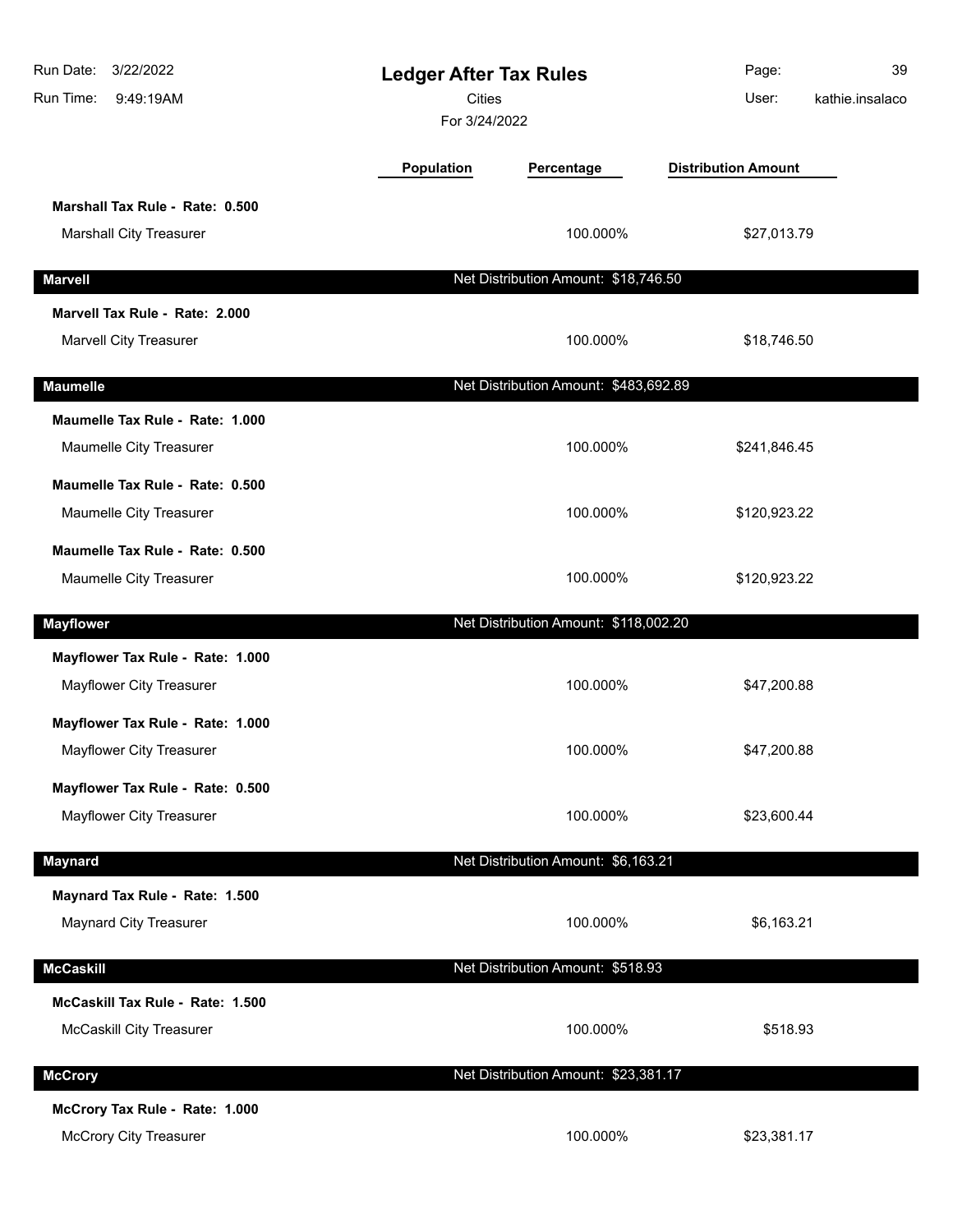9:49:19AM Run Time: 3/22/2022 Run Date:

# **Ledger After Tax Rules**

Cities User:

For 3/24/2022

Page: 40 kathie.insalaco

|                                  | <b>Population</b> | Percentage                            | <b>Distribution Amount</b> |  |
|----------------------------------|-------------------|---------------------------------------|----------------------------|--|
| <b>McGehee</b>                   |                   | Net Distribution Amount: \$187,180.42 |                            |  |
| McGehee Tax Rule - Rate: 1.000   |                   |                                       |                            |  |
| McGehee City Treasurer           |                   | 100.000%                              | \$62,393.47                |  |
| McGehee Tax Rule - Rate: 0.630   |                   |                                       |                            |  |
| McGehee City Treasurer           |                   | 100.000%                              | \$38,995.92                |  |
| McGehee Tax Rule - Rate: 0.380   |                   |                                       |                            |  |
| McGehee City Treasurer           |                   | 100.000%                              | \$23,397.55                |  |
| McGehee Tax Rule - Rate: 1.000   |                   |                                       |                            |  |
| McGehee City Treasurer           |                   | 100.000%                              | \$62,393.48                |  |
| <b>McRae</b>                     |                   | Net Distribution Amount: \$4,919.85   |                            |  |
|                                  |                   |                                       |                            |  |
| McRae Tax Rule - Rate: 1.000     |                   |                                       | \$4,919.85                 |  |
| McRae City Treasurer             |                   | 100.000%                              |                            |  |
| <b>Melbourne</b>                 |                   | Net Distribution Amount: \$77,439.18  |                            |  |
| Melbourne Tax Rule - Rate: 1.000 |                   |                                       |                            |  |
| Melbourne City Treasurer         |                   | 100.000%                              | \$38,719.59                |  |
| Melbourne Tax Rule - Rate: 0.380 |                   |                                       |                            |  |
| Melbourne City Treasurer         |                   | 100.000%                              | \$14,519.85                |  |
| Melbourne Tax Rule - Rate: 0.250 |                   |                                       |                            |  |
| Melbourne City Treasurer         |                   | 100.000%                              | \$9,679.90                 |  |
| Melbourne Tax Rule - Rate: 0.380 |                   |                                       |                            |  |
| Melbourne City Treasurer         |                   | 100.000%                              | \$14,519.84                |  |
| <b>Melbourne AF City</b>         |                   | Net Distribution Amount: \$263.87     |                            |  |
| Melbourne Tax Rule - Rate: 1.000 |                   |                                       |                            |  |
| Melbourne Airport Commission     |                   | 100.000%                              | \$131.94                   |  |
| Melbourne Tax Rule - Rate: 0.380 |                   |                                       |                            |  |
| Melbourne Airport Commission     |                   | 100.000%                              | \$49.48                    |  |
| Melbourne Tax Rule - Rate: 0.250 |                   |                                       |                            |  |
| Melbourne Airport Commission     |                   | 100.000%                              | \$32.98                    |  |
| Melbourne Tax Rule - Rate: 0.380 |                   |                                       |                            |  |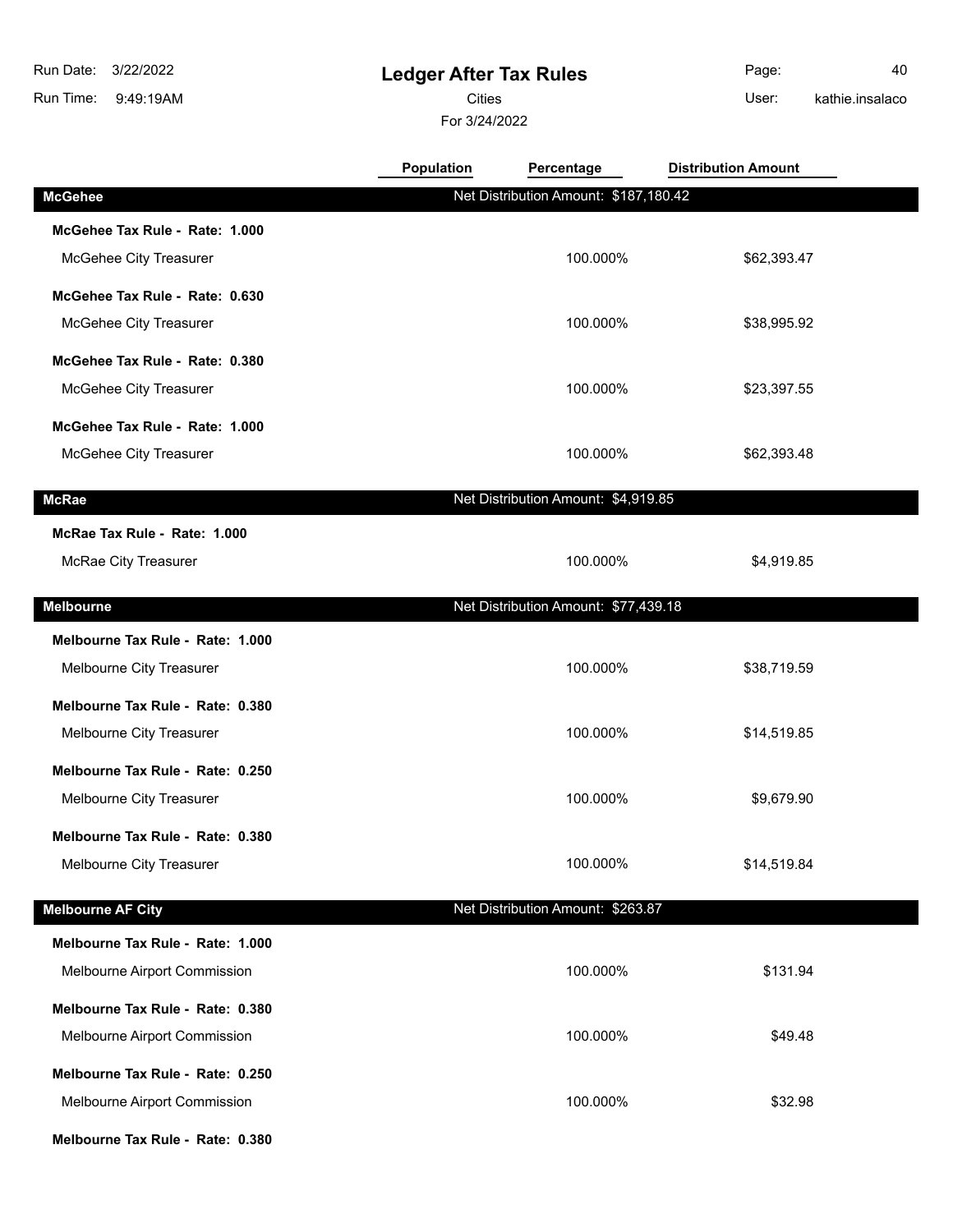| 3/22/2022<br>Run Date:<br>Run Time:<br>9:49:19AM | <b>Ledger After Tax Rules</b><br><b>Cities</b><br>For 3/24/2022 |                                       | Page:<br>User:             | 41<br>kathie.insalaco |
|--------------------------------------------------|-----------------------------------------------------------------|---------------------------------------|----------------------------|-----------------------|
|                                                  | Population                                                      | Percentage                            | <b>Distribution Amount</b> |                       |
| Melbourne Airport Commission                     |                                                                 | 100.000%                              | \$49.47                    |                       |
| Mena                                             |                                                                 | Net Distribution Amount: \$153,678.64 |                            |                       |
| Mena Tax Rule - Rate: 1.000                      |                                                                 |                                       |                            |                       |
| Mena City Treasurer                              |                                                                 | 100.000%                              | \$153,678.64               |                       |
| <b>Menifee</b>                                   |                                                                 | Net Distribution Amount: \$11,297.03  |                            |                       |
| Menifee Tax Rule - Rate: 1.000                   |                                                                 |                                       |                            |                       |
| Menifee City Treasurer                           |                                                                 | 100.000%                              | \$3,765.68                 |                       |
| Menifee Tax Rule - Rate: 1.000                   |                                                                 |                                       |                            |                       |
| Menifee City Treasurer                           |                                                                 | 100.000%                              | \$3,765.68                 |                       |
| Menifee Tax Rule - Rate: 1.000                   |                                                                 |                                       |                            |                       |
| Menifee City Treasurer                           |                                                                 | 100.000%                              | \$3,765.67                 |                       |
| <b>Mineral Springs</b>                           |                                                                 | Net Distribution Amount: \$6,343.12   |                            |                       |
| Mineral Springs Tax Rule - Rate: 1.000           |                                                                 |                                       |                            |                       |
| Mineral Springs City Treasurer                   |                                                                 | 100.000%                              | \$6,343.12                 |                       |
| <b>Monette</b>                                   |                                                                 | Net Distribution Amount: \$22,857.60  |                            |                       |
| Monette City Tax - Rate: 1.000                   |                                                                 |                                       |                            |                       |
| Monette City Treasurer                           |                                                                 | 100.000%                              | \$22,857.60                |                       |
| <b>Monticello</b>                                |                                                                 | Net Distribution Amount: \$205,430.71 |                            |                       |
| Monticello Tax Rule - Rate: 1.000                |                                                                 |                                       |                            |                       |
| Monticello City Treasurer                        |                                                                 | 100.000%                              | \$205,430.71               |                       |
| <b>Monticello AF City</b>                        |                                                                 | Net Distribution Amount: \$153.28     |                            |                       |
| Monticello Tax Rule - Rate: 1.000                |                                                                 |                                       |                            |                       |
| Monticello City Treasurer                        |                                                                 | 100.000%                              | \$153.28                   |                       |
| <b>Moorefield</b>                                |                                                                 | Net Distribution Amount: \$10,719.76  |                            |                       |
| Moorefield Tax Rule - Rate: 2.000                |                                                                 |                                       |                            |                       |
| Moorefield City Treasurer                        |                                                                 | 100.000%                              | \$10,719.76                |                       |
| <b>Moro</b>                                      |                                                                 | Net Distribution Amount: \$2,704.31   |                            |                       |

**Moro Tax Rule - Rate: 1.000**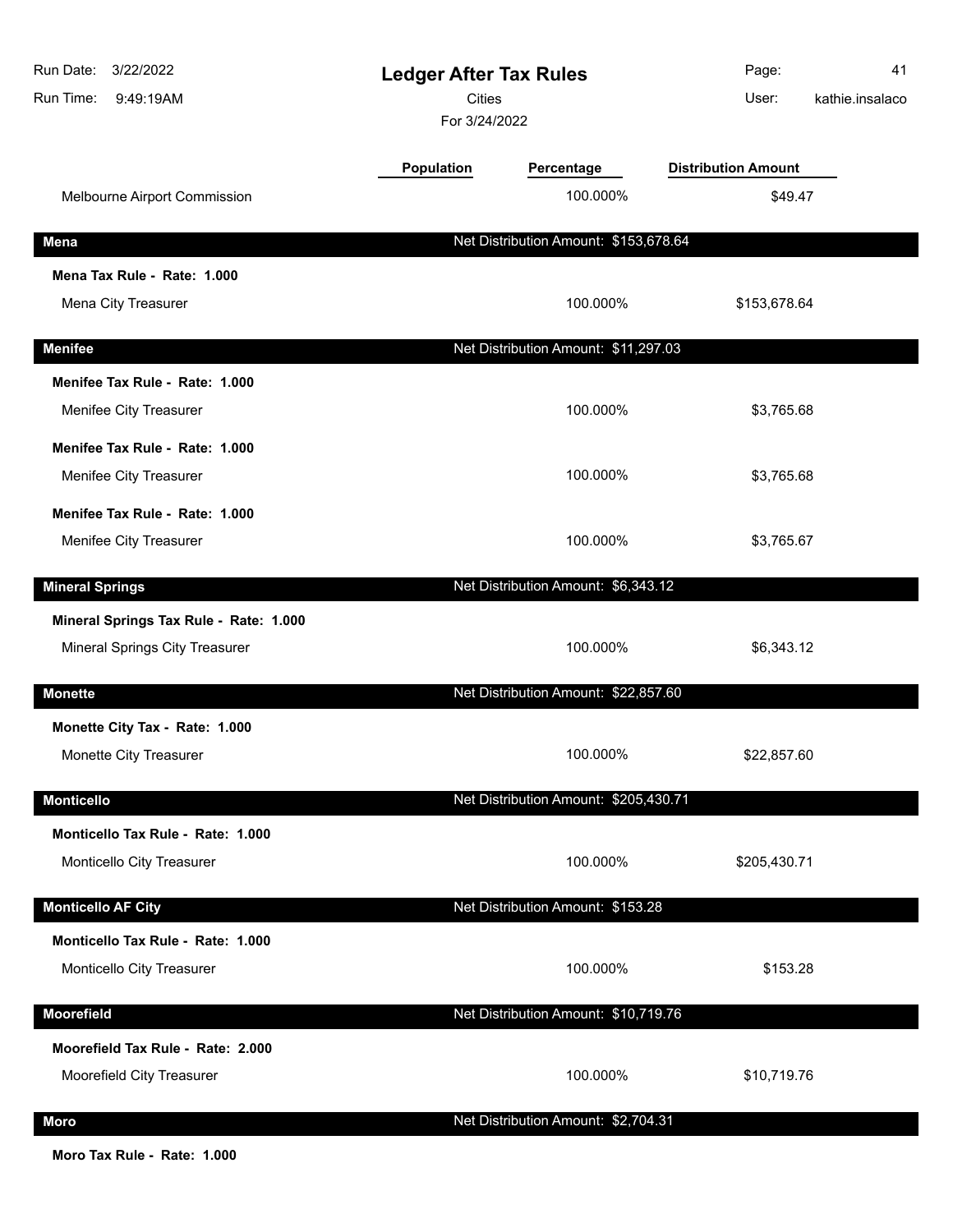| Run Date:<br>3/22/2022<br>Run Time:<br>9:49:19AM | <b>Ledger After Tax Rules</b><br><b>Cities</b><br>For 3/24/2022 |                                         | Page:<br>User:             | 42<br>kathie.insalaco |
|--------------------------------------------------|-----------------------------------------------------------------|-----------------------------------------|----------------------------|-----------------------|
|                                                  | Population                                                      | Percentage                              | <b>Distribution Amount</b> |                       |
| Moro City Treasurer                              |                                                                 | 100.000%                                | \$2,704.31                 |                       |
| <b>Morrilton</b>                                 |                                                                 | Net Distribution Amount: \$170,156.83   |                            |                       |
| Morrilton Tax Rule - Rate: 1.000                 |                                                                 |                                         |                            |                       |
| Morrilton City Treasurer                         |                                                                 | 100.000%                                | \$170,156.83               |                       |
| <b>Morrilton AF City</b>                         |                                                                 | Net Distribution Amount: \$25.22        |                            |                       |
| Morrilton Tax Rule - Rate: 1.000                 |                                                                 |                                         |                            |                       |
| Morrilton Municipal Airport                      |                                                                 | 100.000%                                | \$25.22                    |                       |
| <b>Morrison Bluff</b>                            |                                                                 | Net Distribution Amount: \$3,185.43     |                            |                       |
| Morrison Bluff Tax Rule - Rate: 1.000            |                                                                 |                                         |                            |                       |
| Morrison Bluff City Treasurer                    |                                                                 | 100.000%                                | \$3,185.43                 |                       |
| <b>Mount Ida</b>                                 |                                                                 | Net Distribution Amount: \$22,766.37    |                            |                       |
| Mount Ida Tax Rule - Rate: 1.000                 |                                                                 |                                         |                            |                       |
| Mount Ida City Treasurer                         |                                                                 | 100.000%                                | \$22,766.37                |                       |
| <b>Mountain Home</b>                             |                                                                 | Net Distribution Amount: \$1,014,145.75 |                            |                       |
| Mountain Home Tax Rule - Rate: 1.000             |                                                                 |                                         |                            |                       |
| Mountain Home City Treasurer                     |                                                                 | 100.000%                                | \$477,245.06               |                       |
| Mountain Home Tax Rule - Rate: 0.380             |                                                                 |                                         |                            |                       |
| Mountain Home City Treasurer                     |                                                                 | 100.000%                                | \$178,966.90               |                       |
| Mountain Home Tax Rule - Rate: 0.250             |                                                                 |                                         |                            |                       |
| Mountain Home City Treasurer                     |                                                                 | 100.000%                                | \$119,311.26               |                       |
| Mountain Home Tax Rule - Rate: 0.500             |                                                                 |                                         |                            |                       |
| Mountain Home City Treasurer                     |                                                                 | 100.000%                                | \$238,622.53               |                       |
| <b>Mountain View</b>                             |                                                                 | Net Distribution Amount: \$185,780.04   |                            |                       |
| Mountain View Tax Rule - Rate: 1.000             |                                                                 |                                         |                            |                       |
| Mountain View City Treasurer                     |                                                                 | 100.000%                                | \$92,890.02                |                       |
| Mountain View Tax Rule - Rate: 1.000             |                                                                 |                                         |                            |                       |
| Mountain View City Treasurer                     |                                                                 | 100.000%                                | \$92,890.02                |                       |
| Mountainburg                                     |                                                                 | Net Distribution Amount: \$18,641.13    |                            |                       |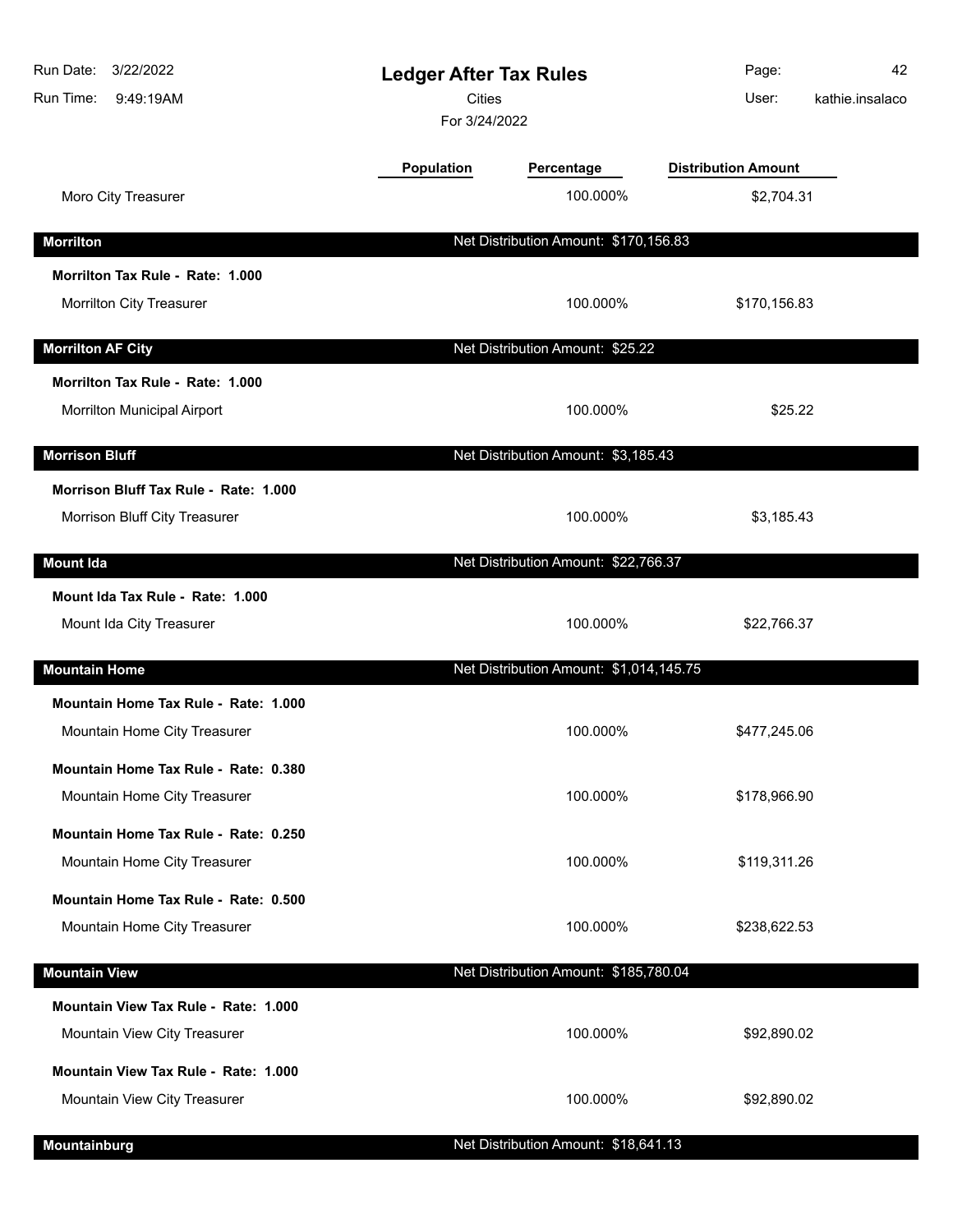| Run Date:<br>3/22/2022<br>Run Time:<br>9:49:19AM                   | <b>Ledger After Tax Rules</b><br><b>Cities</b><br>For 3/24/2022 |                                       | Page:<br>User:             | 43<br>kathie.insalaco |
|--------------------------------------------------------------------|-----------------------------------------------------------------|---------------------------------------|----------------------------|-----------------------|
|                                                                    | Population                                                      | Percentage                            | <b>Distribution Amount</b> |                       |
| Mountainburg Tax Rule - Rate: 1.000<br>Mountainburg City Treasurer |                                                                 | 100.000%                              | \$7,456.45                 |                       |
| Mountainburg Tax Rule - Rate: 1.000<br>Mountainburg City Treasurer |                                                                 | 100.000%                              | \$7,456.45                 |                       |
| Mountainburg Tax Rule - Rate: 0.500<br>Mountainburg City Treasurer |                                                                 | 100.000%                              | \$3,728.23                 |                       |
| <b>Mulberry</b>                                                    |                                                                 | Net Distribution Amount: \$37,173.28  |                            |                       |
| Mulberry Tax Rule - Rate: 1.000<br>Mulberry City Treasurer         |                                                                 | 100.000%                              | \$18,586.64                |                       |
| Mulberry Tax Rule - Rate: 0.500<br>Mulberry City Treasurer         |                                                                 | 100.000%                              | \$9,293.32                 |                       |
| Mulberry Tax Rule - Rate: 0.500<br>Mulberry City Treasurer         |                                                                 | 100.000%                              | \$9,293.32                 |                       |
| Murfreesboro                                                       |                                                                 | Net Distribution Amount: \$28,494.31  |                            |                       |
| Murfreesboro Tax Rule - Rate: 0.500<br>Murfreesboro City Treasurer |                                                                 | 100.000%                              | \$9,498.10                 |                       |
| Murfreesboro Tax Rule - Rate: 1.000<br>Murfreesboro City Treasurer |                                                                 | 100.000%                              | \$18,996.21                |                       |
| <b>Nashville</b>                                                   |                                                                 | Net Distribution Amount: \$126,125.04 |                            |                       |
| Nashville Tax Rule - Rate: 1.000<br>Nashville City Treasurer       |                                                                 | 100.000%                              | \$126,125.04               |                       |
| <b>Newport</b>                                                     |                                                                 | Net Distribution Amount: \$214,601.87 |                            |                       |
| Newport Tax Rule - Rate: 0.500                                     |                                                                 |                                       |                            |                       |
| Newport City Treasurer                                             |                                                                 | 100.000%                              | \$71,533.96                |                       |
| Newport Tax Rule - Rate: 1.000<br>Newport City Treasurer           |                                                                 | 100.000%                              | \$143,067.91               |                       |
| <b>Newport AF City</b>                                             |                                                                 | Net Distribution Amount: \$153.28     |                            |                       |

**Newport Tax Rule - Rate: 0.500**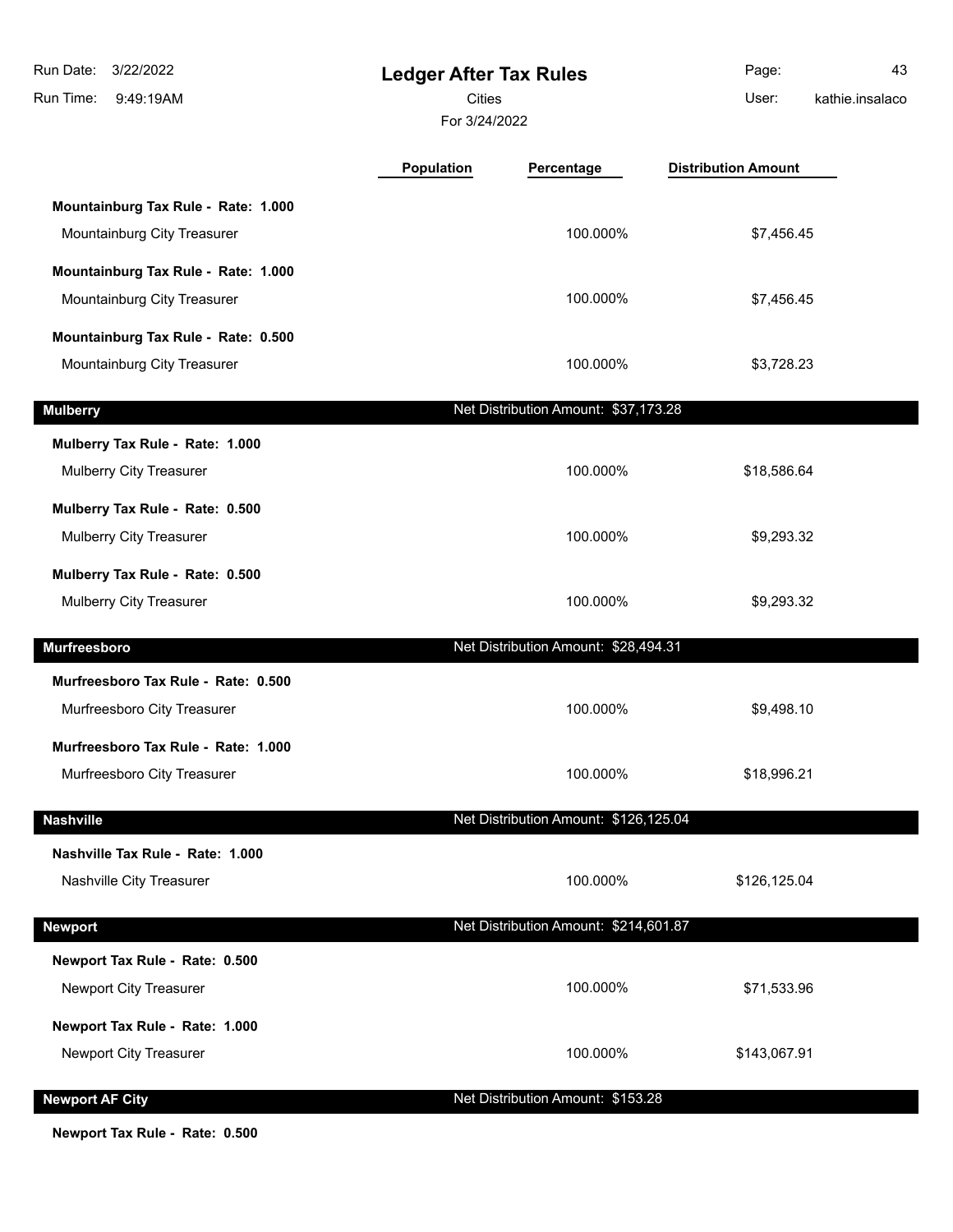| Run Date:<br>3/22/2022<br>Run Time:<br>9:49:19AM | <b>Ledger After Tax Rules</b><br><b>Cities</b><br>For 3/24/2022 |                                         | Page:<br>User:             | 44<br>kathie.insalaco |
|--------------------------------------------------|-----------------------------------------------------------------|-----------------------------------------|----------------------------|-----------------------|
|                                                  | <b>Population</b>                                               | Percentage                              | <b>Distribution Amount</b> |                       |
| Newport Municipal Airport                        |                                                                 | 100.000%                                | \$51.09                    |                       |
| Newport Tax Rule - Rate: 1.000                   |                                                                 |                                         |                            |                       |
| Newport Municipal Airport                        |                                                                 | 100.000%                                | \$102.19                   |                       |
| <b>Norfork</b>                                   |                                                                 | Net Distribution Amount: \$5,557.54     |                            |                       |
| Norfork Tax Rule - Rate: 1.000                   |                                                                 |                                         |                            |                       |
| Norfork City Treasurer                           |                                                                 | 100.000%                                | \$5,557.54                 |                       |
| <b>Norman</b>                                    |                                                                 | Net Distribution Amount: \$3,389.09     |                            |                       |
| Norman Tax Rule - Rate: 1.000                    |                                                                 |                                         |                            |                       |
| Norman City Treasurer                            |                                                                 | 100.000%                                | \$3,389.09                 |                       |
| <b>North Little Rock</b>                         |                                                                 | Net Distribution Amount: \$3,271,188.67 |                            |                       |
| North Little Rock Tax Rule - Rate: 1.000         |                                                                 |                                         |                            |                       |
| North Little Rock City Treasurer                 |                                                                 | 100.000%                                | \$1,635,594.34             |                       |
| North Little Rock Tax Rule - Rate: 0.500         |                                                                 |                                         |                            |                       |
| North Little Rock City Treasurer                 |                                                                 | 100.000%                                | \$817,797.17               |                       |
| North Little Rock Tax Rule - Rate: 0.500         |                                                                 |                                         |                            |                       |
| North Little Rock City Treasurer                 |                                                                 | 100.000%                                | \$817,797.16               |                       |
| <b>North Little Rock AF City</b>                 |                                                                 | Net Distribution Amount: \$876.97       |                            |                       |
| North Little Rock Tax Rule - Rate: 0.750         |                                                                 |                                         |                            |                       |
| North Little Rock Municipal Airport              |                                                                 | 100.000%                                | \$328.86                   |                       |
| North Little Rock Tax Rule - Rate: 0.250         |                                                                 |                                         |                            |                       |
| North Little Rock Municipal Airport              |                                                                 | 100.000%                                | \$109.62                   |                       |
| North Little Rock Tax Rule - Rate: 0.500         |                                                                 |                                         |                            |                       |
| North Little Rock Municipal Airport              |                                                                 | 100.000%                                | \$219.24                   |                       |
| North Little Rock Tax Rule - Rate: 0.500         |                                                                 |                                         |                            |                       |
| North Little Rock Municipal Airport              |                                                                 | 100.000%                                | \$219.25                   |                       |
| <b>Oak Grove</b>                                 |                                                                 | Net Distribution Amount: \$1,068.82     |                            |                       |
| Oak Grove Tax Rule - Rate: 1.000                 |                                                                 |                                         |                            |                       |
| Oak Grove City Treasurer                         |                                                                 | 100.000%                                | \$1,068.82                 |                       |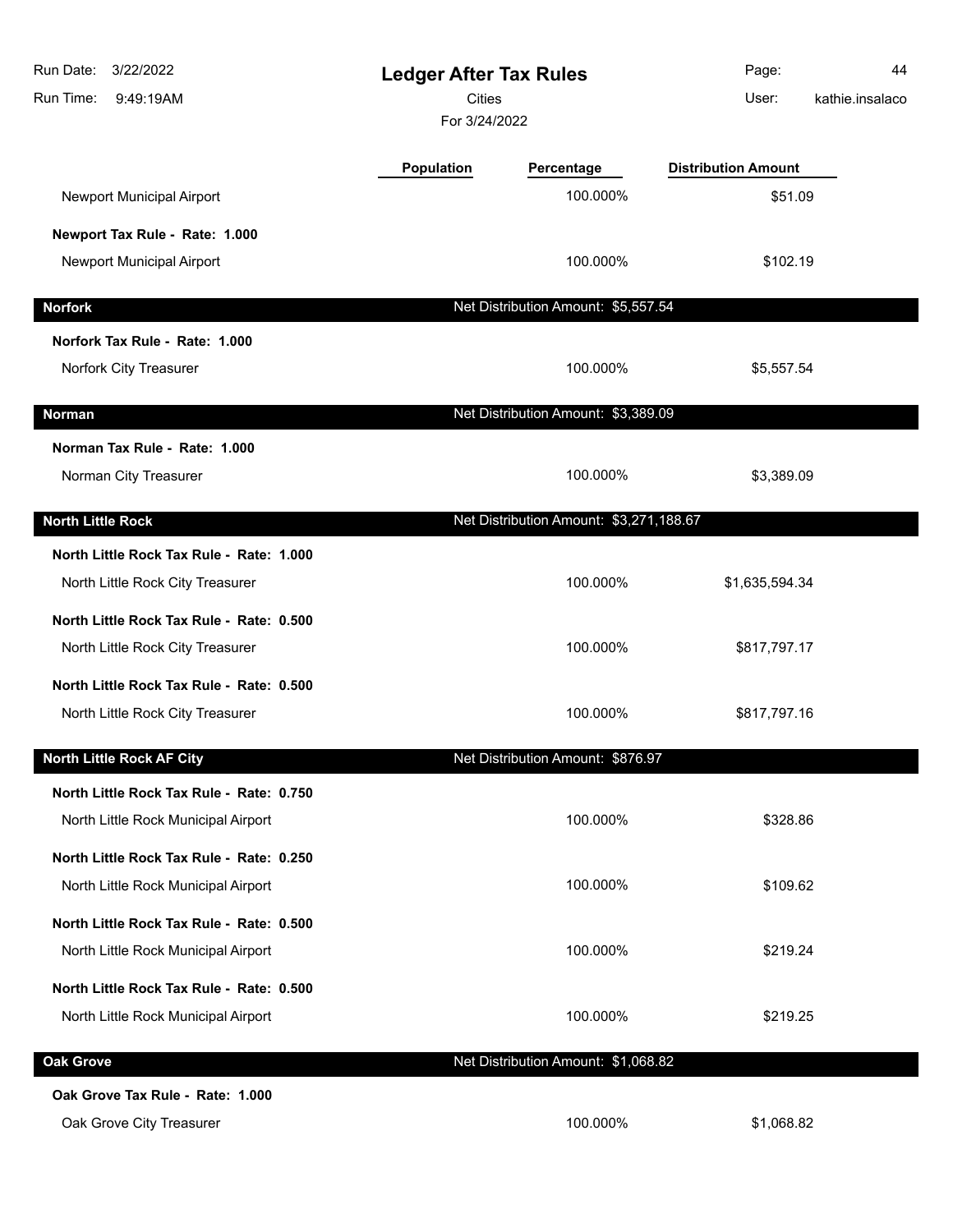| Run Date:<br>3/22/2022<br>Run Time:<br>9:49:19AM                             | <b>Ledger After Tax Rules</b><br><b>Cities</b><br>For 3/24/2022 |                                       | Page:<br>User:             | 45<br>kathie.insalaco |
|------------------------------------------------------------------------------|-----------------------------------------------------------------|---------------------------------------|----------------------------|-----------------------|
|                                                                              | Population                                                      | Percentage                            | <b>Distribution Amount</b> |                       |
| <b>Oak Grove Heights</b>                                                     |                                                                 | Net Distribution Amount: \$11,015.50  |                            |                       |
| Oak Grove Heights Tax Rule - Rate: 1.000<br>Oak Grove Heights City Treasurer |                                                                 | 100.000%                              | \$11,015.50                |                       |
| Ola                                                                          |                                                                 | Net Distribution Amount: \$17,672.37  |                            |                       |
| Ola Tax Rule - Rate: 1.000<br>Ola City Treasurer                             |                                                                 | 100.000%                              | \$8,836.19                 |                       |
| Ola Tax Rule - Rate: 1.000<br>Ola City Treasurer                             |                                                                 | 100.000%                              | \$8,836.18                 |                       |
| Oppelo                                                                       |                                                                 | Net Distribution Amount: \$3,528.13   |                            |                       |
| Oppelo Tax Rule - Rate: 1.000<br><b>Oppelo City Treasurer</b>                |                                                                 | 100.000%                              | \$3,528.13                 |                       |
| Osceola                                                                      |                                                                 | Net Distribution Amount: \$109,552.75 |                            |                       |
| Osceola Tax Rule - Rate: 1.000<br>Osceola City Treasurer                     |                                                                 | 100.000%                              | \$109,552.75               |                       |
| Oxford                                                                       |                                                                 | Net Distribution Amount: \$2,740.65   |                            |                       |
| Oxford Tax Rule - Rate: 1.000<br><b>Oxford City Treasurer</b>                |                                                                 | 100.000%                              | \$2,740.65                 |                       |
| <b>Ozark</b>                                                                 |                                                                 | Net Distribution Amount: \$192,277.36 |                            |                       |
| Ozark Tax Rule - Rate: 1.000<br><b>Ozark City Treasurer</b>                  |                                                                 | 100.000%                              | \$96,138.68                |                       |
| Ozark Tax Rule - Rate: 1.000<br><b>Ozark City Treasurer</b>                  |                                                                 | 100.000%                              | \$96,138.68                |                       |
| <b>Palestine</b>                                                             |                                                                 | Net Distribution Amount: \$26,469.83  |                            |                       |
| Palestine Tax Rule - Rate: 1.000<br>Palestine City Treasurer                 |                                                                 | 100.000%                              | \$13,234.92                |                       |
| Palestine Tax Rule - Rate: 1.000<br>Palestine City Treasurer                 |                                                                 | 100.000%                              | \$13,234.91                |                       |
| Pangburn                                                                     |                                                                 | Net Distribution Amount: \$9,596.74   |                            |                       |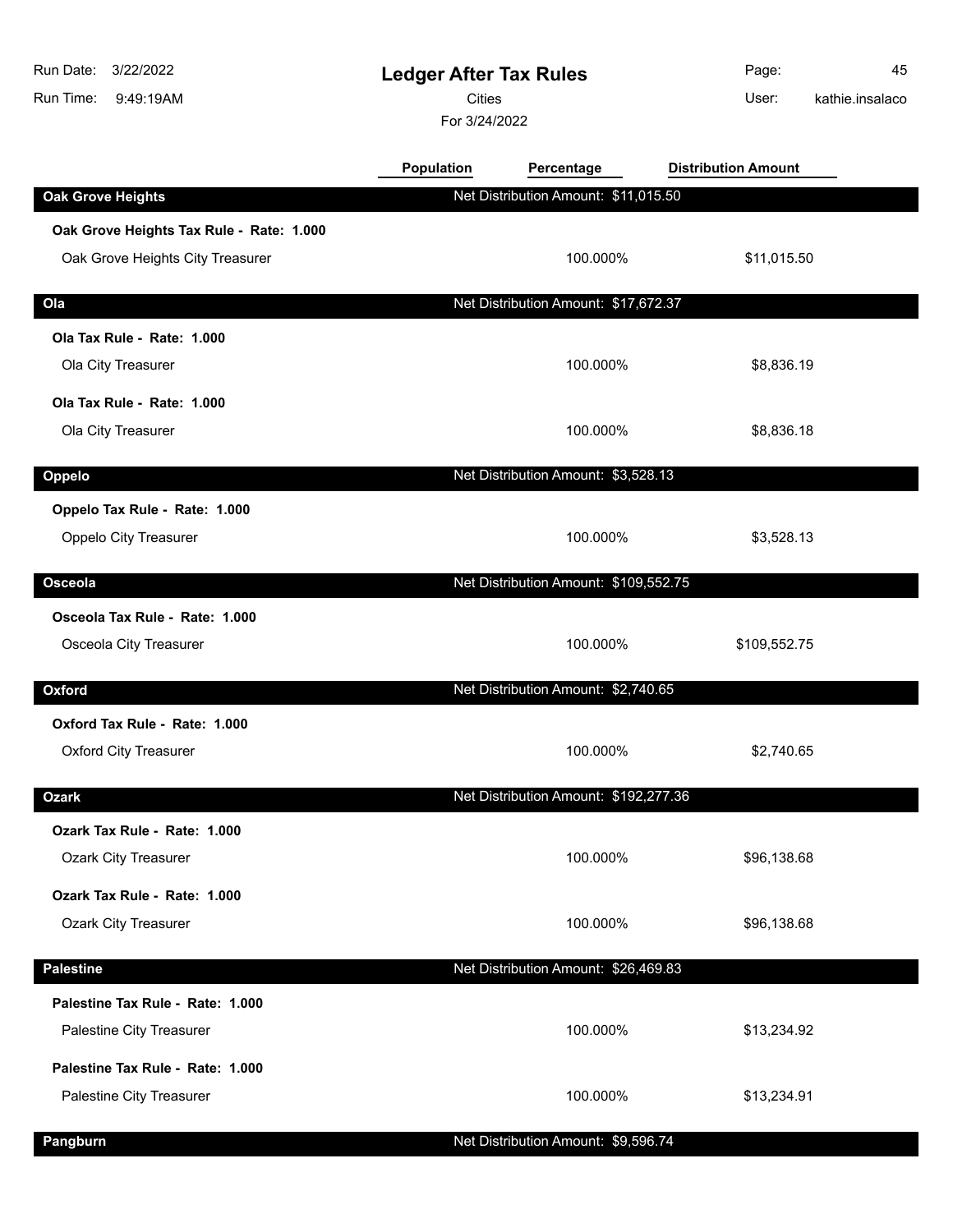| Run Date:<br>3/22/2022<br>Run Time:<br>9:49:19AM             | <b>Ledger After Tax Rules</b><br><b>Cities</b><br>For 3/24/2022 |                                       | Page:<br>User:             | 46<br>kathie.insalaco |
|--------------------------------------------------------------|-----------------------------------------------------------------|---------------------------------------|----------------------------|-----------------------|
|                                                              | <b>Population</b>                                               | Percentage                            | <b>Distribution Amount</b> |                       |
| Pangburn Tax Rule - Rate: 0.750<br>Pangburn City Treasurer   |                                                                 | 100.000%                              | \$7,197.56                 |                       |
| Pangburn Tax Rule - Rate: 0.130<br>Pangburn City Treasurer   |                                                                 | 100.000%                              | \$1,199.59                 |                       |
| Pangburn Tax Rule - Rate: 0.130<br>Pangburn City Treasurer   |                                                                 | 100.000%                              | \$1,199.59                 |                       |
| Paragould                                                    |                                                                 | Net Distribution Amount: \$378,373.53 |                            |                       |
| Paragould Tax Rule - Rate: 0.500<br>Paragould City Treasurer |                                                                 | 100.000%                              | \$252,249.02               |                       |
| Paragould Tax Rule - Rate: 0.250<br>Paragould City Treasurer |                                                                 | 100.000%                              | \$126,124.51               |                       |
| <b>Paris</b>                                                 |                                                                 | Net Distribution Amount: \$78,440.22  |                            |                       |
| Paris Tax Rule - Rate: 0.500<br>Paris City Treasurer         |                                                                 | 100.000%                              | \$26,146.74                |                       |
| Paris Tax Rule - Rate: 1.000<br>Paris City Treasurer         |                                                                 | 100.000%                              | \$52,293.48                |                       |
| <b>Parkdale</b>                                              |                                                                 | Net Distribution Amount: \$551.40     |                            |                       |
| Parkdale Tax Rule - Rate: 1.000<br>Parkdale City Treasurer   |                                                                 | 100.000%                              | \$551.40                   |                       |
| <b>Parkin</b>                                                |                                                                 | Net Distribution Amount: \$4,262.20   |                            |                       |
| Parkin Tax Rule - Rate: 1.000<br>Parkin City Treasurer       |                                                                 | 100.000%                              | \$4,262.20                 |                       |
| <b>Patmos</b>                                                |                                                                 | Net Distribution Amount: \$146.05     |                            |                       |
| Patmos Tax Rule - Rate: 1.000<br>Patmos City Treasurer       |                                                                 | 100.000%                              | \$146.05                   |                       |
| <b>Patterson</b>                                             |                                                                 | Net Distribution Amount: \$864.56     |                            |                       |
| Patterson Tax Rule - Rate: 1.000<br>Patterson City Treasurer |                                                                 | 100.000%                              | \$864.56                   |                       |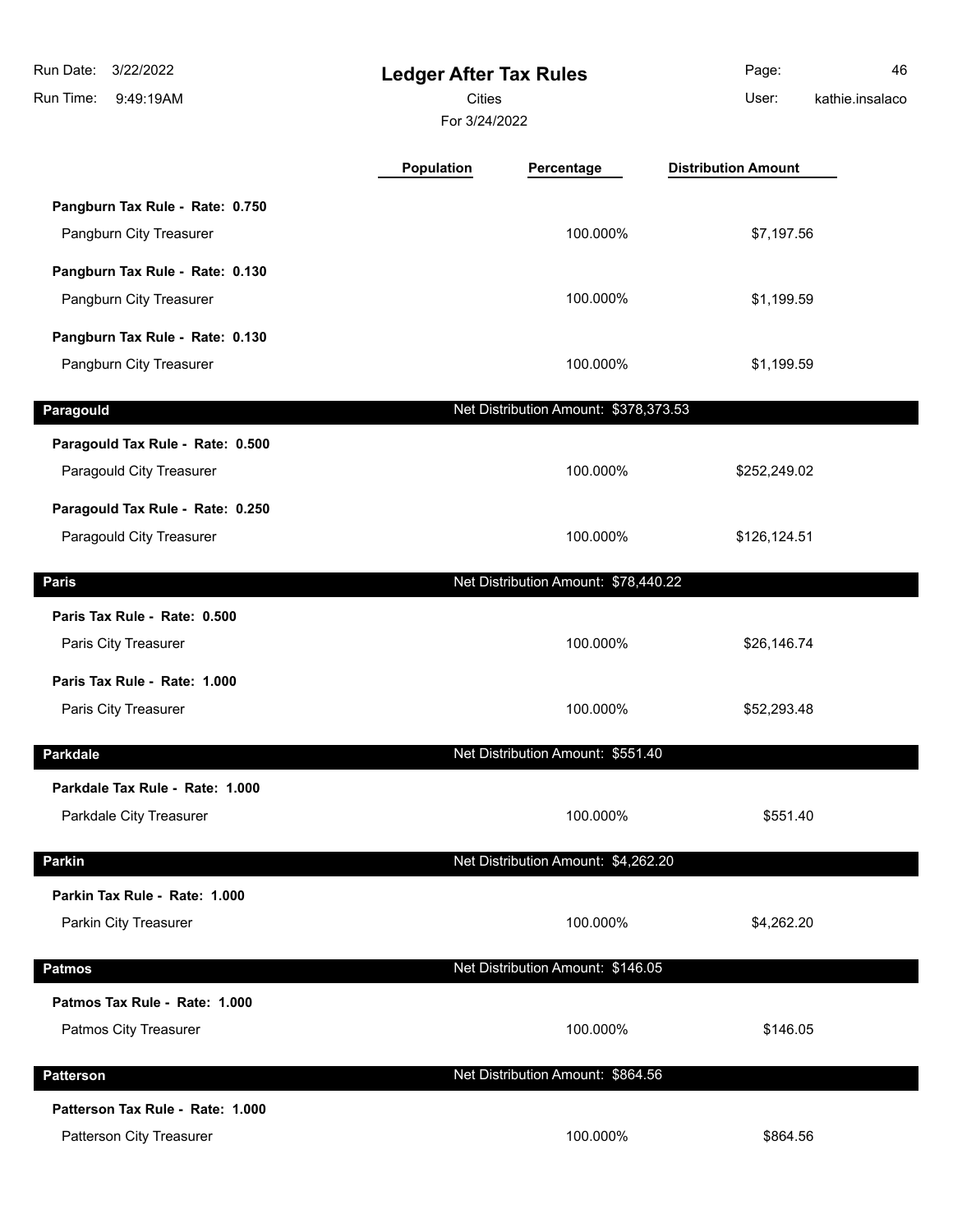**Ledger After Tax Rules** 9:49:19AM Run Time: 3/22/2022 Run Date: For 3/24/2022 **Cities Community Community Community** User: Page: 47 **Population Percentage Distribution Amount Pea Ridge** Net Distribution Amount: \$206,668.17 **Pea Ridge Tax Rule - Rate: 1.000** Pea Ridge City Treasurer 100.000% \$103,334.09 **Pea Ridge Tax Rule - Rate: 1.000** Pea Ridge Ciy Treasurer 100.000% \$103,334.08

kathie.insalaco

**Perla** Net Distribution Amount: \$2,137.49 **Perla Tax Rule - Rate: 1.000** Perla City Treasurer **100.000%** \$2,137.49 **Perryville** Net Distribution Amount: \$26,515.07 **Perryville Tax Rule - Rate: 1.000** Perryville City Treasurer **100.000%** \$26,515.07 **Piggott Piggott Piggott Net Distribution Amount: \$74,880.24 Piggott Tax Rule - Rate: 1.000** Piggott City Treasurer **100.000%** \$37,440.12 **Piggott Tax Rule - Rate: 1.000** Piggott City Treasurer **100.000%** \$37,440.12 **Pine Bluff** Net Distribution Amount: \$1,580,683.37 **Pine Bluff Tax Rule - Rate: 1.000** Pine Bluff City Treasurer **by Exercise 2008 \$702,525.94 \$702,525.94 Pine Bluff Tax Rule - Rate: 0.630** Pine Bluff City Treasurer **100.000%** \$439,078.71 **Pine Bluff Tax Rule - Rate: 0.630** Pine Bluff City Treasurer **100.000%** \$439,078.72 **Pineville** Net Distribution Amount: \$2,650.89 **Pineville Tax Rule - Rate: 1.000** Pineville City Treasurer 100.000% \$2,650.89

**Plainview** Net Distribution Amount: \$20,107.43

**Plainview Tax Rule - Rate: 1.000**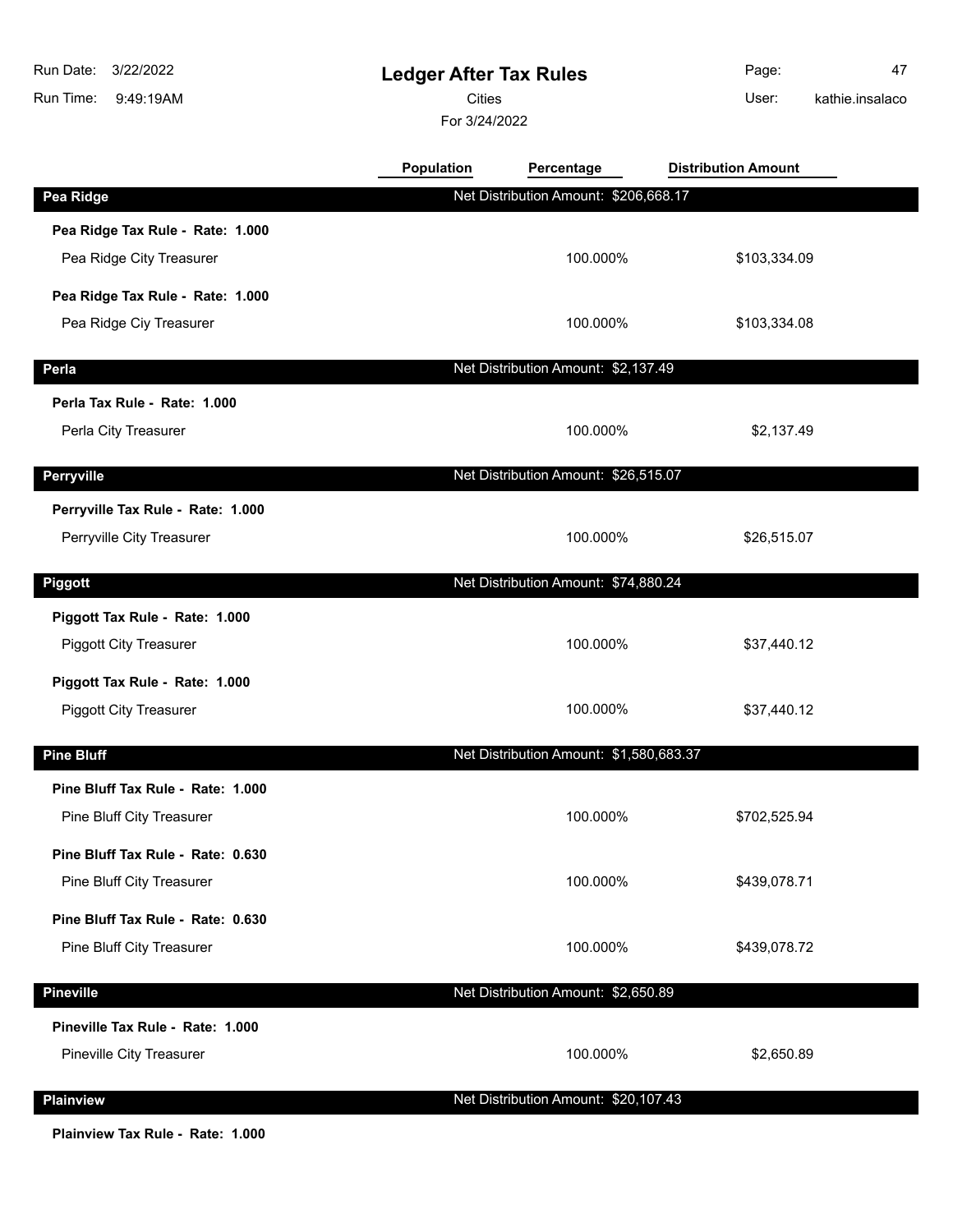| 3/22/2022<br>Run Date:<br>Run Time:<br>9:49:19AM | <b>Ledger After Tax Rules</b><br><b>Cities</b><br>For 3/24/2022 |                                       | Page:<br>User:             | 48<br>kathie.insalaco |
|--------------------------------------------------|-----------------------------------------------------------------|---------------------------------------|----------------------------|-----------------------|
|                                                  | Population                                                      | Percentage                            | <b>Distribution Amount</b> |                       |
| Plainview City Treasurer                         |                                                                 | 100.000%                              | \$13,404.95                |                       |
| Plainview Tax Rule - Rate: 0.500                 |                                                                 |                                       |                            |                       |
| Plainview City Treasurer                         |                                                                 | 100.000%                              | \$6,702.48                 |                       |
| <b>Pleasant Plains</b>                           |                                                                 | Net Distribution Amount: \$10,711.43  |                            |                       |
| Pleasant Plains Tax Rule - Rate: 2.000           |                                                                 |                                       |                            |                       |
| Pleasant Plains City Treasurer                   |                                                                 | 100.000%                              | \$10,711.43                |                       |
| <b>Plumerville</b>                               |                                                                 | Net Distribution Amount: \$12,257.81  |                            |                       |
| Plumerville Tax Rule - Rate: 1.000               |                                                                 |                                       |                            |                       |
| Plumerville City Treasurer                       |                                                                 | 100.000%                              | \$6,128.91                 |                       |
| Plumerville Tax Rule - Rate: 1.000               |                                                                 |                                       |                            |                       |
| Plumerville City Treasurer                       |                                                                 | 100.000%                              | \$6,128.90                 |                       |
| <b>Pocahontas</b>                                |                                                                 | Net Distribution Amount: \$306,592.42 |                            |                       |
| Pocahontas Tax Rule - Rate: 1.000                |                                                                 |                                       |                            |                       |
| Pocahontas City Treasurer                        |                                                                 | 100.000%                              | \$153,296.21               |                       |
| Pocahontas Tax Rule - Rate: 0.500                |                                                                 |                                       |                            |                       |
| Pocahontas City Treasurer                        |                                                                 | 100.000%                              | \$76,648.11                |                       |
| Pocahontas Tax Rule - Rate: 0.500                |                                                                 |                                       |                            |                       |
| Pocahontas City Treasurer                        |                                                                 | 100.000%                              | \$76,648.10                |                       |
| <b>Pocahontas AF City</b>                        |                                                                 | Net Distribution Amount: \$152.31     |                            |                       |
| Pocahontas Tax Rule - Rate: 1.000                |                                                                 |                                       |                            |                       |
| Pocahontas Municipal Airport                     |                                                                 | 100.000%                              | \$76.16                    |                       |
| Pocahontas Tax Rule - Rate: 0.500                |                                                                 |                                       |                            |                       |
| Pocahontas Municipal Airport                     |                                                                 | 100.000%                              | \$38.08                    |                       |
| Pocahontas Tax Rule - Rate: 0.500                |                                                                 |                                       |                            |                       |
| Pocahontas Municipal Airport                     |                                                                 | 100.000%                              | \$38.07                    |                       |
| Portia                                           |                                                                 | Net Distribution Amount: \$2,860.78   |                            |                       |
| Portia Tax Rule - Rate: 1.000                    |                                                                 |                                       |                            |                       |
| Portia City Treasurer                            |                                                                 | 100.000%                              | \$2,860.78                 |                       |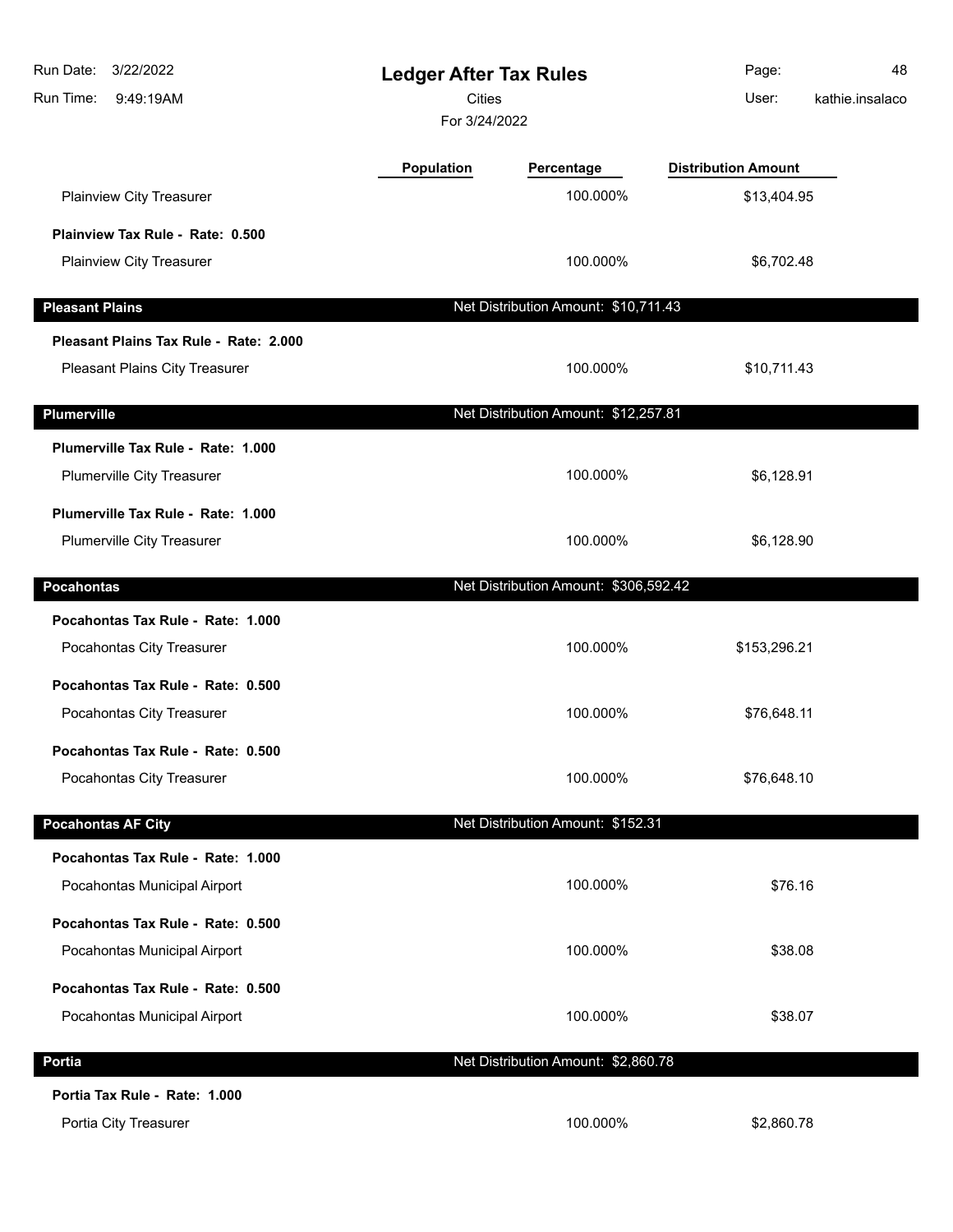| Run Date:<br>3/22/2022<br>Run Time:<br>9:49:19AM | <b>Ledger After Tax Rules</b><br><b>Cities</b><br>For 3/24/2022 |                                       | Page:<br>kathie.insalaco<br>User: | 49 |
|--------------------------------------------------|-----------------------------------------------------------------|---------------------------------------|-----------------------------------|----|
|                                                  | Population                                                      | Percentage                            | <b>Distribution Amount</b>        |    |
| <b>Portland</b>                                  |                                                                 | Net Distribution Amount: \$5,270.09   |                                   |    |
| Portland Tax Rule - Rate: 1.000                  |                                                                 |                                       |                                   |    |
| <b>Portland City Treasurer</b>                   |                                                                 | 100.000%                              | \$5,270.09                        |    |
| <b>Pottsville</b>                                |                                                                 | Net Distribution Amount: \$37,454.54  |                                   |    |
| Pottsville Tax Rule - Rate: 1.000                |                                                                 |                                       |                                   |    |
| Pottsville City Treasurer                        |                                                                 | 100.000%                              | \$24,969.69                       |    |
| Pottsville Tax Rule - Rate: 0.500                |                                                                 |                                       |                                   |    |
| Pottsville City Treasurer                        |                                                                 | 100.000%                              | \$12,484.85                       |    |
| <b>Prairie Grove</b>                             |                                                                 | Net Distribution Amount: \$197,772.18 |                                   |    |
| Prairie Grove Tax Rule - Rate: 0.250             |                                                                 |                                       |                                   |    |
| Prairie Grove City Treasurer                     |                                                                 | 100.000%                              | \$17,979.29                       |    |
| Prairie Grove Tax Rule - Rate: 1.000             |                                                                 |                                       |                                   |    |
| Prairie Grove City Treasurer                     |                                                                 | 100.000%                              | \$71,917.16                       |    |
| Prairie Grove Tax Rule - Rate: 0.250             |                                                                 |                                       |                                   |    |
| Prairie Grove City Treasurer                     |                                                                 | 100.000%                              | \$17,979.29                       |    |
| Prairie Grove Tax Rule - Rate: 0.250             |                                                                 |                                       |                                   |    |
| Prairie Grove City Treasurer                     |                                                                 | 100.000%                              | \$17,979.29                       |    |
| Prairie Grove Tax Rule - Rate: 0.500             |                                                                 |                                       |                                   |    |
| Prairie Grove City Treasurer                     |                                                                 | 100.000%                              | \$35,958.58                       |    |
| Prairie Grove Tax Rule - Rate: 0.500             |                                                                 |                                       |                                   |    |
| Prairie Grove City Treasurer                     |                                                                 | 100.000%                              | \$35,958.57                       |    |
| <b>Prescott</b>                                  |                                                                 | Net Distribution Amount: \$41,416.98  |                                   |    |
| Prescott Tax Rule - Rate: 1.000                  |                                                                 |                                       |                                   |    |
| <b>Prescott City Treasurer</b>                   |                                                                 | 100.000%                              | \$41,416.98                       |    |
| <b>Pyatt</b>                                     |                                                                 | Net Distribution Amount: \$1,319.13   |                                   |    |
| Pyatt Tax Rule - Rate: 0.500                     |                                                                 |                                       |                                   |    |
| <b>Pyatt City Treasurer</b>                      |                                                                 | 100.000%                              | \$1,319.13                        |    |
| Quitman                                          |                                                                 | Net Distribution Amount: \$26,763.81  |                                   |    |

**Quitman Tax Rule - Rate: 1.000**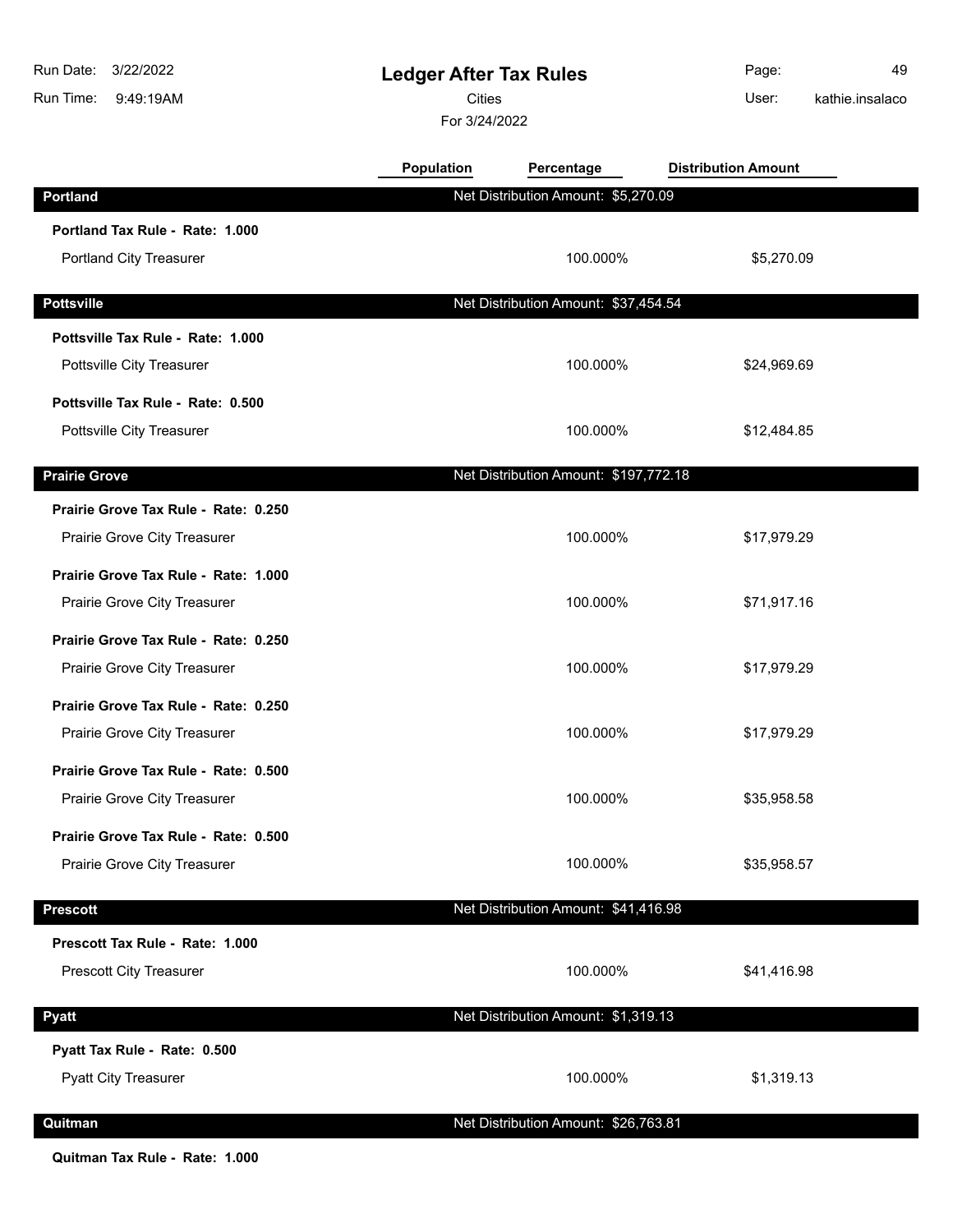| Run Date:<br>3/22/2022<br>Run Time:<br>9:49:19AM | <b>Ledger After Tax Rules</b><br><b>Cities</b><br>For 3/24/2022 |                                      | Page:<br>User:             | 50<br>kathie.insalaco |
|--------------------------------------------------|-----------------------------------------------------------------|--------------------------------------|----------------------------|-----------------------|
|                                                  | <b>Population</b>                                               | Percentage                           | <b>Distribution Amount</b> |                       |
| Quitman City Treasurer                           |                                                                 | 100.000%                             | \$17,842.54                |                       |
| Quitman Tax Rule - Rate: 0.500                   |                                                                 |                                      |                            |                       |
| Quitman City Treasurer                           |                                                                 | 100.000%                             | \$8,921.27                 |                       |
| Ravenden                                         |                                                                 | Net Distribution Amount: \$3,773.23  |                            |                       |
| Ravenden Tax Rule - Rate: 1.000                  |                                                                 |                                      |                            |                       |
| Ravenden City Treasurer                          |                                                                 | 100.000%                             | \$3,773.23                 |                       |
| Rector                                           |                                                                 | Net Distribution Amount: \$32,278.37 |                            |                       |
| Rector Tax Rule - Rate: 1.000                    |                                                                 |                                      |                            |                       |
| <b>Rector City Treasurer</b>                     |                                                                 | 100.000%                             | \$16,139.19                |                       |
| Rector Tax Rule - Rate: 0.500                    |                                                                 |                                      |                            |                       |
| Rector City Treasurer                            |                                                                 | 100.000%                             | \$8,069.59                 |                       |
| Rector Tax Rule - Rate: 0.500                    |                                                                 |                                      |                            |                       |
| Rector City Treasurer                            |                                                                 | 100.000%                             | \$8,069.59                 |                       |
| <b>Redfield</b>                                  |                                                                 | Net Distribution Amount: \$42,879.45 |                            |                       |
| Redfield Tax Rule - Rate: 1.000                  |                                                                 |                                      |                            |                       |
| Redfield City Treasurer                          |                                                                 | 100.000%                             | \$21,439.73                |                       |
| Redfield Tax Rule - Rate: 1.000                  |                                                                 |                                      |                            |                       |
| <b>Redfield City Treasurer</b>                   |                                                                 | 100.000%                             | \$21,439.72                |                       |
| <b>Rison</b>                                     |                                                                 | Net Distribution Amount: \$17,673.36 |                            |                       |
| Rison Tax Rule - Rate: 1.000                     |                                                                 |                                      |                            |                       |
| <b>Rison City Treasurer</b>                      |                                                                 | 100.000%                             | \$17,673.36                |                       |
| <b>Rockport</b>                                  |                                                                 | Net Distribution Amount: \$19,369.50 |                            |                       |
| Rockport Tax Rule - Rate: 1.000                  |                                                                 |                                      |                            |                       |
| Rockport City Treasurer                          |                                                                 | 100.000%                             | \$9,684.75                 |                       |
| Rockport Tax Rule - Rate: 1.000                  |                                                                 |                                      |                            |                       |
| Rockport City Treasurer                          |                                                                 | 100.000%                             | \$9,684.75                 |                       |
| Roe                                              |                                                                 | Net Distribution Amount: \$759.72    |                            |                       |

**Roe Tax Rule - Rate: 1.000**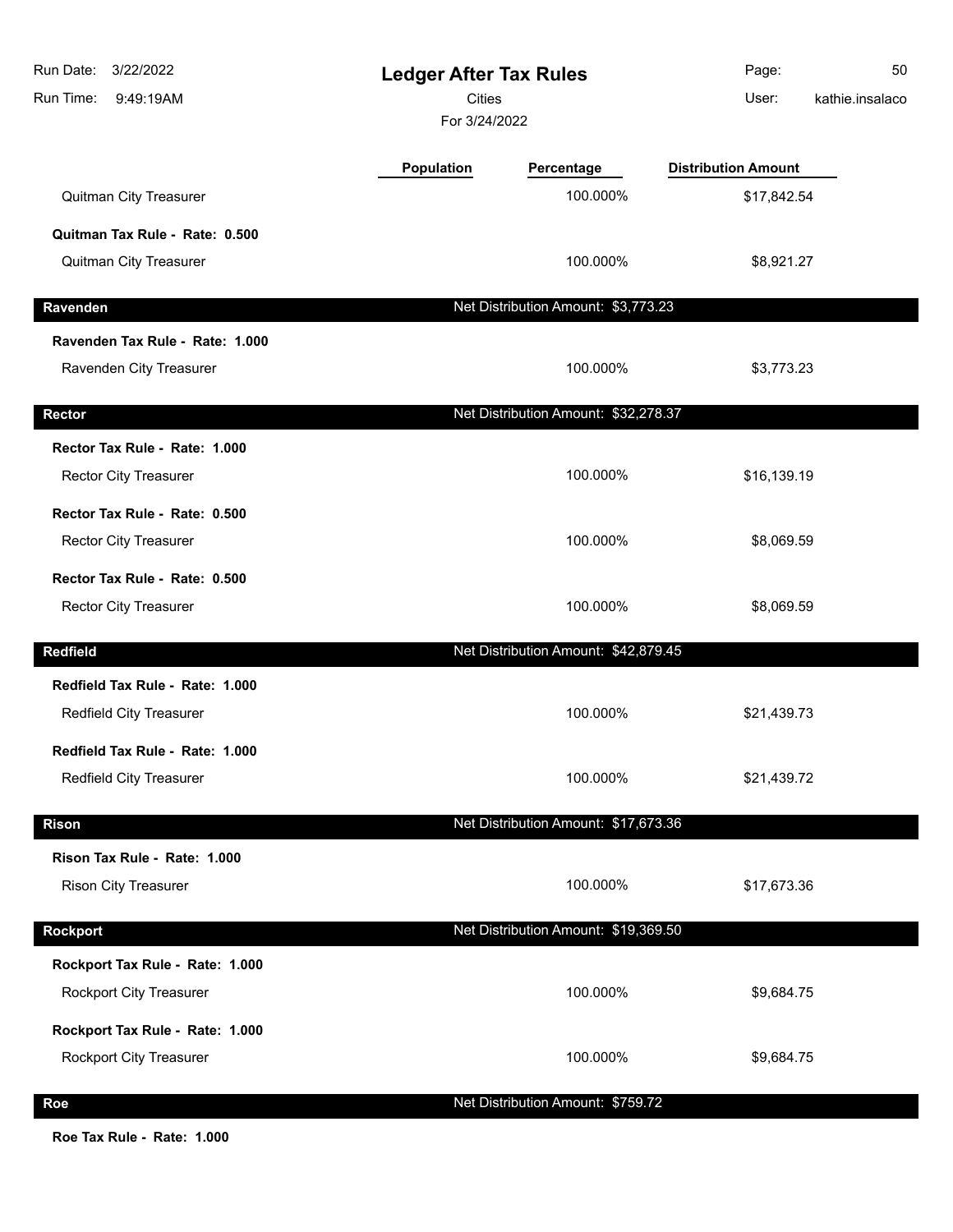| Run Date:<br>3/22/2022<br>Run Time:<br>9:49:19AM                      | <b>Ledger After Tax Rules</b><br><b>Cities</b><br>For 3/24/2022 |                                         | Page:<br>User:             | 51<br>kathie.insalaco |
|-----------------------------------------------------------------------|-----------------------------------------------------------------|-----------------------------------------|----------------------------|-----------------------|
|                                                                       | <b>Population</b>                                               | Percentage                              | <b>Distribution Amount</b> |                       |
| Roe City Treasurer                                                    |                                                                 | 100.000%                                | \$759.72                   |                       |
| <b>Rogers</b>                                                         |                                                                 | Net Distribution Amount: \$3,706,092.05 |                            |                       |
| Rogers Tax Rule - Rate: 1.000<br>Rogers City Treasurer                |                                                                 | 100.000%                                | \$1,853,046.03             |                       |
| Rogers Tax Rule - Rate: 1.000<br>Rogers City Treasurer                |                                                                 | 100.000%                                | \$1,853,046.02             |                       |
| <b>Rogers AF City</b>                                                 |                                                                 | Net Distribution Amount: \$12,816.95    |                            |                       |
| Rogers Tax Rule - Rate: 1.000<br>Rogers Municipal Airport             |                                                                 | 100.000%                                | \$6,408.48                 |                       |
| Rogers Tax Rule - Rate: 1.000<br>Rogers Municipal Airport             |                                                                 | 100.000%                                | \$6,408.47                 |                       |
| <b>Rose Bud</b>                                                       |                                                                 | Net Distribution Amount: \$22,707.46    |                            |                       |
| Rose Bud Tax Rule - Rate: 1.000<br>Rose Bud City Treasurer            |                                                                 | 100.000%                                | \$11,353.73                |                       |
| Rose Bud Tax Rule - Rate: 1.000<br>Rose Bud City Treasurer            |                                                                 | 100.000%                                | \$11,353.73                |                       |
| <b>Rudy</b>                                                           |                                                                 | Net Distribution Amount: \$12,136.92    |                            |                       |
| Rudy Tax Rule - Rate: 0.500<br>Rudy City Treasurer                    |                                                                 | 100.000%                                | \$12,136.92                |                       |
| <b>Russellville</b>                                                   |                                                                 | Net Distribution Amount: \$1,184,263.67 |                            |                       |
| Russellville Tax Rule - Rate: 1.000<br>Russellville City Treasurer    |                                                                 | 100.000%                                | \$789,509.11               |                       |
| Russellville Tax Rule - Rate: 0.500<br>Russellville City Treasurer    |                                                                 | 100.000%                                | \$394,754.56               |                       |
| <b>Russellville AF City</b>                                           |                                                                 | Net Distribution Amount: \$472.44       |                            |                       |
| Russellville Tax Rule - Rate: 1.000<br>Russellville Municipal Airport |                                                                 | 100.000%                                | \$314.96                   |                       |
| Russellville Tax Rule - Rate: 0.500                                   |                                                                 |                                         |                            |                       |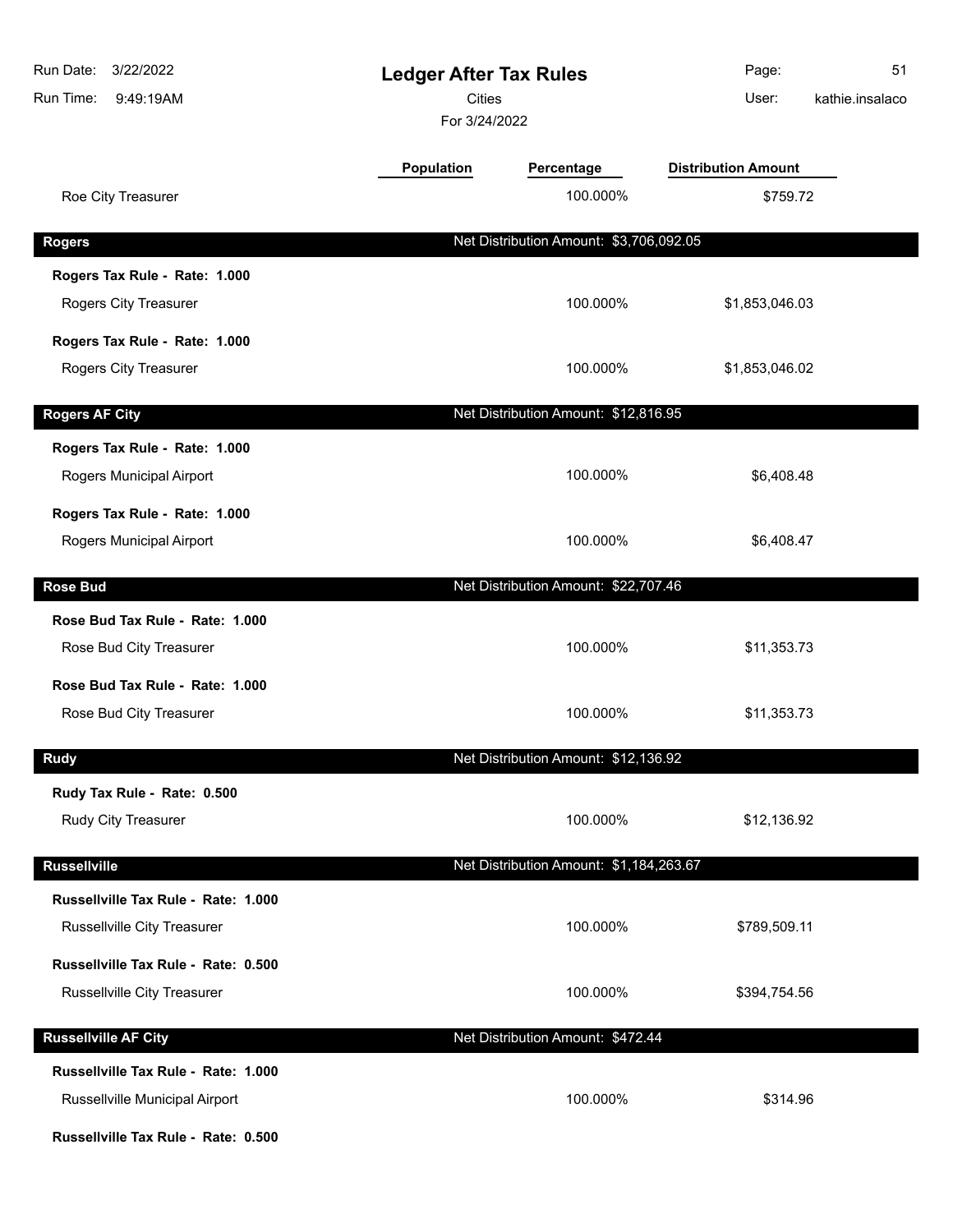| Run Date:<br>3/22/2022<br>Run Time:<br>9:49:19AM | <b>Ledger After Tax Rules</b><br><b>Cities</b><br>For 3/24/2022 |                                       | Page:<br>User:             | 52<br>kathie.insalaco |
|--------------------------------------------------|-----------------------------------------------------------------|---------------------------------------|----------------------------|-----------------------|
|                                                  | Population                                                      | Percentage                            | <b>Distribution Amount</b> |                       |
| Russellville Municipal Airport                   |                                                                 | 100.000%                              | \$157.48                   |                       |
| <b>Salem</b>                                     |                                                                 | Net Distribution Amount: \$28,146.80  |                            |                       |
| Salem Tax Rule - Rate: 1.000                     |                                                                 |                                       |                            |                       |
| Salem City Treasurer                             |                                                                 | 100.000%                              | \$28,146.80                |                       |
| <b>Salesville</b>                                |                                                                 | Net Distribution Amount: \$3,173.13   |                            |                       |
| Salesville Tax Rule - Rate: 1.000                |                                                                 |                                       |                            |                       |
| Salesville City Treasurer                        |                                                                 | 100.000%                              | \$3,173.13                 |                       |
| <b>Saline County AF Bryant</b>                   |                                                                 | Net Distribution Amount: \$1,448.36   |                            |                       |
| Bryant Tax Rule - Rate: 1.000                    |                                                                 |                                       |                            |                       |
| Saline County Airport Commission                 |                                                                 | 100.000%                              | \$482.79                   |                       |
| Bryant Tax Rule - Rate: 0.500                    |                                                                 |                                       |                            |                       |
| Saline County Airport Commission                 |                                                                 | 100.000%                              | \$241.39                   |                       |
| Bryant Tax Rule - Rate: 0.130                    |                                                                 |                                       |                            |                       |
| Saline County Airport Commission                 |                                                                 | 100.000%                              | \$60.35                    |                       |
| Bryant Tax Rule - Rate: 1.000                    |                                                                 |                                       |                            |                       |
| Saline County Airport Commission                 |                                                                 | 100.000%                              | \$482.79                   |                       |
| Bryant Tax Rule - Rate: 0.380                    |                                                                 |                                       |                            |                       |
| Saline County Airport Commission                 |                                                                 | 100.000%                              | \$181.04                   |                       |
| <b>Scranton</b>                                  |                                                                 | Net Distribution Amount: \$5,688.53   |                            |                       |
| Scranton Tax Rule - Rate: 1.000                  |                                                                 |                                       |                            |                       |
| <b>Scranton City Treasurer</b>                   |                                                                 | 100.000%                              | \$5,688.53                 |                       |
| <b>Searcy</b>                                    |                                                                 | Net Distribution Amount: \$894,700.05 |                            |                       |
| Searcy Tax Rule - Rate: 0.500                    |                                                                 |                                       |                            |                       |
| Searcy City Treasurer                            |                                                                 | 100.000%                              | \$298,233.35               |                       |
| Searcy Tax Rule - Rate: 1.000                    |                                                                 |                                       |                            |                       |
| Searcy City Treasurer                            |                                                                 | 100.000%                              | \$596,466.70               |                       |
| <b>Searcy City AF City</b>                       |                                                                 | Net Distribution Amount: \$801.30     |                            |                       |

**Searcy Tax Rule - Rate: 0.500**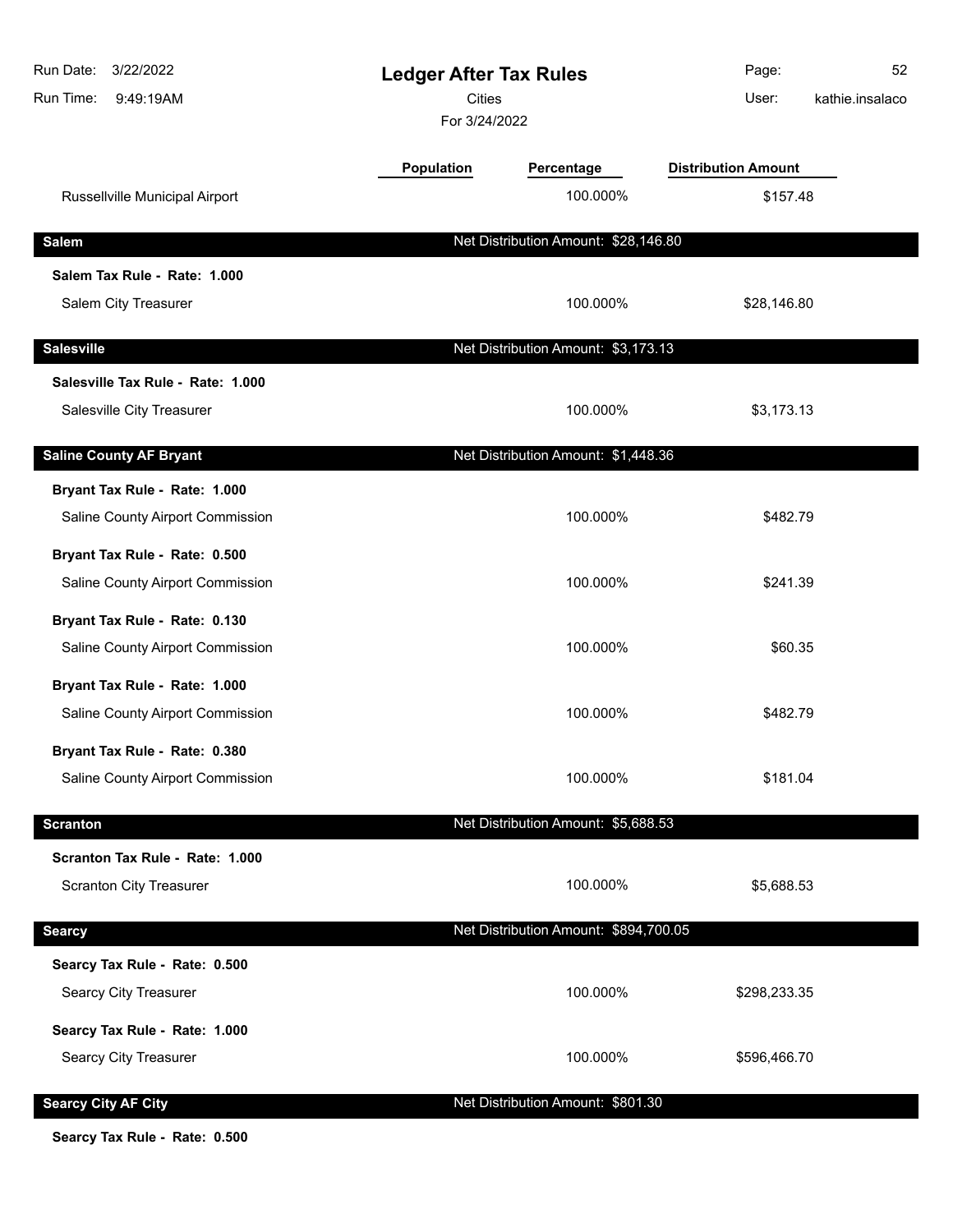| 3/22/2022<br>Run Date:<br>Run Time:<br>9:49:19AM | <b>Ledger After Tax Rules</b><br><b>Cities</b><br>For 3/24/2022 |                                         | Page:<br>User:             | 53<br>kathie.insalaco |
|--------------------------------------------------|-----------------------------------------------------------------|-----------------------------------------|----------------------------|-----------------------|
|                                                  | <b>Population</b>                                               | Percentage                              | <b>Distribution Amount</b> |                       |
| <b>Searcy Municipal Airport</b>                  |                                                                 | 100.000%                                | \$267.10                   |                       |
| Searcy Tax Rule - Rate: 1.000                    |                                                                 |                                         |                            |                       |
| <b>Searcy Municipal Airport</b>                  |                                                                 | 100.000%                                | \$534.20                   |                       |
| <b>Shannon Hills</b>                             |                                                                 | Net Distribution Amount: \$20,094.04    |                            |                       |
| Shannon Hills Tax Rule - Rate: 1.000             |                                                                 |                                         |                            |                       |
| Shannon Hills City Treasurer                     |                                                                 | 100.000%                                | \$20,094.04                |                       |
| <b>Sharp County AF Cherokee Village</b>          |                                                                 | Net Distribution Amount: \$44.62        |                            |                       |
| Cherokee Village Tax Rule - Rate: 1.000          |                                                                 |                                         |                            |                       |
| Sharp County Regional Airport                    |                                                                 | 100.000%                                | \$44.62                    |                       |
| <b>Sheridan</b>                                  |                                                                 | Net Distribution Amount: \$286,716.20   |                            |                       |
| Sheridan Tax Rule - Rate: 1.000                  |                                                                 |                                         |                            |                       |
| Sheridan City Treasurer                          |                                                                 | 100.000%                                | \$143,358.10               |                       |
| Sheridan Tax Rule - Rate: 1.000                  |                                                                 |                                         |                            |                       |
| Sheridan City Treasurer                          |                                                                 | 100.000%                                | \$143,358.10               |                       |
| <b>Sherrill</b>                                  |                                                                 | Net Distribution Amount: \$1,173.66     |                            |                       |
| Sherrill Tax Rule - Rate: 1.000                  |                                                                 |                                         |                            |                       |
| <b>Sherrill City Treasurer</b>                   |                                                                 | 100.000%                                | \$1,173.66                 |                       |
| Sherwood                                         |                                                                 | Net Distribution Amount: \$1,045,228.93 |                            |                       |
| Sherwood Tax Rule - Rate: 1.000                  |                                                                 |                                         |                            |                       |
| Sherwood City Treasurer                          |                                                                 | 100.000%                                | \$522,614.47               |                       |
| Sherwood Tax Rule - Rate: 0.250                  |                                                                 |                                         |                            |                       |
| Sherwood City Treasurer                          |                                                                 | 100.000%                                | \$130,653.62               |                       |
| Sherwood Tax Rule - Rate: 0.750                  |                                                                 |                                         |                            |                       |
| Sherwood City Treasurer                          |                                                                 | 100.000%                                | \$391,960.84               |                       |
| <b>Shirley</b>                                   |                                                                 | Net Distribution Amount: \$3,186.14     |                            |                       |
| Shirley Tax Rule - Rate: 1.000                   |                                                                 |                                         |                            |                       |
| <b>Shirley City Treasurer</b>                    |                                                                 | 100.000%                                | \$3,186.14                 |                       |
| <b>Siloam Springs</b>                            |                                                                 | Net Distribution Amount: \$833,145.78   |                            |                       |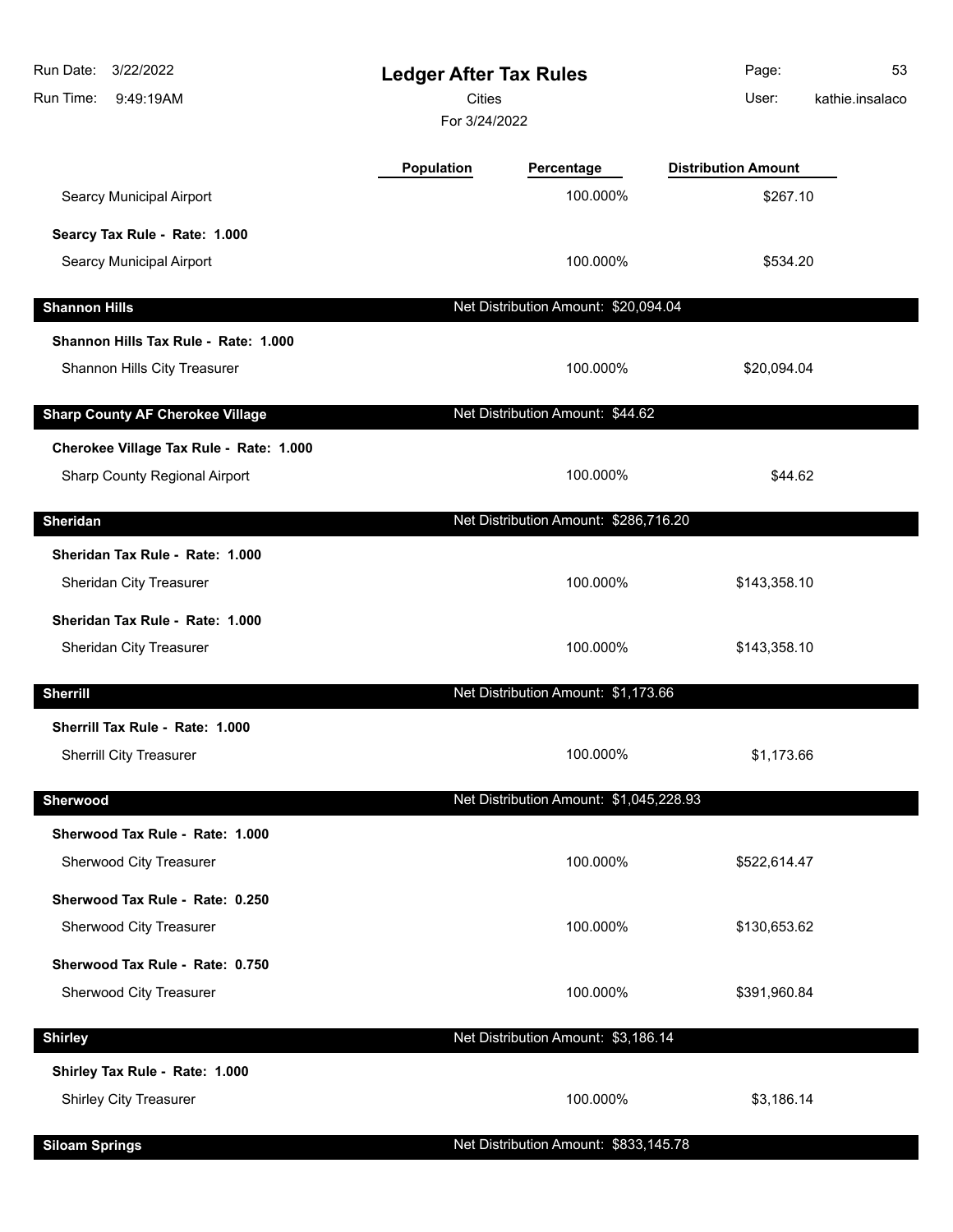| 3/22/2022<br>Run Date:<br>Run Time:<br>9:49:19AM                       | <b>Ledger After Tax Rules</b><br><b>Cities</b><br>For 3/24/2022 |                                         | Page:<br>User:             | 54<br>kathie.insalaco |
|------------------------------------------------------------------------|-----------------------------------------------------------------|-----------------------------------------|----------------------------|-----------------------|
|                                                                        | Population                                                      | Percentage                              | <b>Distribution Amount</b> |                       |
| Siloam Springs Tax Rule - Rate: 1.000<br>Siloam Springs City Treasurer |                                                                 | 100.000%                                | \$416,572.89               |                       |
| Siloam Springs Tax Rule - Rate: 0.380<br>Siloam Springs City Treasurer |                                                                 | 100.000%                                | \$156,214.83               |                       |
| Siloam Springs Tax Rule - Rate: 0.630<br>Siloam Springs City Treasurer |                                                                 | 100.000%                                | \$260,358.06               |                       |
| <b>Sparkman</b>                                                        |                                                                 | Net Distribution Amount: \$5,180.39     |                            |                       |
| Sparkman Tax Rule - Rate: 1.000<br>Sparkman City Treasurer             |                                                                 | 100.000%                                | \$5,180.39                 |                       |
| <b>Springdale</b>                                                      |                                                                 | Net Distribution Amount: \$3,266,891.59 |                            |                       |
| Springdale Tax Rule - Rate: 1.000<br>Springdale City Treasurer         |                                                                 | 100.000%                                | \$1,633,445.80             |                       |
| Springdale Tax Rule - Rate: 1.000<br>Springdale City Treasurer         |                                                                 | 100.000%                                | \$1,633,445.79             |                       |
| <b>Springdale AF City</b>                                              |                                                                 | Net Distribution Amount: \$2,594.04     |                            |                       |
| Springdale Tax Rule - Rate: 1.000<br>Springdale Municipal Airport      |                                                                 | 100.000%                                | \$1,297.02                 |                       |
| Springdale Tax Rule - Rate: 1.000<br>Springdale Municipal Airport      |                                                                 | 100.000%                                | \$1,297.02                 |                       |
| Springtown                                                             |                                                                 | Net Distribution Amount: \$273.12       |                            |                       |
| Springtown Tax Rule - Rate: 1.000<br>Springtown City Treasurer         |                                                                 | 100.000%                                | \$273.12                   |                       |
| <b>St. Charles</b>                                                     |                                                                 | Net Distribution Amount: \$4,163.96     |                            |                       |
| St. Charles Tax Rule - Rate: 2.000<br>St. Charles City Treasurer       |                                                                 | 100.000%                                | \$4,163.96                 |                       |
| St. Paul                                                               |                                                                 | Net Distribution Amount: \$3,780.00     |                            |                       |
| St. Paul Tax Rule - Rate: 2.000<br>St. Paul City Treasurer             |                                                                 | 100.000%                                | \$3,780.00                 |                       |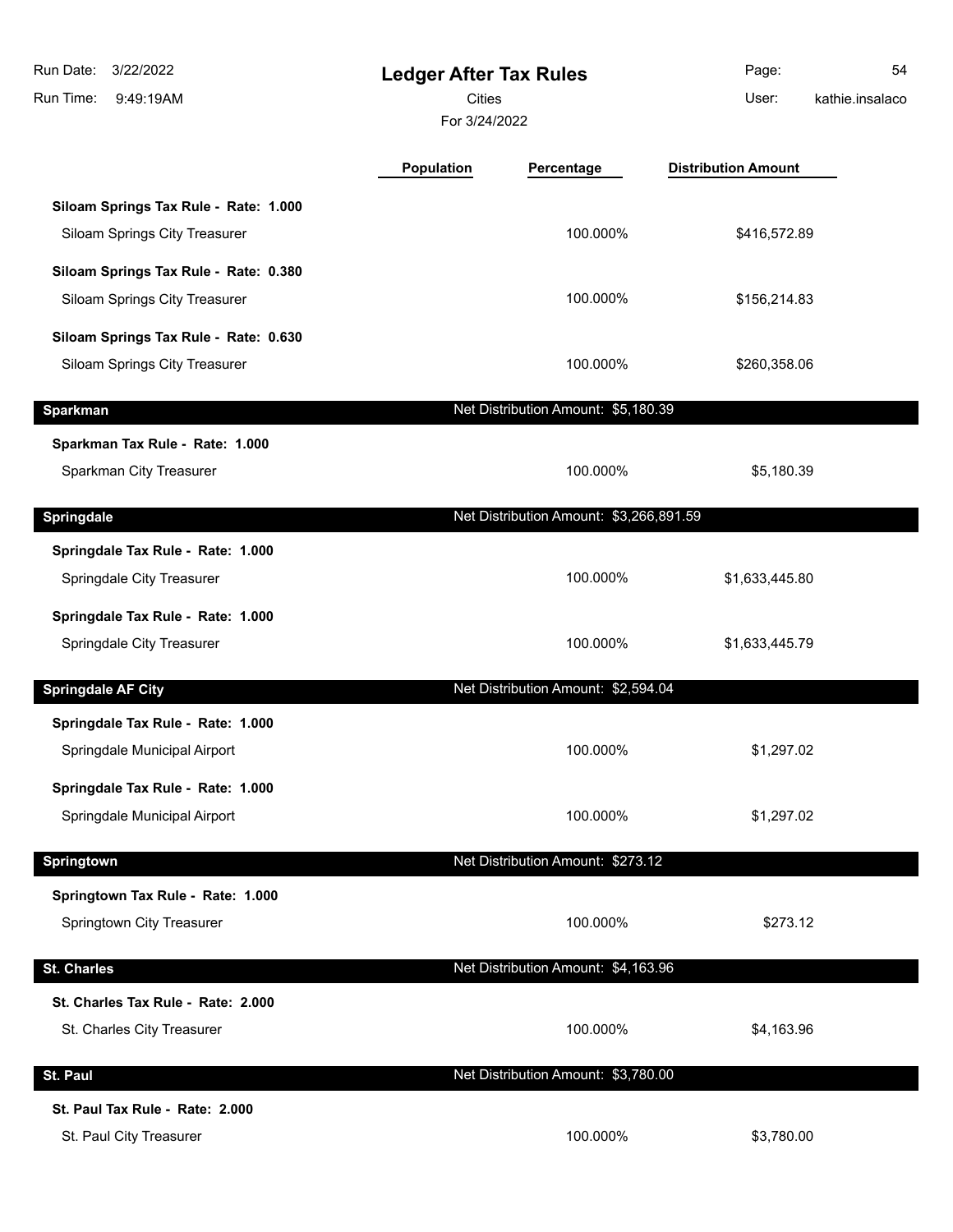| Run Date:<br>3/22/2022<br>Run Time:<br>9:49:19AM | <b>Ledger After Tax Rules</b><br><b>Cities</b><br>For 3/24/2022 |                                       | Page:<br>User:             | 55<br>kathie.insalaco |
|--------------------------------------------------|-----------------------------------------------------------------|---------------------------------------|----------------------------|-----------------------|
|                                                  | Population                                                      | Percentage                            | <b>Distribution Amount</b> |                       |
| <b>Stamps</b>                                    |                                                                 | Net Distribution Amount: \$12,981.80  |                            |                       |
| Stamps Tax Rule - Rate: 1.000                    |                                                                 |                                       |                            |                       |
| <b>Stamps City Treasurer</b>                     |                                                                 | 100.000%                              | \$12,981.80                |                       |
| <b>Star City</b>                                 |                                                                 | Net Distribution Amount: \$51,747.11  |                            |                       |
| Star City Tax Rule - Rate: 1.000                 |                                                                 |                                       |                            |                       |
| <b>Star City Treasurer</b>                       |                                                                 | 100.000%                              | \$41,397.69                |                       |
| Star City Tax Rule - Rate: 0.250                 |                                                                 |                                       |                            |                       |
| <b>Star City Treasurer</b>                       |                                                                 | 100.000%                              | \$10,349.42                |                       |
| <b>Stephens</b>                                  |                                                                 | Net Distribution Amount: \$6,336.87   |                            |                       |
| Stephens Tax Rule - Rate: 1.000                  |                                                                 |                                       |                            |                       |
| <b>Stephens City Treasurer</b>                   |                                                                 | 100.000%                              | \$6,336.87                 |                       |
| <b>Strong</b>                                    |                                                                 | Net Distribution Amount: \$9,539.21   |                            |                       |
| Strong Tax Rule - Rate: 1.000                    |                                                                 |                                       |                            |                       |
| <b>Strong City Treasurer</b>                     |                                                                 | 100.000%                              | \$9,539.21                 |                       |
| <b>Stuttgart</b>                                 |                                                                 | Net Distribution Amount: \$700,173.27 |                            |                       |
| Stuttgart Tax Rule - Rate: 1.000                 |                                                                 |                                       |                            |                       |
| <b>Stuttgart City Treasurer</b>                  |                                                                 | 100.000%                              | \$233,391.09               |                       |
| Stuttgart Tax Rule - Rate: 1.000                 |                                                                 |                                       |                            |                       |
| <b>Stuttgart City Treasurer</b>                  |                                                                 | 100.000%                              | \$233,391.09               |                       |
| Stuttgart Tax Rule - Rate: 1.000                 |                                                                 |                                       |                            |                       |
| <b>Stuttgart City Treasurer</b>                  |                                                                 | 100.000%                              | \$233,391.09               |                       |
| <b>Subiaco</b>                                   |                                                                 | Net Distribution Amount: \$7,700.71   |                            |                       |
| Subiaco Tax Rule - Rate: 1.000                   |                                                                 |                                       |                            |                       |
| Subiaco City Treasurer                           |                                                                 | 100.000%                              | \$7,700.71                 |                       |
| <b>Sulphur Springs</b>                           |                                                                 | Net Distribution Amount: \$3,326.42   |                            |                       |
| Sulphur Springs Tax Rule - Rate: 1.000           |                                                                 |                                       |                            |                       |
| Sulphur Springs City Treasurer                   |                                                                 | 100.000%                              | \$3,326.42                 |                       |
| <b>Summit</b>                                    |                                                                 | Net Distribution Amount: \$5,125.36   |                            |                       |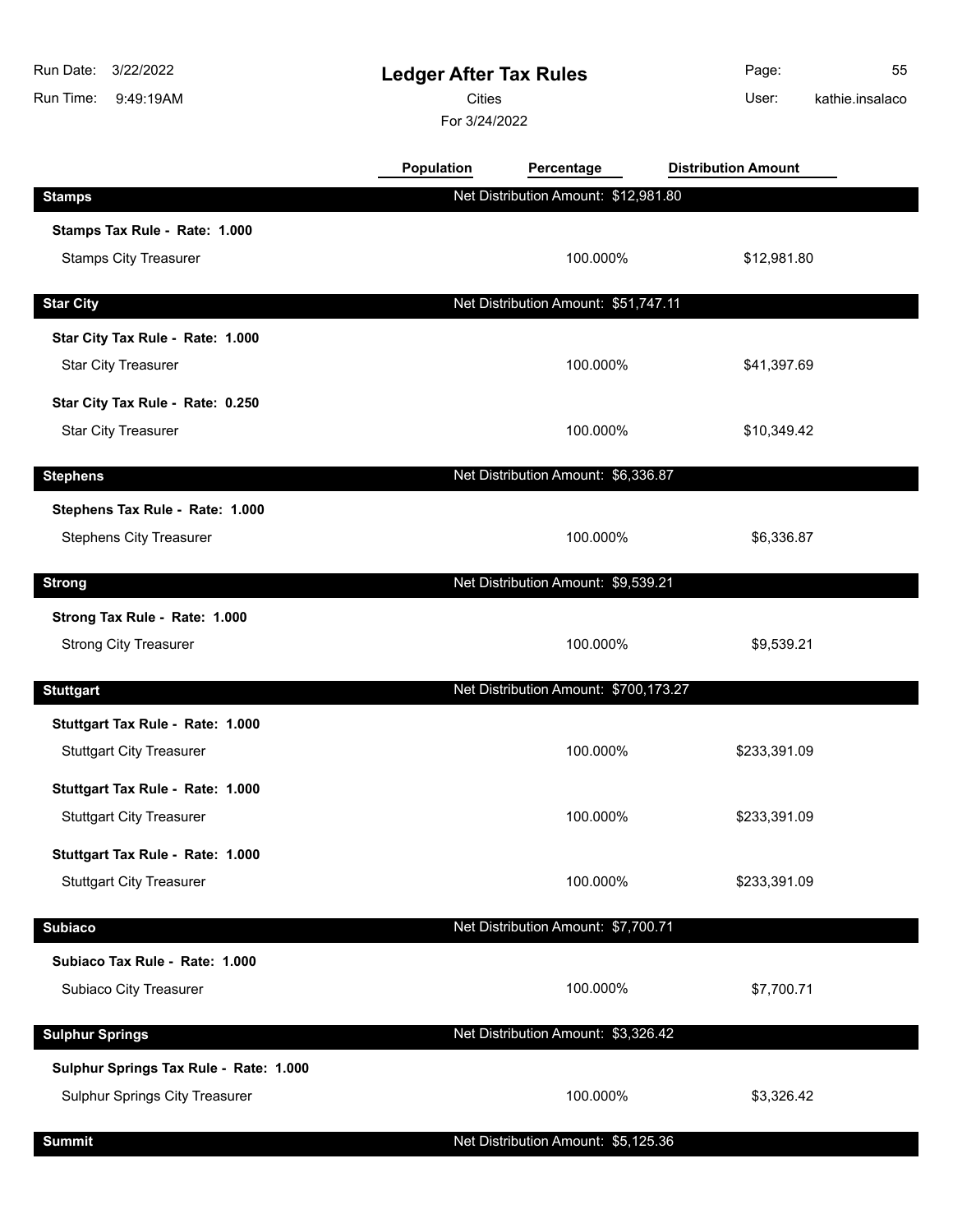| Run Date: 3/22/2022<br>Run Time:<br>9:49:19AM                        | <b>Ledger After Tax Rules</b><br><b>Cities</b><br>For 3/24/2022 |                                       | Page:<br>User:             | 56<br>kathie.insalaco |
|----------------------------------------------------------------------|-----------------------------------------------------------------|---------------------------------------|----------------------------|-----------------------|
|                                                                      | Population                                                      | Percentage                            | <b>Distribution Amount</b> |                       |
| Summit Tax Rule - Rate: 1.000<br><b>Summit City Treasurer</b>        |                                                                 | 100.000%                              | \$5,125.36                 |                       |
| <b>Sunset</b>                                                        |                                                                 | Net Distribution Amount: \$6,855.55   |                            |                       |
| Sunset Tax Rule - Rate: 3.000                                        |                                                                 |                                       |                            |                       |
| <b>Sunset City Treasurer</b>                                         |                                                                 | 100.000%                              | \$6,855.55                 |                       |
| <b>Swifton</b>                                                       |                                                                 | Net Distribution Amount: \$5,032.90   |                            |                       |
| Swifton Tax Rule - Rate: 1.000                                       |                                                                 |                                       |                            |                       |
| Swifton City Treasurer                                               |                                                                 | 100.000%                              | \$5,032.90                 |                       |
| <b>Taylor</b>                                                        |                                                                 | Net Distribution Amount: \$10,191.59  |                            |                       |
| Taylor Tax Rule - Rate: 1.000<br><b>Taylor City Treasurer</b>        |                                                                 | 100.000%                              | \$5,095.80                 |                       |
| Taylor Tax Rule - Rate: 1.000<br><b>Taylor City Treasurer</b>        |                                                                 | 100.000%                              | \$5,095.79                 |                       |
| <b>Texarkana</b>                                                     |                                                                 | Net Distribution Amount: \$489,096.35 |                            |                       |
| Texarkana Tax Rule - Rate: 1.000<br>Texarkana City Treasurer         |                                                                 | 100.000%                              | \$489,096.35               |                       |
| <b>Texarkana AF City</b>                                             |                                                                 | Net Distribution Amount: \$2,754.89   |                            |                       |
| Texarkana Tax Rule - Rate: 1.000<br>Texarkana City Treasurer         |                                                                 | 100.000%                              | \$1,836.59                 |                       |
| Texarkana Tax Rule - Rate: 0.250<br>Texarkana Regional Airport       |                                                                 | 100.000%                              | \$459.15                   |                       |
| Texarkana Tax Rule - Rate: 0.250                                     |                                                                 |                                       |                            |                       |
| Texarkana Regional Airport                                           |                                                                 | 100.000%                              | \$459.15                   |                       |
| <b>Texarkana Special</b>                                             |                                                                 | Net Distribution Amount: \$222,559.44 |                            |                       |
| Texarkana Special Tax Rule - Rate: 0.250<br>Texarkana City Treasurer |                                                                 | 100.000%                              | \$111,279.72               |                       |
| Texarkana Special Tax Rule - Rate: 0.250<br>Texarkana City Treasurer |                                                                 | 100.000%                              | \$111,279.72               |                       |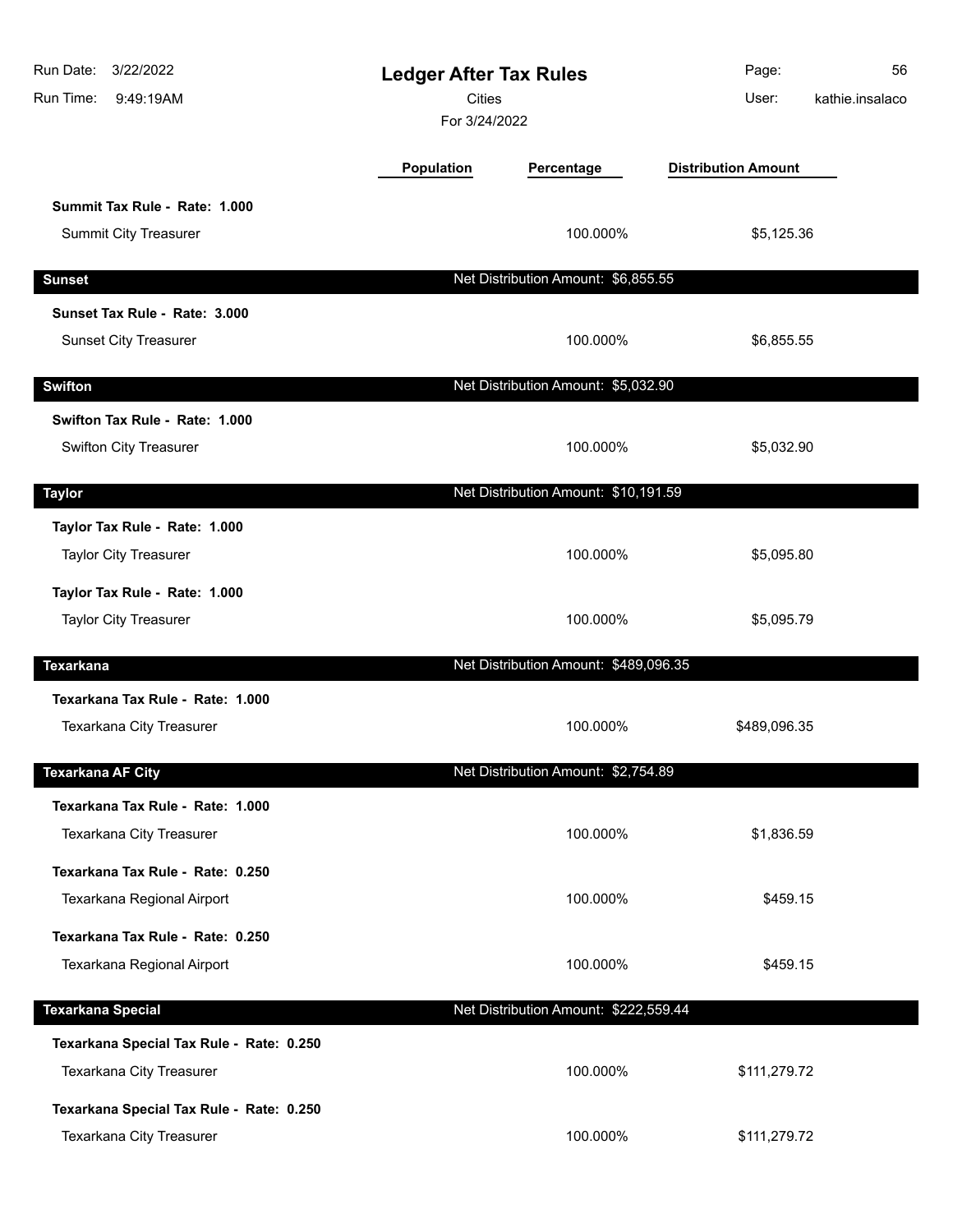| Run Date:<br>3/22/2022<br>Run Time:<br>9:49:19AM | <b>Ledger After Tax Rules</b><br><b>Cities</b><br>For 3/24/2022 |                                       | Page:<br>User:             | 57<br>kathie.insalaco |
|--------------------------------------------------|-----------------------------------------------------------------|---------------------------------------|----------------------------|-----------------------|
|                                                  | Population                                                      | Percentage                            | <b>Distribution Amount</b> |                       |
| <b>Thornton</b>                                  |                                                                 | Net Distribution Amount: \$1,224.74   |                            |                       |
| Thornton Tax Rule - Rate: 1.000                  |                                                                 |                                       |                            |                       |
| Thornton City Treasurer                          |                                                                 | 100.000%                              | \$1,224.74                 |                       |
| <b>Tontitown</b>                                 |                                                                 | Net Distribution Amount: \$393,520.93 |                            |                       |
| Tontitown Tax Rule - Rate: 1.000                 |                                                                 |                                       |                            |                       |
| Tontitown City Treasurer                         |                                                                 | 100.000%                              | \$143,098.52               |                       |
| Tontitown Tax Rule - Rate: 1.000                 |                                                                 |                                       |                            |                       |
| Tontitown City Treasurer                         |                                                                 | 100.000%                              | \$143,098.52               |                       |
| Tontitown Tax Rule - Rate: 0.750                 |                                                                 |                                       |                            |                       |
| Tontitown City Treasurer                         |                                                                 | 100.000%                              | \$107,323.89               |                       |
| <b>Trumann</b>                                   |                                                                 | Net Distribution Amount: \$185,809.54 |                            |                       |
| Trumann Tax Rule - Rate: 1.000                   |                                                                 |                                       |                            |                       |
| Trumann City Treasurer                           |                                                                 | 100.000%                              | \$92,904.77                |                       |
| Truman Tax Rule - Rate: 1.000                    |                                                                 |                                       |                            |                       |
| Trumann City Treasurer                           |                                                                 | 100.000%                              | \$92,904.77                |                       |
| <b>Tuckerman</b>                                 |                                                                 | Net Distribution Amount: \$9,642.80   |                            |                       |
| Tuckerman Tax Rule - Rate: 1.000                 |                                                                 |                                       |                            |                       |
| <b>Tuckerman City Treasurer</b>                  |                                                                 | 100.000%                              | \$7,714.24                 |                       |
| Tuckerman Tax Rule - Rate: 0.250                 |                                                                 |                                       |                            |                       |
| <b>Tuckerman City Treasurer</b>                  |                                                                 | 100.000%                              | \$1,928.56                 |                       |
| <b>Turrell</b>                                   |                                                                 | Net Distribution Amount: \$12,397.38  |                            |                       |
| Turrell Tax Rule - Rate: 2.000                   |                                                                 |                                       |                            |                       |
| <b>Turrell City Treasurer</b>                    |                                                                 | 100.000%                              | \$12,397.38                |                       |
| <b>Tyronza</b>                                   |                                                                 | Net Distribution Amount: \$1,719.85   |                            |                       |
| Tyronza Tax Rule - Rate: 1.000                   |                                                                 |                                       |                            |                       |
| Tyronza City Treasurer                           |                                                                 | 100.000%                              | \$1,719.85                 |                       |
| Van Buren                                        |                                                                 | Net Distribution Amount: \$625,381.42 |                            |                       |
|                                                  |                                                                 |                                       |                            |                       |

**Van Buren Tax Rule - Rate: 1.000**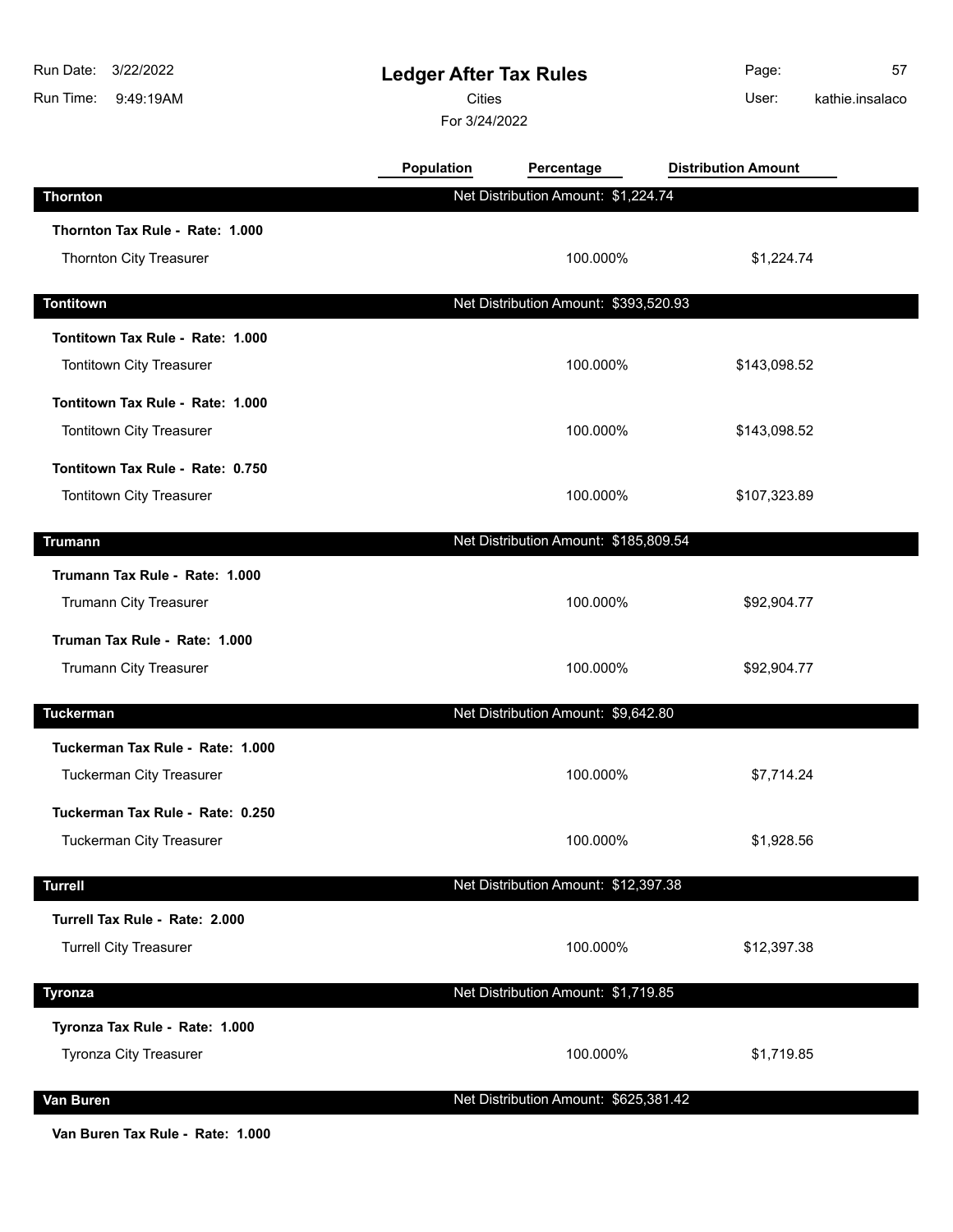| Run Date:<br>3/22/2022<br>Run Time:<br>9:49:19AM         | <b>Ledger After Tax Rules</b><br><b>Cities</b><br>For 3/24/2022 |                                       | Page:<br>User:             | 58<br>kathie.insalaco |
|----------------------------------------------------------|-----------------------------------------------------------------|---------------------------------------|----------------------------|-----------------------|
|                                                          | Population                                                      | Percentage                            | <b>Distribution Amount</b> |                       |
| Van Buren City Treasurer                                 |                                                                 | 100.000%                              | \$416,920.95               |                       |
| Van Buren Tax Rule - Rate: 0.500                         |                                                                 |                                       |                            |                       |
| Van Buren City Treasurer                                 |                                                                 | 100.000%                              | \$208,460.47               |                       |
| Vandervoort                                              |                                                                 | Net Distribution Amount: \$432.61     |                            |                       |
| Vandervoort Tax Rule - Rate: 1.000                       |                                                                 |                                       |                            |                       |
| Vandervoort City Treasurer                               |                                                                 | 100.000%                              | \$432.61                   |                       |
| Vilonia                                                  |                                                                 | Net Distribution Amount: \$147,217.86 |                            |                       |
| Vilonia Tax Rule - Rate: 0.500                           |                                                                 |                                       |                            |                       |
| Vilonia City Treasurer                                   |                                                                 | 100.000%                              | \$26,766.88                |                       |
| Vilonia Tax Rule - Rate: 1.000<br>Vilonia City Treasurer |                                                                 | 100.000%                              | \$53,533.77                |                       |
| Vilonia Tax Rule - Rate: 0.500                           |                                                                 |                                       |                            |                       |
| Vilonia City Treasurer                                   |                                                                 | 100.000%                              | \$26,766.88                |                       |
| Vilonia Tax Rule - Rate: 0.500<br>Vilonia City Treasurer |                                                                 | 100.000%                              | \$26,766.88                |                       |
| Vilonia Tax Rule - Rate: 0.250                           |                                                                 |                                       |                            |                       |
| Vilonia City Treasurer                                   |                                                                 | 100.000%                              | \$13,383.45                |                       |
| <b>Viola</b>                                             |                                                                 | Net Distribution Amount: \$10,530.64  |                            |                       |
| Viola Tax Rule - Rate: 1.000                             |                                                                 |                                       |                            |                       |
| Viola City Treasurer                                     |                                                                 | 100.000%                              | \$5,265.32                 |                       |
| Viola Tax Rule - Rate: 1.000                             |                                                                 |                                       |                            |                       |
| Viola City Treasurer                                     |                                                                 | 100.000%                              | \$5,265.32                 |                       |
| Wabbaseka                                                |                                                                 | Net Distribution Amount: \$1,972.97   |                            |                       |
| Wabbaseka Tax Rule - Rate: 1.000                         |                                                                 |                                       |                            |                       |
| Wabbaseka City Treasurer                                 |                                                                 | 100.000%                              | \$986.49                   |                       |
| Wabbaseka Tax Rule - Rate: 1.000                         |                                                                 |                                       |                            |                       |
| Wabbaseka City Treasurer                                 |                                                                 | 100.000%                              | \$986.48                   |                       |
| Waldenburg                                               |                                                                 | Net Distribution Amount: \$4,388.11   |                            |                       |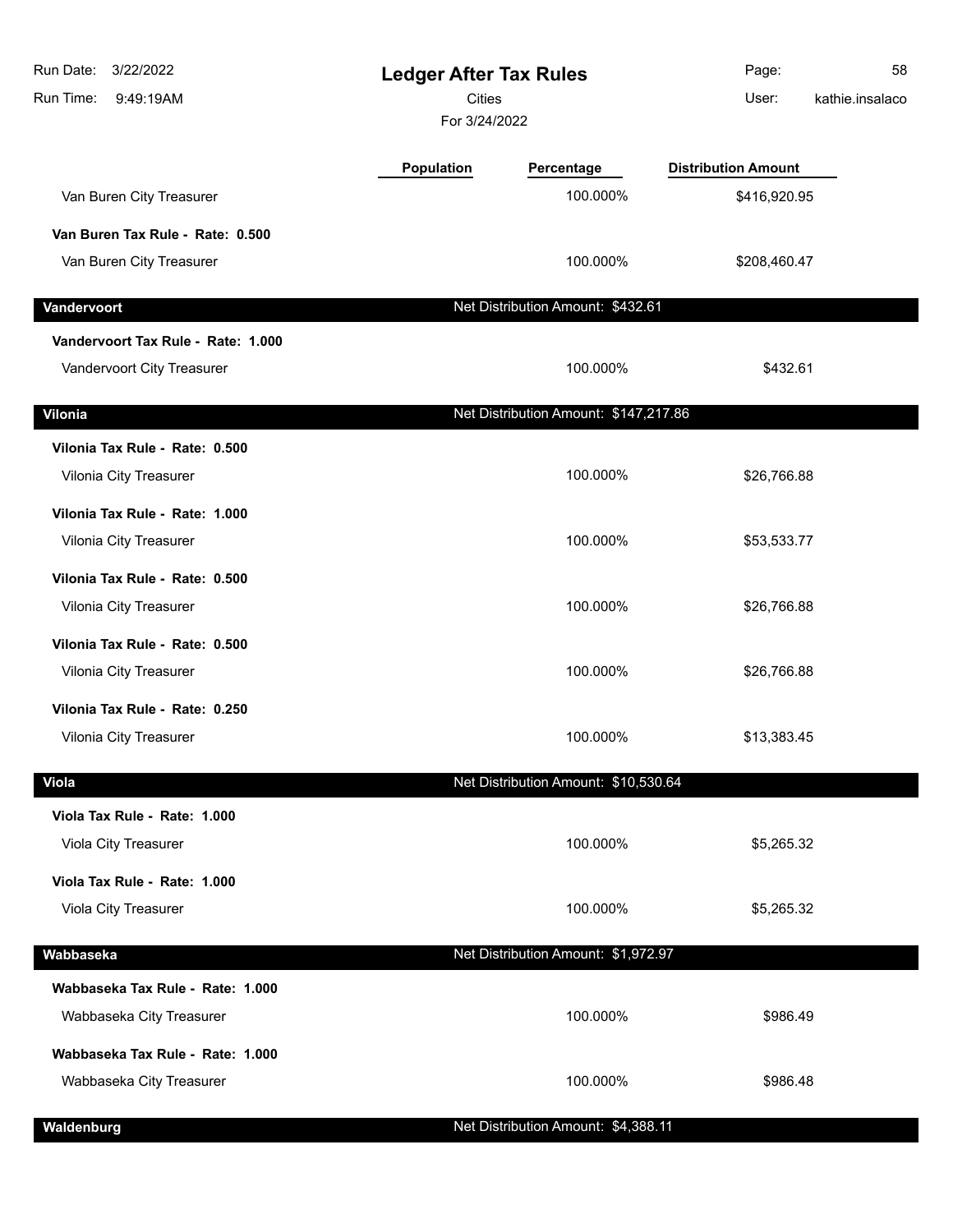| Run Date:<br>3/22/2022<br>Run Time:<br>9:49:19AM                                                          | <b>Ledger After Tax Rules</b><br><b>Cities</b><br>For 3/24/2022 |                                       | Page:<br>59<br>User:<br>kathie.insalaco |
|-----------------------------------------------------------------------------------------------------------|-----------------------------------------------------------------|---------------------------------------|-----------------------------------------|
|                                                                                                           | <b>Population</b>                                               | Percentage                            | <b>Distribution Amount</b>              |
| Waldenburg Tax Rule - Rate: 1.000<br><b>Waldenburg City Treasurer</b>                                     |                                                                 | 100.000%                              | \$2,925.41                              |
| Waldenburg Tax Rule - Rate: 0.500<br><b>Waldenburg City Treasurer</b>                                     |                                                                 | 100.000%                              | \$1,462.70                              |
| Waldron                                                                                                   |                                                                 | Net Distribution Amount: \$98,514.96  |                                         |
| Waldron Tax Rule - Rate: 0.500<br><b>Waldron City Treasurer</b>                                           |                                                                 | 100.000%                              | \$24,628.74                             |
| Waldron Tax Rule - Rate: 0.500<br><b>Waldron City Treasurer</b>                                           |                                                                 | 100.000%                              | \$24,628.74                             |
| Waldron Tax Rule - Rate: 1.000<br><b>Waldron City Treasurer</b>                                           |                                                                 | 100.000%                              | \$49,257.48                             |
| <b>Walnut Ridge</b>                                                                                       |                                                                 | Net Distribution Amount: \$164,430.58 |                                         |
| Walnut Ridge Tax Rule - Rate: 1.000<br>Walnut Ridge City Treasurer<br>Walnut Ridge Tax Rule - Rate: 0.630 |                                                                 | 100.000%                              | \$82,215.29                             |
|                                                                                                           |                                                                 | 100.000%                              | \$51,384.56                             |
| <b>Walnut Ridge City Treasurer</b><br>Walnut Ridge City Treasurer                                         |                                                                 | 20.000%<br>80.000%                    | \$10,276.91<br>\$41,107.65              |
| Walnut Ridge Tax Rule - Rate: 0.380<br>Walnut Ridge City Treasurer                                        |                                                                 | 100.000%                              | \$30,830.73                             |
| <b>Walnut Ridge AF City</b>                                                                               |                                                                 | Net Distribution Amount: \$773.17     |                                         |
| Walnut Ridge Tax Rule - Rate: 1.000<br>Walnut Ridge Regional Airport                                      |                                                                 | 100.000%                              | \$386.59                                |
| Walnut Ridge Tax Rule - Rate: 0.630                                                                       |                                                                 |                                       |                                         |
|                                                                                                           |                                                                 | 100.000%                              | \$241.62                                |
| Walnut Ridge Regional Airport<br>Walnut Ridge Regional Airport                                            |                                                                 | 20.000%<br>80.000%                    | \$48.32<br>\$193.30                     |
| Walnut Ridge Tax Rule - Rate: 0.380<br>Walnut Ridge Regional Airport                                      |                                                                 | 100.000%                              | \$144.96                                |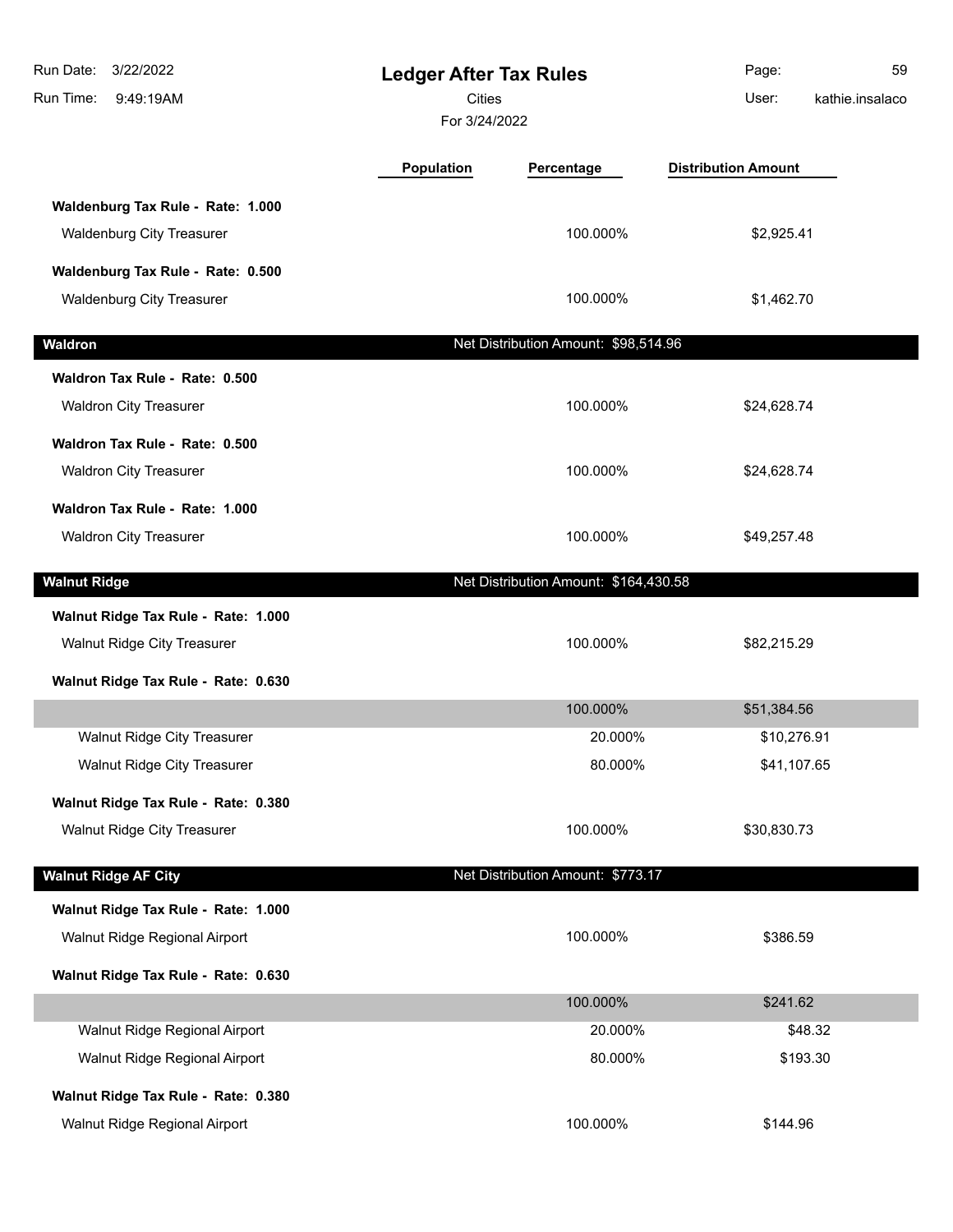| Run Date:<br>3/22/2022              | <b>Ledger After Tax Rules</b> |                                       | Page:                      | 60              |
|-------------------------------------|-------------------------------|---------------------------------------|----------------------------|-----------------|
| Run Time:<br>9:49:19AM              |                               | <b>Cities</b>                         |                            | kathie.insalaco |
|                                     | For 3/24/2022                 |                                       |                            |                 |
|                                     | <b>Population</b>             | Percentage                            | <b>Distribution Amount</b> |                 |
| <b>Ward</b>                         |                               | Net Distribution Amount: \$60,524.71  |                            |                 |
| Ward Tax Rule - Rate: 1.000         |                               |                                       |                            |                 |
| <b>Ward City Treasurer</b>          |                               | 100.000%                              | \$30,262.36                |                 |
| Ward Tax Rule - Rate: 1.000         |                               |                                       |                            |                 |
| Ward City Treasurer                 |                               | 100.000%                              | \$30,262.35                |                 |
| <b>Warren</b>                       |                               | Net Distribution Amount: \$84,398.29  |                            |                 |
| Warren Tax Rule - Rate: 1.000       |                               |                                       |                            |                 |
| Warren City Treasurer               |                               | 100.000%                              | \$84,398.29                |                 |
| Washington                          |                               | Net Distribution Amount: \$2,655.56   |                            |                 |
| Washington Tax Rule - Rate: 1.000   |                               |                                       |                            |                 |
| <b>Washington City Treasurer</b>    |                               | 100.000%                              | \$2,655.56                 |                 |
| Weiner                              |                               | Net Distribution Amount: \$11,691.25  |                            |                 |
| Weiner Tax Rule - Rate: 1.000       |                               |                                       |                            |                 |
| Weiner City Treasurer               |                               | 100.000%                              | \$11,691.25                |                 |
| <b>West Fork</b>                    |                               | Net Distribution Amount: \$84,327.19  |                            |                 |
| West Fork Tax Rule - Rate: 1.000    |                               |                                       |                            |                 |
| West Fork City Treasurer            |                               | 100.000%                              | \$28,109.06                |                 |
| West Fork Tax Rule - Rate: 1.000    |                               |                                       |                            |                 |
| West Fork City Treasurer            |                               | 100.000%                              | \$28,109.06                |                 |
| West Fork Tax Rule - Rate: 0.630    |                               |                                       |                            |                 |
| West Fork City Treasurer            |                               | 100.000%                              | \$17,568.16                |                 |
| West Fork Tax Rule - Rate: 0.380    |                               |                                       |                            |                 |
| West Fork City Treasurer            |                               | 100.000%                              | \$10,540.91                |                 |
| <b>West Memphis</b>                 |                               | Net Distribution Amount: \$690,973.51 |                            |                 |
| West Memphis Tax Rule - Rate: 1.000 |                               |                                       |                            |                 |
| West Memphis City Treasurer         |                               | 100.000%                              | \$460,649.01               |                 |

**West Memphis Tax Rule - Rate: 0.500**

West Memphis City Treasurer **100.000%** \$230,324.50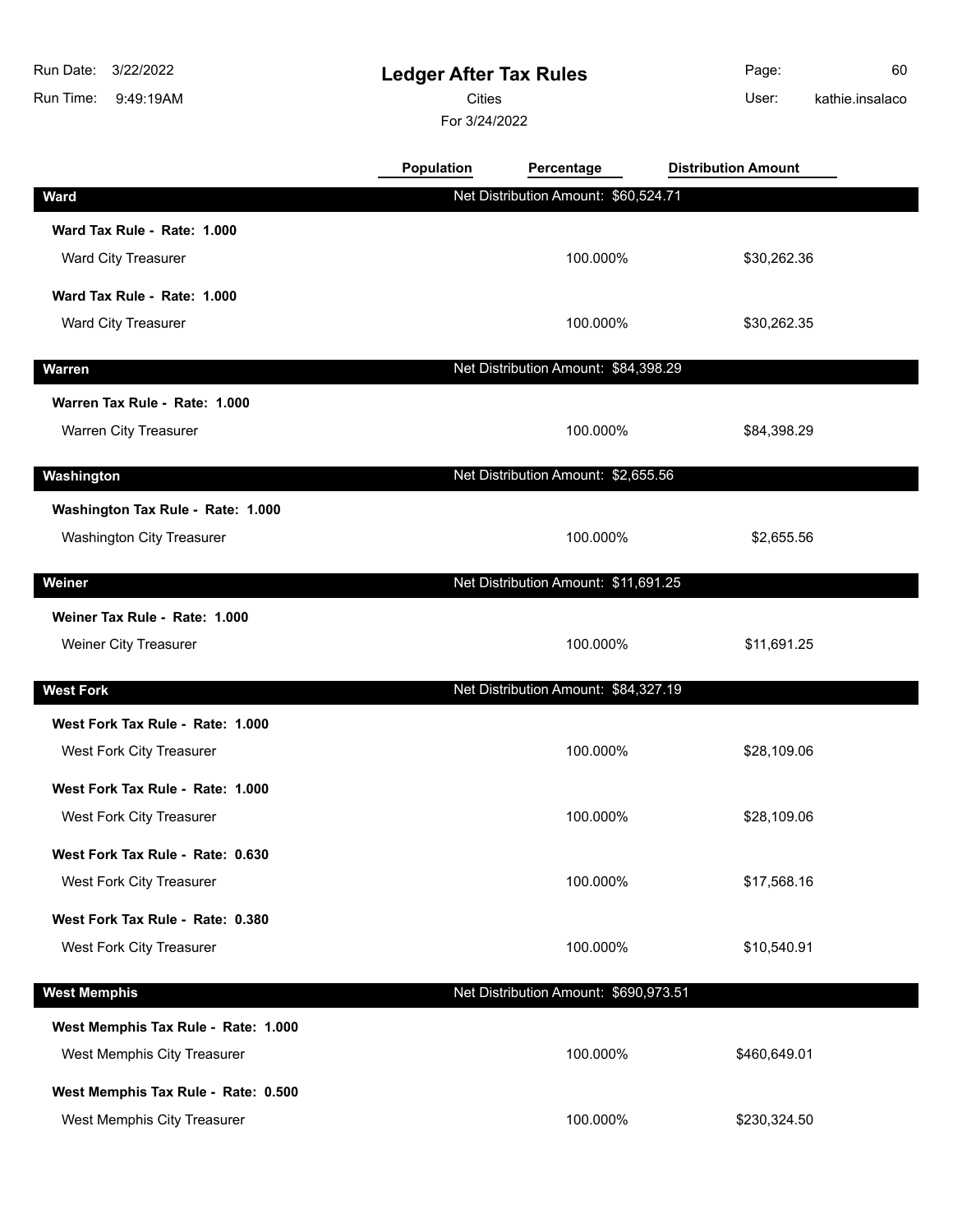9:49:19AM Run Time: 3/22/2022 Run Date:

## **Ledger After Tax Rules**

Cities User:

For 3/24/2022

Page: 61 kathie.insalaco

|                                           | <b>Population</b> | Percentage                           | <b>Distribution Amount</b> |  |
|-------------------------------------------|-------------------|--------------------------------------|----------------------------|--|
| <b>West Memphis AF City</b>               |                   | Net Distribution Amount: \$957.44    |                            |  |
| West Memphis Tax Rule - Rate: 1.000       |                   |                                      |                            |  |
| West Memphis City Treasurer               |                   | 100.000%                             | \$638.29                   |  |
| West Memphis Tax Rule - Rate: 0.500       |                   |                                      |                            |  |
| West Memphis Municipal Airport            |                   | 100.000%                             | \$319.15                   |  |
| <b>Western Grove</b>                      |                   | Net Distribution Amount: \$4,350.96  |                            |  |
| Western Grove Tax Rule - Rate: 1.000      |                   |                                      |                            |  |
| Western Grove City Treasurer              |                   | 25.000%                              | \$1,087.74                 |  |
| Western Grove City Treasurer              |                   | 25.000%                              | \$1,087.74                 |  |
| Western Grove City Treasurer              |                   | 50.000%                              | \$2,175.48                 |  |
| Wheatley                                  |                   | Net Distribution Amount: \$3,650.65  |                            |  |
| Wheatley Tax Rule - Rate: 1.000           |                   |                                      |                            |  |
| <b>Wheatley City Treasurer</b>            |                   | 100.000%                             | \$3,650.65                 |  |
| <b>White Hall</b>                         |                   | Net Distribution Amount: \$89,068.30 |                            |  |
| White Hall Tax Rule - Rate: 1.000         |                   |                                      |                            |  |
| White Hall City Treasurer                 |                   | 100.000%                             | \$89,068.30                |  |
| <b>Wickes</b>                             |                   | Net Distribution Amount: \$6,542.79  |                            |  |
| Wickes Tax Rule - Rate: 1.000             |                   |                                      |                            |  |
| <b>Wickes City Treasurer</b>              |                   | 100.000%                             | \$6,542.79                 |  |
| Widener                                   |                   | Net Distribution Amount: \$2,523.47  |                            |  |
| Widener Tax Rule - Rate: 1.750            |                   |                                      |                            |  |
| <b>Widener City Treasurer</b>             |                   | 100.000%                             | \$2,523.47                 |  |
|                                           |                   |                                      |                            |  |
| <b>Wiederkehr Village</b>                 |                   | Net Distribution Amount: \$2,624.52  |                            |  |
| Wiederkehr Village Tax Rule - Rate: 1.000 |                   |                                      |                            |  |
| Wiederkehr Village City Treasurer         |                   | 100.000%                             | \$2,624.52                 |  |
| Wilmot                                    |                   | Net Distribution Amount: \$3,466.39  |                            |  |
| Wilmot Tax Rule - Rate: 1.000             |                   |                                      |                            |  |
| <b>Wilmot City Treasurer</b>              |                   | 100.000%                             | \$1,733.20                 |  |